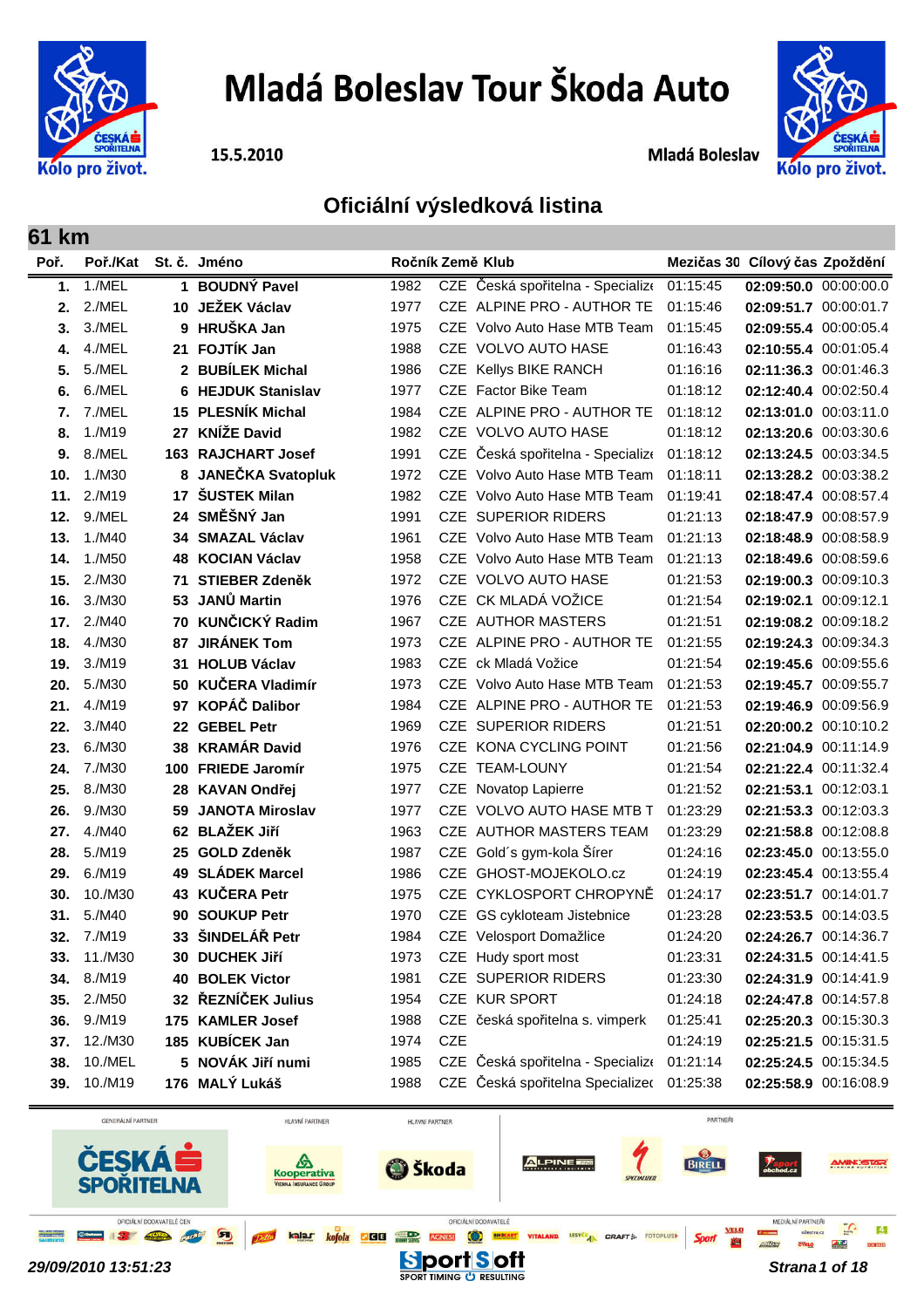| 61 km |            |     |                               |      |            |                                   |          |                                |  |
|-------|------------|-----|-------------------------------|------|------------|-----------------------------------|----------|--------------------------------|--|
| Poř.  | Poř./Kat   |     | St. č. Jméno                  |      |            | Ročník Země Klub                  |          | Mezičas 30 Cílový čas Zpoždění |  |
| 40.   | 11./MEL    |     | 174 STOŠEK Viktor             | 1991 |            | CZE ČS SPECIALIZED SG VIMP        | 01:25:37 | 02:25:59.6 00:16:09.6          |  |
| 41.   | 3./M50     |     | 13 SPOLC Milan                | 1958 |            | CZE Česká spořitelna Specializeo  | 01:25:41 | 02:25:59.8 00:16:09.8          |  |
| 42.   | 13./M30    | 69  | <b>HÁJEK Vlastimil</b>        | 1974 |            | CZE ALPINE PRO - AUTHOR TE        | 01:25:37 | 02:26:00.5 00:16:10.5          |  |
| 43.   | 14./M30    |     | 47 KLAP David                 | 1975 |            | CZE Kofola Sensor MTB Race Te     | 01:25:35 | 02:26:01.3 00:16:11.3          |  |
| 44.   | 15./M30    |     | 35 HOLIŠ Martin               | 1974 |            | CZE Česká spořitelna - Specialize | 01:25:34 | 02:26:01.7 00:16:11.7          |  |
| 45.   | 16./M30    | 39  | TRMATA Štěpán                 | 1978 |            | CZE Alltraining.cz                | 01:25:35 | 02:26:05.7 00:16:15.7          |  |
| 46.   | 12./MEL    | 16  | <b>BUKSA Dominik</b>          | 1990 | <b>CZE</b> | Česká spořitelna - Specialize     | 01:25:40 | 02:26:32.5 00:16:42.5          |  |
| 47.   | 6./M40     | 46  | HRUŠKA Jan                    | 1969 |            | CZE kc kooperativa                | 01:25:43 | 02:26:34.7 00:16:44.7          |  |
| 48.   | 7./M40     | 60  | SOUŠEK Josef                  | 1966 |            | CZE CYKLOTRENINK.com              | 01:25:38 | 02:27:08.5 00:17:18.5          |  |
| 49.   | 11./M19    |     | 20 RYBÁČEK Miroslav           | 1987 |            | CZE Česká spořitelna-Specializeo  | 01:25:37 | 02:27:21.4 00:17:31.4          |  |
| 50.   | 12./M19    |     | 78 VLK Pavel                  | 1991 |            | CZE Volvo Auto Hase MTB Team      | 01:27:54 | 02:27:31.3 00:17:41.3          |  |
| 51.   | 17./M30    |     | 110 TONDR David               | 1979 | CZE        | Lawi crazy team                   | 01:25:39 | 02:27:32.9 00:17:42.9          |  |
| 52.   | 13./M19    | 170 | ŠŤASTNÝ Michal                | 1985 | <b>CZE</b> |                                   | 01:25:36 | 02:27:47.7 00:17:57.7          |  |
| 53.   | 1./M17     | 125 | <b>MITAS Lukáš</b>            | 1992 |            | CZE VVOLVO AUTO HASE MTB          | 01:25:39 | 02:27:59.4 00:18:09.4          |  |
| 54.   | 14./M19    | 58  | <b>ŠULC Ladislav</b>          | 1985 |            | CZE ALPINE PRO - AUTHOR TE        | 01:21:54 | 02:28:06.7 00:18:16.7          |  |
| 55.   | 15./M19    | 94  | <b>BERAN Vojtěch</b>          | 1982 |            | CZE Alltraining.cz                | 01:25:40 | 02:28:07.2 00:18:17.2          |  |
| 56.   | 16./M19    |     | 23 STROŽ Jan                  | 1989 | CZE.       | ALPINE PRO - AUTHOR TE            | 01:25:43 | 02:28:12.5 00:18:22.5          |  |
| 57.   | 18./M30    | 18  | <b>JANOUŠEK Michal</b>        | 1980 |            | <b>CZE SUPERIOR RIDERS</b>        | 01:27:59 | 02:28:24.5 00:18:34.5          |  |
| 58.   | 19./M30    | 99  | <b>KOBLASA Martin</b>         | 1974 |            | CZE golds gym-kola šírer          | 01:27:55 | 02:28:28.1 00:18:38.1          |  |
| 59.   | 20./M30    | 81  | NEHONSKÝ Zdenek               | 1980 |            | CZE GS Cyklo Jistebnice           | 01:23:27 | 02:28:33.7 00:18:43.7          |  |
| 60.   | 8./M40     | 186 | <b>JIŘENA Pavel</b>           | 1967 | CZE.       | <b>BMC - ELEVEN</b>               | 01:28:01 | 02:29:04.4 00:19:14.4          |  |
| 61.   | 9./M40     | 108 | <b>PÁNEK Petr</b>             | 1967 |            | CZE Survival Specialized MTB Te   | 01:25:42 | 02:29:13.1 00:19:23.1          |  |
| 62.   | 10./M40    |     | 75 SOVJÁK Břetislav           | 1965 |            | CZE Česká spořitelna Specializec  | 01:27:54 | 02:29:15.0 00:19:25.0          |  |
| 63.   | 4./M50     |     | 93 ŠŤASTNÝ JIří               | 1955 |            | CZE ALPINE PRO - AUTHOR TE        | 01:27:56 | 02:29:19.9 00:19:29.9          |  |
| 64.   | 21./M30    |     | <b>84 TURNER Martin</b>       | 1978 |            | CZE ALPINE PRO - AUTHOR TE        | 01:27:56 | 02:29:20.1 00:19:30.1          |  |
| 65.   | 2./M17     | 181 | <b>GABRLE Daniel</b>          | 1992 |            | CZE SK BonServis Trutnov          | 01:25:38 | 02:30:10.4 00:20:20.4          |  |
| 66.   | 22./M30    | 117 | <b>MOUCHA Martin</b>          | 1971 | <b>CZE</b> | MTB Nežichov                      | 01:29:03 | 02:30:19.3 00:20:29.3          |  |
| 67.   | 17./M19    | 57  | <b>ZÁHORA Michal</b>          | 1985 |            | CZE Česká spořitelna - Specialize | 01:26:06 | 02:30:23.3 00:20:33.3          |  |
| 68.   | 18./M19    | 691 | <b>SOUKUP Pepa</b>            | 1987 |            | CZE Velosport Valenta Scott tean  | 01:29:04 | 02:30:31.4 00:20:41.4          |  |
| 69.   | 19./M19    |     | 122 PROCHÁZKA Kamil           | 1982 |            | CZE Merida Biking Team            | 01:28:01 | 02:31:07.9 00:21:17.9          |  |
| 70.   | 23./M30    |     | 36 ISTENČIN Lukáš             | 1977 |            | CZE Survival Specialized MTB Te   | 01:27:40 | 02:31:10.1 00:21:20.1          |  |
| 71.   | 11./M40    |     | 120 DRDA Ladislav             | 1965 |            | <b>CZE</b> SpinFit Liberec        | 01:27:58 | 02:31:41.6 00:21:51.6          |  |
| 72.   | 24./M30    |     | 67 HÁJEK Michal               | 1977 |            | CZE Velosport Domažlice           | 01:27:59 | 02:31:47.7 00:21:57.7          |  |
| 73.   | 25./M30    |     | 95 HÁJEK Pavel                | 1975 |            | CZE Alltraning.cz                 | 01:27:57 | 02:32:05.7 00:22:15.7          |  |
| 74.   | 20./M19    |     | 133 JENŠÍK Jan                | 1988 |            | CZE CODEQ MEGAfitness team        | 01:28:07 | 02:32:18.1 00:22:28.1          |  |
| 75.   | 26./M30    |     | <b>166 MATUSEK Robert</b>     | 1974 |            | CZE ALPINE PRO - AUTHOR TE        | 01:29:23 | 02:32:19.4 00:22:29.4          |  |
| 76.   | 12./M40    |     | 76 GUNTHER Petr               | 1968 |            | CZE ČESKÁ SPOŘITELNA SPE(         | 01:28:06 | 02:32:19.5 00:22:29.5          |  |
| 77.   | 27./M30    |     | 88 VÁGNER Daniel              | 1973 |            | CZE Factor Bike Team              | 01:29:24 | 02:32:44.1 00:22:54.1          |  |
| 78.   | 21./M19    |     | 63 FRÝDL Tomáš                | 1983 |            | CZE Vsetín                        | 01:29:26 | 02:32:45.3 00:22:55.3          |  |
| 79.   | 13./M40    |     | 115 ČERMÁK Pavel              | 1965 |            | CZE AUTHOR MASTERS                | 01:29:25 | 02:32:55.9 00:23:05.9          |  |
| 80.   | 22./M19    |     | 54 BUBLÍK Libor               | 1986 |            | CZE SUPERIOR RIDERS               | 01:21:52 | 02:33:52.2 00:24:02.2          |  |
| 81.   | 1./Z30     |     | 68 MANĎÁKOVÁ RADOVÁ Barb 1976 |      |            | CZE CYKLOTRENINK.com              | 01:29:24 | 02:34:06.5 00:24:16.5          |  |
| 82.   | 28./M30    |     | 79 SEDLÁČEK JIří              | 1975 |            | CZE Volvo Auto Hase MTB Team      | 01:30:48 | 02:34:31.2 00:24:41.2          |  |
| 83.   | 23./M19    |     | 56 ORSÁG Ondřej               | 1991 |            | CZE Česká spořitelna Specializec  | 01:31:45 | 02:34:57.4 00:25:07.4          |  |
| 84.   | 14./M40    |     | 65 KUTHAN Roman               | 1968 |            | CZE Kofola Sensor race team       | 01:31:44 | 02:35:12.4 00:25:22.4          |  |
| 85.   | 5./M50     |     | 66 HRUBÝ Tomáš                | 1960 |            | CZE Praha 9 - Kyje                | 01:29:26 | 02:36:08.0 00:26:18.0          |  |
| 86.   | 29./M30    |     | 106 KARKULE Pavel             | 1979 |            | CZE Survival Specialized MTB Te   | 01:25:42 | 02:36:09.9 00:26:19.9          |  |
|       | 87. 2./Z30 |     | 111 KOTTOVÁ Petra             | 1979 |            | CZE VOLVO AUTO HASE               | 01:31:46 | 02:36:15.3 00:26:25.3          |  |

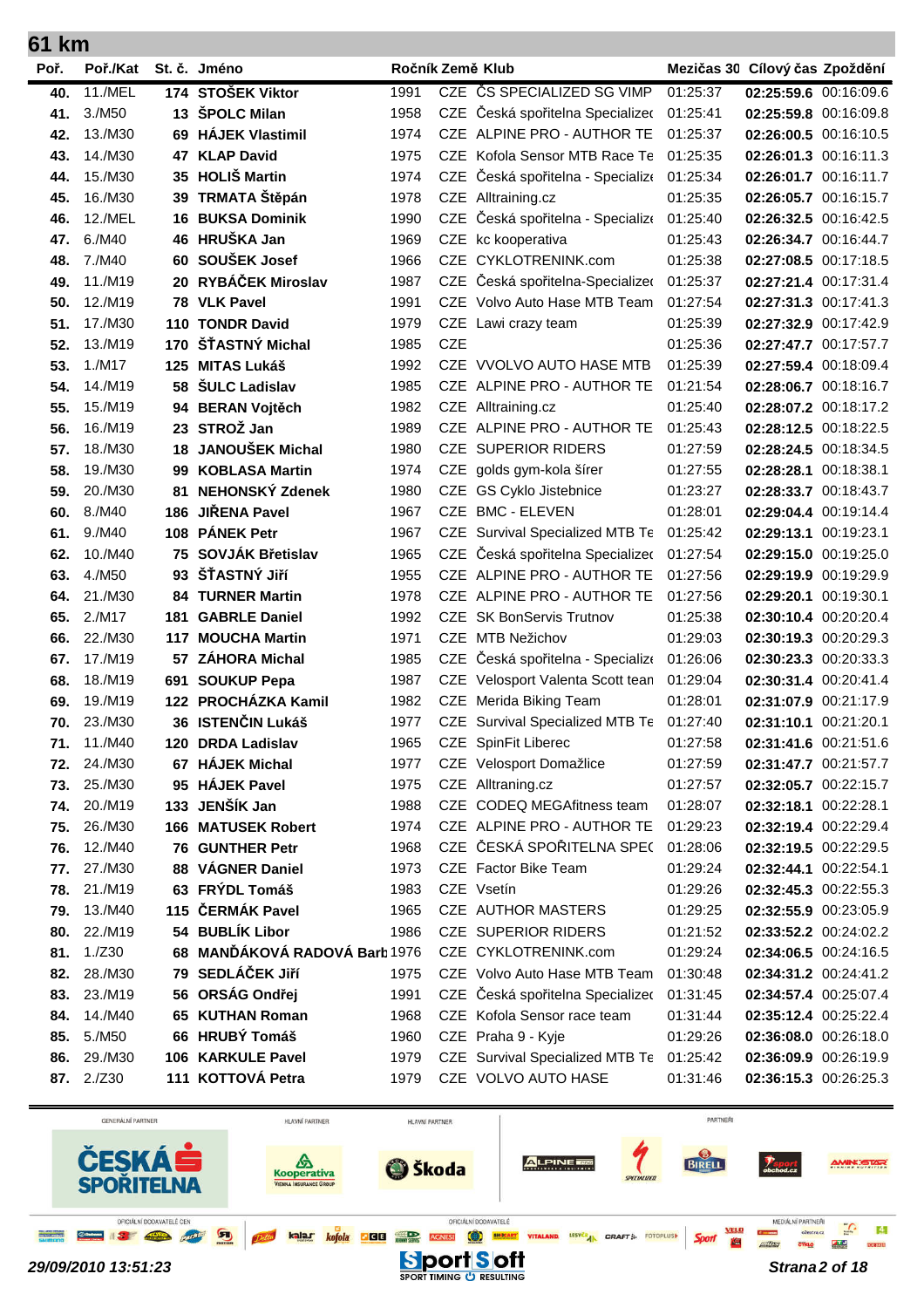| U I I<br>mш |          |     |                          |                  |            |                                            |          |                                |  |
|-------------|----------|-----|--------------------------|------------------|------------|--------------------------------------------|----------|--------------------------------|--|
| Poř.        | Poř./Kat |     | St. č. Jméno             | Ročník Země Klub |            |                                            |          | Mezičas 30 Cílový čas Zpoždění |  |
| 88.         | 30./M30  | 141 | ŠILHAN JIří              | 1976             |            | CZE Witte bike team                        | 01:31:46 | 02:36:22.4 00:26:32.4          |  |
| 89.         | 24./M19  |     | 45 MUSIL Štěpán          | 1988             |            | CZE Kofola Senzor Race Team                | 01:30:37 | 02:36:37.4 00:26:47.4          |  |
| 90.         | 15./M40  |     | 183 POLÁK Kamil          | 1968             | CZE        | Cyklo Kampo Turnov                         | 01:28:00 | 02:36:37.7 00:26:47.7          |  |
| 91.         | 31./M30  |     | 172 BITMAN Petr          | 1980             | <b>CZE</b> |                                            | 01:31:47 | 02:36:38.1 00:26:48.1          |  |
| 92.         | 32./M30  |     | 55 PUČAN Jiří            | 1971             |            | CZE Tišnov Bikers                          | 01:29:27 | 02:36:38.7 00:26:48.7          |  |
| 93.         | 16./M40  |     | 64 HÝSEK Pavel           | 1965             | <b>CZE</b> | Author Cyklos Bouška Jablo                 | 01:31:42 | 02:36:43.5 00:26:53.5          |  |
| 94.         | 3./M17   |     | 140 POŘÍZ Martin         | 1992             |            | CZE Cyklo Team Mladá Boleslav              | 01:31:47 | 02:37:11.3 00:27:21.3          |  |
| 95.         | 25./M19  |     | 134 PUTALA Martin        | 1982             |            | CZE SOS Praha                              | 01:31:41 | 02:37:16.5 00:27:26.5          |  |
| 96.         | 17./M40  |     | 255 PRUDEK Vítězslav     | 1961             | CZE.       | Moravec Benešov                            | 01:31:43 | 02:37:18.9 00:27:28.9          |  |
| 97.         | 33./M30  | 61  | <b>NOVÁK Aleš</b>        | 1976             | <b>CZE</b> | Alltraining                                | 01:32:24 | 02:37:31.7 00:27:41.7          |  |
| 98.         | 26./M19  | 149 | <b>JURIS Bohumil</b>     | 1984             |            | CZE Kamax- Bike Team                       | 01:33:03 | 02:38:07.6 00:28:17.6          |  |
| 99.         | 6./M50   |     | 207 IBEHEJ Josef         | 1956             |            | CZE Volvo Auto Hase MTB Team               | 01:33:28 | 02:38:10.3 00:28:20.3          |  |
| 100.        | 34./M30  | 77  | <b>CHVALINA Martin</b>   | 1978             |            | CZE MTB TEAM PŘÍCHOVICE                    | 01:29:05 | 02:38:27.0 00:28:37.0          |  |
| 101.        | 35./M30  |     | 178 DUCH Miroslav        | 1979             | <b>CZE</b> |                                            | 01:27:58 | 02:38:30.2 00:28:40.2          |  |
| 102.        | 27./M19  | 128 | ŠPULÁK Bedřich           | 1984             |            | CZE CODEQ MEGAfitness team                 | 01:32:22 | 02:38:35.3 00:28:45.3          |  |
| 103.        | 7./M50   |     | 215 NOVOTNÝ Pavel        | 1958             |            | CZE MERRELL TEAM                           | 01:32:24 | 02:39:20.6 00:29:30.6          |  |
| 104.        | 36./M30  |     | 856 PŘIBIL Tomáš         | 1974             | <b>CZE</b> |                                            | 01:35:22 | 02:39:23.6 00:29:33.6          |  |
| 105.        | 37./M30  |     | 112 KOTÁB Tomáš          | 1976             | <b>CZE</b> | <b>BikeExpert Praha</b>                    | 01:33:04 | 02:39:26.7 00:29:36.7          |  |
| 106.        | 4./M17   |     | 116 SÝKORA Jan           | 1993             |            | CZE Volvo Auto Hase MTB Team               | 01:35:09 | 02:39:27.0 00:29:37.0          |  |
| 107.        | 28./M19  |     | 132 HARNOŠ Petr          | 1986             | <b>CZE</b> | tpca bike team                             | 01:34:43 | 02:39:31.8 00:29:41.8          |  |
| 108.        | 38./M30  |     | 129 KAFKA Libor          | 1979             | <b>CZE</b> | KČC BC SPORT SEMILY                        | 01:34:41 | 02:39:59.3 00:30:09.3          |  |
| 109.        | 39./M30  | 180 | JIČINSKÝ Tomáš           | 1972             | <b>CZE</b> | ČS Specialized MTB C                       | 01:35:00 | 02:40:02.6 00:30:12.6          |  |
| 110.        | 18./M40  |     | 202 MYŠKA Libor          | 1969             | CZE        | Mnichovo Hradiště                          | 01:33:42 | 02:40:08.0 00:30:18.0          |  |
| 111.        | 19./M40  |     | <b>148 NOSEK Rudolf</b>  | 1970             | CZE.       | <b>TOPESTO</b>                             | 01:33:43 | 02:40:18.4 00:30:28.4          |  |
| 112.        | 40./M30  |     | 113 LANDA Vladimír       | 1975             |            | CZE Alltraining                            | 01:34:43 | 02:40:19.7 00:30:29.7          |  |
| 113.        | 8./M50   |     | 80 PŘIBYL Tomáš          | 1960             | <b>CZE</b> | ČS MTB HOBBY                               | 01:34:38 | 02:40:35.9 00:30:45.9          |  |
| 114.        | 20./M40  | 119 | <b>STEMBERK Pavel</b>    | 1970             |            | CZE SEDLČANY                               | 01:34:40 | 02:40:37.6 00:30:47.6          |  |
| 115.        | 29./M19  |     | 109 DAVÍDEK Dušan        | 1981             |            | CZE Vrchlabí                               | 01:34:44 | 02:40:47.1 00:30:57.1          |  |
| 116.        | 3./Z30   |     | 159 PROCHÁZKOVÁ Michaela | 1978             | <b>CZE</b> | Mladá Boleslav                             | 01:33:43 | 02:41:16.6 00:31:26.6          |  |
| 117.        | 30./M19  |     | 86 VAGNER Vladimír       | 1981             |            | CZE MTB TEAM PŘÍCHOVICE                    | 01:33:28 | 02:41:36.4 00:31:46.4          |  |
| 118.        | 5./M17   |     | 454 BLAŽEK Jan           | 1992             |            | CZE CYKLOSPORT CHROPYNĚ                    | 01:34:45 | 02:42:34.1 00:32:44.1          |  |
| 119.        | 9./M50   |     | 154 ČERMÁK Roman         | 1959             |            | CZE Česká spořitelna - Specializ (01:33:29 |          | 02:42:40.6 00:32:50.6          |  |
| 120.        | 41./M30  |     | 102 FRANK Petr           | 1978             |            | CZE Česká spořitelna - Specialize 01:33:50 |          | 02:42:51.6 00:33:01.6          |  |
| 121.        | 42./M30  |     | 316 BALCAR Aleš          | 1977             |            | CZE TJ Sokol Nové Město nad M              | 01:35:10 | 02:42:53.1 00:33:03.1          |  |
| 122.        | 31./M19  |     | 281 BARTOŠ Pavel         | 1981             |            | CZE MTBC MANITOU I- BIKE SC                | 01:30:40 | 02:43:08.8 00:33:18.8          |  |
| 123.        | 32./M19  |     | 82 KUČERA Matouš         | 1983             |            | CZE AUTHOR MASTERS                         | 01:32:25 | 02:43:25.2 00:33:35.2          |  |
| 124.        | 43./M30  | 221 | <b>MARKOF Radek</b>      | 1976             |            | CZE Six Monkeys                            | 01:32:23 | 02:43:25.2 00:33:35.2          |  |
| 125.        | 33./M19  |     | 105 HULEŠ Petr           | 1984             |            | CZE duratec-beespee.cz                     | 01:33:42 | 02:43:34.3 00:33:44.3          |  |
| 126.        | 44./M30  |     | 147 PRAŽÁK Petr          | 1971             |            | CZE Mountainbike.cz                        | 01:34:38 | 02:43:37.2 00:33:47.2          |  |
| 127.        | 21./M40  |     | 144 ZDENĚK Richard       | 1966             |            | CZE Sokol Kbely                            | 01:33:30 | 02:43:41.3 00:33:51.3          |  |
| 128.        | 45./M30  |     | 173 POSPÍŠIL Jiří        | 1973             | <b>CZE</b> |                                            | 01:29:39 | 02:43:50.6 00:34:00.6          |  |
| 129.        | 34./M19  |     | 304 RUBIČ Daniel         | 1985             |            | CZE Alltraining.cz                         | 01:33:58 | 02:44:03.5 00:34:13.5          |  |
| 130.        | 10./M50  |     | 206 ŠENK Jaroslav        | 1955             |            | CZE AUTHOR MASTERS                         | 01:37:37 | 02:44:06.3 00:34:16.3          |  |
| 131.        | 46./M30  |     | 104 VINŠ Martin          | 1976             |            | CZE Six Monkeys                            | 01:36:44 | 02:44:10.2 00:34:20.2          |  |
| 132.        | 47./M30  |     | 211 GAHLER Jiří          | 1977             |            | CZE FBT Příbram                            | 01:36:54 | 02:44:12.9 00:34:22.9          |  |
| 133.        | 22./M40  |     | 146 PETRÁŠEK Pavel       | 1968             |            | CZE FBT Příbram                            | 01:38:32 | 02:44:14.6 00:34:24.6          |  |
| 134.        | 48./M30  |     | 155 HYKL Tomáš           | 1975             |            | CZE Česká spořitelna Specializeo           | 01:35:17 | 02:44:22.0 00:34:32.0          |  |
| 135.        | 49./M30  |     | 83 FLORIÁN David         | 1977             |            | CZE Alltraining.cz                         | 01:37:21 | 02:44:27.1 00:34:37.1          |  |

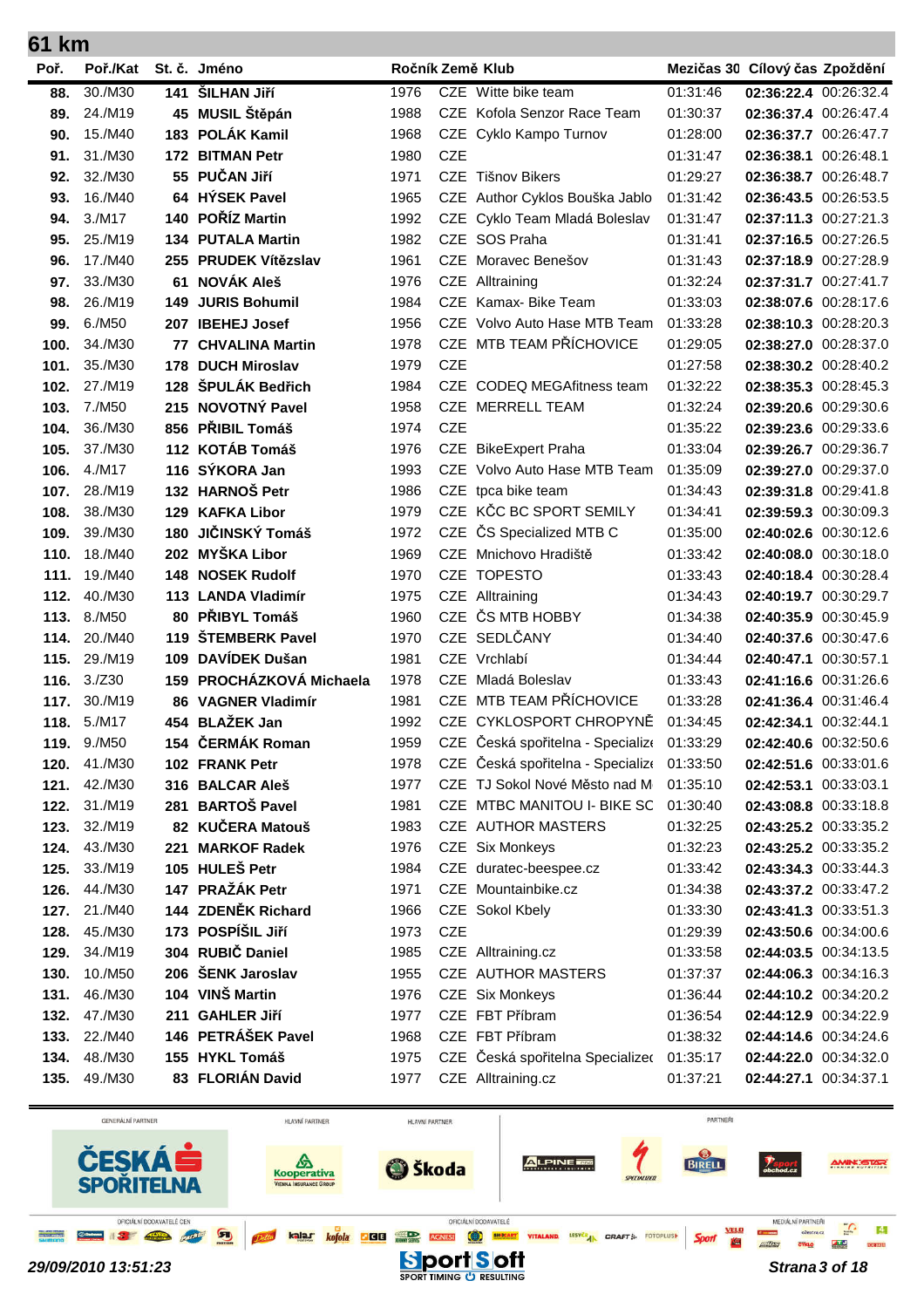| 61 km |                         |     |                                    |              |            |                                                     |                      |                                                |  |
|-------|-------------------------|-----|------------------------------------|--------------|------------|-----------------------------------------------------|----------------------|------------------------------------------------|--|
| Poř.  | Poř./Kat                |     | St. č. Jméno                       |              |            | Ročník Země Klub                                    |                      | Mezičas 30 Cílový čas Zpoždění                 |  |
| 136.  | 50./M30                 |     | 232 TYXA Jan                       | 1976         |            | CZE Nejlepšínula                                    | 01:35:47             | 02:44:34.1 00:34:44.1                          |  |
| 137.  | 51./M30                 |     | 224 BITTNER Miroslav               | 1973         |            | CZE CYKLOSPORT CHROPYNĚ                             | 01:36:45             | 02:44:48.4 00:34:58.4                          |  |
| 138.  | 1./Z19                  |     | 177 VALEŠOVÁ Jana                  | 1990         | CZE        | ČS MTB TEAM                                         | 01:37:22             | 02:44:53.2 00:35:03.2                          |  |
| 139.  | 52./M30                 |     | 118 SKÁLA Jakub                    | 1973         |            | CZE Factor Bike Team                                | 01:37:38             | 02:45:12.3 00:35:22.3                          |  |
| 140.  | 23./M40                 | 139 | <b>KOCOUREK Ivo</b>                | 1966         | CZE.       | Volvo Auto Hase MTB Team                            | 01:38:31             | 02:45:17.4 00:35:27.4                          |  |
| 141.  | $1./M60+$               |     | 123 HRONZA Rudolf                  | 1947         |            | CZE Volvo Auto Hase MTB Team                        | 01:36:58             | 02:45:22.0 00:35:32.0                          |  |
| 142.  | 2./Z19                  |     | 167 KÁBRTOVÁ Jana                  | 1982         |            | CZE ALPINE PRO - AUTHOR TE                          | 01:39:01             | 02:45:36.0 00:35:46.0                          |  |
| 143.  | 53./M30                 |     | 121 VOBORNÍK Miloslav              | 1974         |            | CZE ALPINE PRO-AUTHOR TEA                           | 01:35:57             | 02:45:37.3 00:35:47.3                          |  |
| 144.  | 54./M30                 |     | 203 ŠIMONOVSKÝ Radek               | 1975         |            | CZE Praha 9                                         | 01:37:37             | 02:45:56.7 00:36:06.7                          |  |
| 145.  | 24./M40                 |     | 223 BŘEZINA Petr                   | 1962         | <b>CZE</b> | SKP Olympia Kutná Hora                              | 01:37:59             | 02:46:14.7 00:36:24.7                          |  |
| 146.  | 55./M30                 | 201 | NOVÁČEK Ivan                       | 1976         | <b>CZE</b> | Team Louny                                          | 01:39:00             | 02:46:30.3 00:36:40.3                          |  |
| 147.  | 56./M30                 | 258 | <b>MAKOVEC Karel</b>               | 1975         | <b>CZE</b> | FBT Příbram                                         | 01:36:54             | 02:46:33.6 00:36:43.6                          |  |
| 148.  | 11./M50                 |     | 234 BAUER Pavel                    | 1960         | <b>CZE</b> | ČS MTB HOBBY                                        | 01:38:38             | 02:46:35.1 00:36:45.1                          |  |
| 149.  | 57./M30                 | 160 | <b>MALÝ Jaroslav</b>               | 1972         |            | CZE LAWI Team                                       | 01:36:55             | 02:46:45.9 00:36:55.9                          |  |
| 150.  | 6./M17                  | 217 | <b>OSLIZLO ML. Jiří</b>            | 1992         |            | CZE Novatop Lapierre                                | 01:35:55             | 02:46:50.6 00:37:00.6                          |  |
| 151.  | 58./M30                 |     | 839 ŘÍDKÝ Vladimír                 | 1979         | <b>CZE</b> |                                                     | 01:38:32             | 02:47:06.4 00:37:16.4                          |  |
| 152.  | 59./M30                 |     | 150 LOSENSKÝ Pavel                 | 1977         |            | CZE Six Monkeys                                     | 01:38:01             | 02:47:17.8 00:37:27.8                          |  |
| 153.  | 60./M30                 |     | 711 PRCHAL Tomáš                   | 1980         |            | CZE Alpine Pro Author Team                          | 01:33:04             | 02:47:21.2 00:37:31.2                          |  |
| 154.  | 61./M30                 | 171 | NOVÝ Petr                          | 1977         | <b>CZE</b> |                                                     | 01:35:59             | 02:47:25.7 00:37:35.7                          |  |
| 155.  | 62./M30                 | 168 | <b>VOKURKA Petr</b>                | 1971         |            | CZE RIGI BIKE Mladá Boleslav                        | 01:38:02             | 02:47:38.1 00:37:48.1                          |  |
| 156.  | 25./M40                 | 618 | <b>KADLEC Daniel</b>               | 1968         |            | CZE Alpine Pro                                      |                      | 02:47:40.8 00:37:50.8                          |  |
| 157.  | 63./M30                 |     | <b>169 VOKURKA Pavel</b>           | 1975         | CZE.       | RIGI-BIKE Mladá Boleslav                            | 01:34:40             | 02:47:46.1 00:37:56.1                          |  |
| 158.  | 64./M30                 |     | 135 EFTIMOV Jan                    | 1976         |            | CZE Six Monkeys                                     | 01:38:02             | 02:47:50.8 00:38:00.8                          |  |
| 159.  | 35./M19                 | 299 | NOVOTNÝ JR. Pavel                  | 1981         | <b>CZE</b> | <b>MERRELL TEAM</b>                                 | 01:38:03             | 02:48:00.1 00:38:10.1                          |  |
| 160.  | 26./M40                 |     | 286 DUCHOŇ Vladimír                | 1963         | <b>CZE</b> | ČS MTB HOBBY                                        | 01:38:04             | 02:48:07.9 00:38:17.9                          |  |
| 161.  | 3./Z19                  | 137 | PĚNIČKOVÁ Jitka                    | 1982         | <b>CZE</b> | <b>AUTHOR MASTERS</b>                               | 01:38:34             | 02:48:10.8 00:38:20.8                          |  |
| 162.  | 27./M40                 |     | 245 MACNAR Petr                    | 1967         |            | CZE Milovice n.L.3                                  | 01:40:33             | 02:48:21.5 00:38:31.5                          |  |
| 163.  | $2./M60+$               |     | 92 BARTÁK Vladimír                 | 1946         | <b>CZE</b> | MERRELL-ŠU TRI                                      | 01:39:01             | 02:48:23.9 00:38:33.9                          |  |
| 164.  | 28./M40                 |     | 665 MAJERČÍK Ondřej                | 1961         | <b>CZE</b> | ŠkodaAuto team                                      | 01:39:47             | 02:48:26.7 00:38:36.7                          |  |
| 165.  | 36./M19                 |     | 274 BENEŠ Radek                    | 1990         |            | CZE DeVOSS                                          | 01:37:21             | 02:48:53.7 00:39:03.7                          |  |
| 166.  | 29./M40                 |     | <b>107 KAHOUN Filip</b>            | 1968         |            | CZE FBT Příbram                                     | 01:37:27             | 02:49:22.0 00:39:32.0                          |  |
|       | 167. 30./M40            |     | 214 VASTL Jan                      |              |            | 1962 CZE Up and Down Bike Team Su 01:36:56          |                      | 02:49:23.5 00:39:33.5                          |  |
|       | <b>168.</b> 31./M40     |     | 209 LINC Pavel<br>145 ČERNÝ Robert | 1964         |            | CZE OCELOVÍ LETCI                                   | 01:38:33             | 02:49:35.6 00:39:45.6                          |  |
|       | 169. 32./M40            |     | 790 ŘEHÁČEK Miloš                  | 1970<br>1974 |            | CZE Lawi Crazy Team Mladá Bol<br>CZE Mladá Boleslav | 01:37:51             | 02:49:41.8 00:39:51.8                          |  |
| 170.  | 65./M30<br>171. 66./M30 |     | 85 MAŠEK Jan                       |              |            |                                                     | 01:40:33             | 02:49:42.8 00:39:52.8                          |  |
|       | 172. 37./M19            |     | 265 ŠMÍDL Jan                      | 1978<br>1989 |            | CZE videoanalyza.cz<br>CZE Plzeň                    | 01:34:41             | 02:49:52.8 00:40:02.8                          |  |
| 173.  | 12./M50                 |     | 250 JÍNA Jiří                      | 1958         |            | CZE TURNOV                                          | 01:40:56             | 02:49:57.1 00:40:07.1                          |  |
| 174.  | 67./M30                 |     | 840 ŠOLLAR Richard                 | 1973         | <b>CZE</b> |                                                     | 01:37:39<br>01:41:26 | 02:49:57.5 00:40:07.5                          |  |
| 175.  | 68./M30                 |     | 273 ŠVEC František                 | 1979         |            | CZE EXIL BIKE TEAM                                  | 01:39:58             | 02:50:15.6 00:40:25.6<br>02:50:20.7 00:40:30.7 |  |
|       | <b>176.</b> 33./M40     |     | 829 OVAD Roman                     | 1963         | <b>CZE</b> |                                                     | 01:40:59             | 02:50:27.1 00:40:37.1                          |  |
|       | <b>177.</b> 34./M40     |     | 200 BEK Dalibor                    | 1964         |            | CZE KEBEK Chomutov                                  | 01:39:19             | 02:50:28.0 00:40:38.0                          |  |
| 178.  | 69./M30                 |     | 252 SESSEK Martin                  | 1976         |            | CZE Factor Bike Team                                | 01:39:58             | 02:50:29.8 00:40:39.8                          |  |
|       | <b>179.</b> 35./M40     |     | 275 TUHÁČEK Vladimír               | 1963         |            | CZE Blatná                                          | 01:40:57             | 02:50:30.2 00:40:40.2                          |  |
|       | 180. 70./M30            |     | 242 NOSEK Daniel                   | 1978         |            | CZE KUR SPORT DĚČÍN                                 | 01:39:48             | 02:50:30.4 00:40:40.4                          |  |
|       | 181. 71./M30            |     | 284 FILIP Daniel                   | 1979         |            | CZE Hradištko                                       | 01:40:58             | 02:50:31.7 00:40:41.7                          |  |
| 182.  | 36./M40                 |     | 37 BRABEC Miroslav                 | 1967         |            | CZE BIKE BRDY                                       | 01:48:48             | 02:50:54.2 00:41:04.2                          |  |
|       | 183. 38./M19            |     | 101 SOLIL Pavel                    | 1983         |            | CZE Hradec Králové                                  | 01:38:04             | 02:51:00.7 00:41:10.7                          |  |
|       |                         |     |                                    |              |            |                                                     |                      |                                                |  |

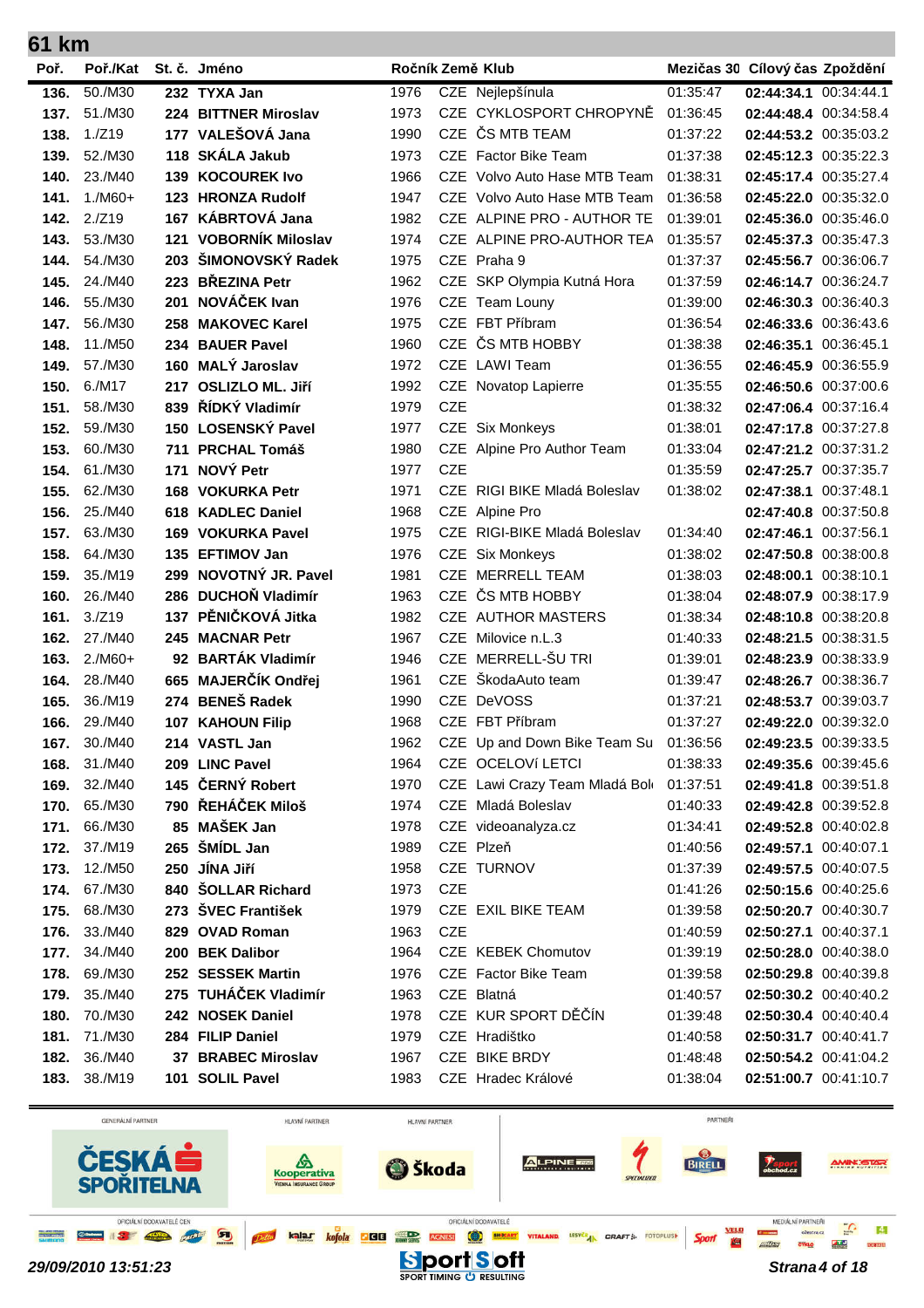| 61 km        |                      |     |                                              |              |            |                                   |                      |                                                |  |
|--------------|----------------------|-----|----------------------------------------------|--------------|------------|-----------------------------------|----------------------|------------------------------------------------|--|
| Poř.         | Poř./Kat             |     | St. č. Jméno                                 |              |            | Ročník Země Klub                  |                      | Mezičas 30 Cílový čas Zpoždění                 |  |
| 184.         | 72./M30              |     | 297 KORBEL Pavel                             | 1974         |            | CZE Six Monkeys                   | 01:40:46             | 02:51:09.8 00:41:19.8                          |  |
| 185.         | 37./M40              | 220 | <b>HUDEČEK Jan</b>                           | 1966         |            | CZE Lety u Dobřichovic            | 01:39:18             | 02:51:11.8 00:41:21.8                          |  |
| 186.         | 73./M30              |     | 739 HRUŠA Jan                                | 1978         |            | CZE Bakov nad Jizerou             | 01:39:54             | 02:51:14.1 00:41:24.1                          |  |
| 187.         | 74./M30              |     | 296 BREJLA Pavel                             | 1975         |            | CZE Průhonice                     | 01:38:56             | 02:51:16.4 00:41:26.4                          |  |
| 188.         | 38./M40              |     | 347 SCHEJBAL Ladislav                        | 1964         |            | CZE MLADÁ BOLESLAV                | 01:41:01             | 02:51:17.3 00:41:27.3                          |  |
| 189.         | 39./M40              | 826 | PRŮŠA Stanislav                              | 1964         |            | <b>CZE</b> Haven Extreme          | 01:39:55             | 02:51:18.8 00:41:28.8                          |  |
| 190.         | 75./M30              | 335 | <b>OPLT Libor</b>                            | 1974         | CZE.       | KONA CYCLING POINT                | 01:38:06             | 02:51:26.6 00:41:36.6                          |  |
| 191.         | 40./M40              | 127 | <b>MÜLLER Petr</b>                           | 1964         | <b>CZE</b> | <b>SKP Nymburk</b>                | 01:38:07             | 02:51:32.5 00:41:42.5                          |  |
| 192.         | 41./M40              | 280 | <b>HANZL Bronislav</b>                       | 1966         | CZE.       | <b>TEAM-LOUNY</b>                 | 01:39:47             | 02:51:41.0 00:41:51.0                          |  |
| 193.         | 76./M30              | 820 | <b>KRAUS Marek</b>                           | 1974         | <b>CZE</b> |                                   | 01:39:55             | 02:51:45.2 00:41:55.2                          |  |
| 194.         | 77./M30              | 235 | ŠATNÝ Radek                                  | 1972         | <b>CZE</b> | ČS MTB HOBBY                      | 01:40:56             | 02:51:49.4 00:41:59.4                          |  |
| 195.         | 42./M40              | 237 | ŠÍMA Jan                                     | 1970         | CZE        | <b>Bike Store CB</b>              | 01:39:54             | 02:51:58.7 00:42:08.7                          |  |
| 196.         | 78./M30              |     | 324 POPJUK Viktor                            | 1976         |            | CZE Praha 5                       | 01:41:24             | 02:52:26.8 00:42:36.8                          |  |
| 197.         | 79./M30              | 153 | <b>SLÁDEČEK David</b>                        | 1978         |            | CZE Tri Sport Team                | 01:39:57             | 02:52:32.8 00:42:42.8                          |  |
| 198.         | 80./M30              | 131 | <b>LOUKOTKA Milan</b>                        | 1975         | <b>CZE</b> | SAC ATMOS BĚLÁ POD BE             | 01:37:43             | 02:52:39.1 00:42:49.1                          |  |
| 199.         | 39./M19              |     | 204 KRÁL Vojtěch                             | 1987         | CZE        | Factor Bike Team                  | 01:35:56             | 02:52:45.3 00:42:55.3                          |  |
| 200.         | 43./M40              | 247 | <b>STRAKA Michal</b>                         | 1969         |            | CZE SP Kolo                       | 01:41:25             | 02:52:46.4 00:42:56.4                          |  |
| 201.         | 81./M30              |     | 295 HUDOS Martin                             | 1976         |            | CZE Klub vytrvalostních sportů Si | 01:42:49             | 02:52:48.0 00:42:58.0                          |  |
| 202.         | 13./M50              |     | 822 ŠABATKA Miloš                            | 1960         | <b>CZE</b> |                                   | 01:42:10             | 02:52:51.3 00:43:01.3                          |  |
| 203.         | 82./M30              |     | 184 ZMÍTKO Jiří                              | 1972         | <b>CZE</b> |                                   | 01:40:00             | 02:53:18.0 00:43:28.0                          |  |
| 204.         | 83./M30              | 238 | RŮŽIČKA Boris                                | 1978         |            | CZE Six Monkeys                   | 01:39:53             | 02:53:18.0 00:43:28.0                          |  |
| 205.         | 40./M19              | 231 | <b>ROZSYPAL Ivan</b>                         | 1983         | <b>CZE</b> | Hořovice                          | 01:41:02             | 02:53:25.6 00:43:35.6                          |  |
| 206.         | 44./M40              | 271 | PELNÁŘ Jan                                   | 1970         | <b>CZE</b> | Praha                             | 01:42:12             | 02:53:28.9 00:43:38.9                          |  |
| 207.         | 4./Z19               |     | 222 HRANAIOVÁ Katarína                       | 1984         | CZE        | all training.cz                   | 01:39:02             | 02:53:35.5 00:43:45.5                          |  |
| 208.         | 84./M30              |     | 278 NOVÁK Arnošt                             | 1973         |            | CZE Factor Bike Team              | 01:39:59             | 02:53:42.1 00:43:52.1                          |  |
| 209.         | 45./M40              |     | 253 VLK Pavel                                | 1969         | CZE        | PŘÍBRAM                           | 01:43:27             | 02:53:48.0 00:43:58.0                          |  |
| 210.         | 85./M30              | 270 | <b>MILER Marek</b>                           | 1973         | <b>CZE</b> | Šilhavý-Ramala                    | 01:43:08             | 02:53:51.2 00:44:01.2                          |  |
| 211.<br>212. | $3./M60+$<br>41./M19 | 300 | 244 DERUNOV Oldřich<br><b>BŘEZINA Martin</b> | 1950<br>1982 | <b>CZE</b> | Rychnov n.Kn.<br>CZE AVELI team   | 01:43:30<br>01:43:12 | 02:54:03.2 00:44:13.2<br>02:54:12.4 00:44:22.4 |  |
| 213.         | 46./M40              | 263 | JÍŠA Václav                                  | 1966         | <b>CZE</b> | Kominíci Kolín                    | 01:39:31             | 02:54:24.3 00:44:34.3                          |  |
| 214.         | 42./M19              |     | 225 MAREK Patrik                             | 1983         |            | CZE Merida Biking Taem            | 01:34:39             | 02:54:43.1 00:44:53.1                          |  |
|              | 215. 47./M40         |     | 317 MATOUŠEK Lubor                           | 1967         |            | CZE Homole                        | 01:41:27             | 02:54:46.1 00:44:56.1                          |  |
|              | 216. 7./M17          |     | 362 HANČ Tomáš                               | 1992         |            | CZE Víchovská Lhota               | 01:39:49             | 02:54:48.0 00:44:58.0                          |  |
|              | 217. 14./M50         |     | 268 HÁBL Miroslav                            | 1957         |            | CZE SCOTT SPORT-04                | 01:43:10             | 02:54:57.5 00:45:07.5                          |  |
|              | 218. 86./M30         |     | 740 PODHAISKÝ Petr                           | 1978         |            | CZE Stevens                       | 01:42:11             | 02:55:06.0 00:45:16.0                          |  |
| 219.         | 48./M40              |     | 341 VACEK Vlastislav                         | 1964         |            | CZE Praha 6                       | 01:41:58             | 02:55:13.2 00:45:23.2                          |  |
| 220.         | 87./M30              |     | 294 KNYTTL Jan                               | 1978         |            | CZE Praha 10                      | 01:41:00             | 02:55:19.5 00:45:29.5                          |  |
|              | 221. 43./M19         |     | 386 RODANIC Pavel                            | 1984         |            | CZE Onix.cz                       | 01:41:27             | 02:55:21.1 00:45:31.1                          |  |
|              | 222. 88./M30         |     | 309 NOVÁK Vladimír                           | 1976         |            | CZE Kladno                        | 01:44:30             | 02:55:21.8 00:45:31.8                          |  |
| 223.         | 49./M40              |     | 676 ZSIGMOND František                       | 1966         |            | CZE Brno                          | 01:43:06             | 02:55:26.5 00:45:36.5                          |  |
| 224.         | 89./M30              |     | 152 SYTAŘ Tomáš                              | 1974         |            | CZE Libochovice                   | 01:42:47             | 02:55:31.7 00:45:41.7                          |  |
| 225.         | 15./M50              |     | 229 HANYŠ Oldřich                            | 1959         |            | CZE Sokol Frýdštejn               | 01:42:14             | 02:55:34.2 00:45:44.2                          |  |
| 226.         | 90./M30              |     | 262 ČERVÍČEK František                       | 1975         |            | CZE TEAM-LOUNY                    | 01:43:06             | 02:55:56.4 00:46:06.4                          |  |
| 227.         | 16./M50              |     | 327 PULTR Josef                              | 1957         |            | CZE TJ Sokol Nové Město nad M     | 01:43:09             | 02:56:01.0 00:46:11.0                          |  |
| 228.         | 50./M40              |     | 322 VOJTĚCH JIří                             | 1969         |            | CZE Praha 4 Braník                | 01:44:59             | 02:56:06.4 00:46:16.4                          |  |
|              | 229. 44./M19         |     | 742 BURGET Jan                               | 1991         |            | CZE AVELI team                    | 01:43:04             | 02:56:22.3 00:46:32.3                          |  |
|              | 230. 51./M40         |     | 779 BINTER Dalibor                           | 1964         |            | CZE VŠELIBICE                     | 01:43:04             | 02:56:26.7 00:46:36.7                          |  |
|              | 231. 52./M40         |     | 212 JEŽEK Jiří                               | 1962         |            | CZE J.D.J. TEAM                   | 01:43:28             | 02:56:59.9 00:47:09.9                          |  |
|              |                      |     |                                              |              |            |                                   |                      |                                                |  |

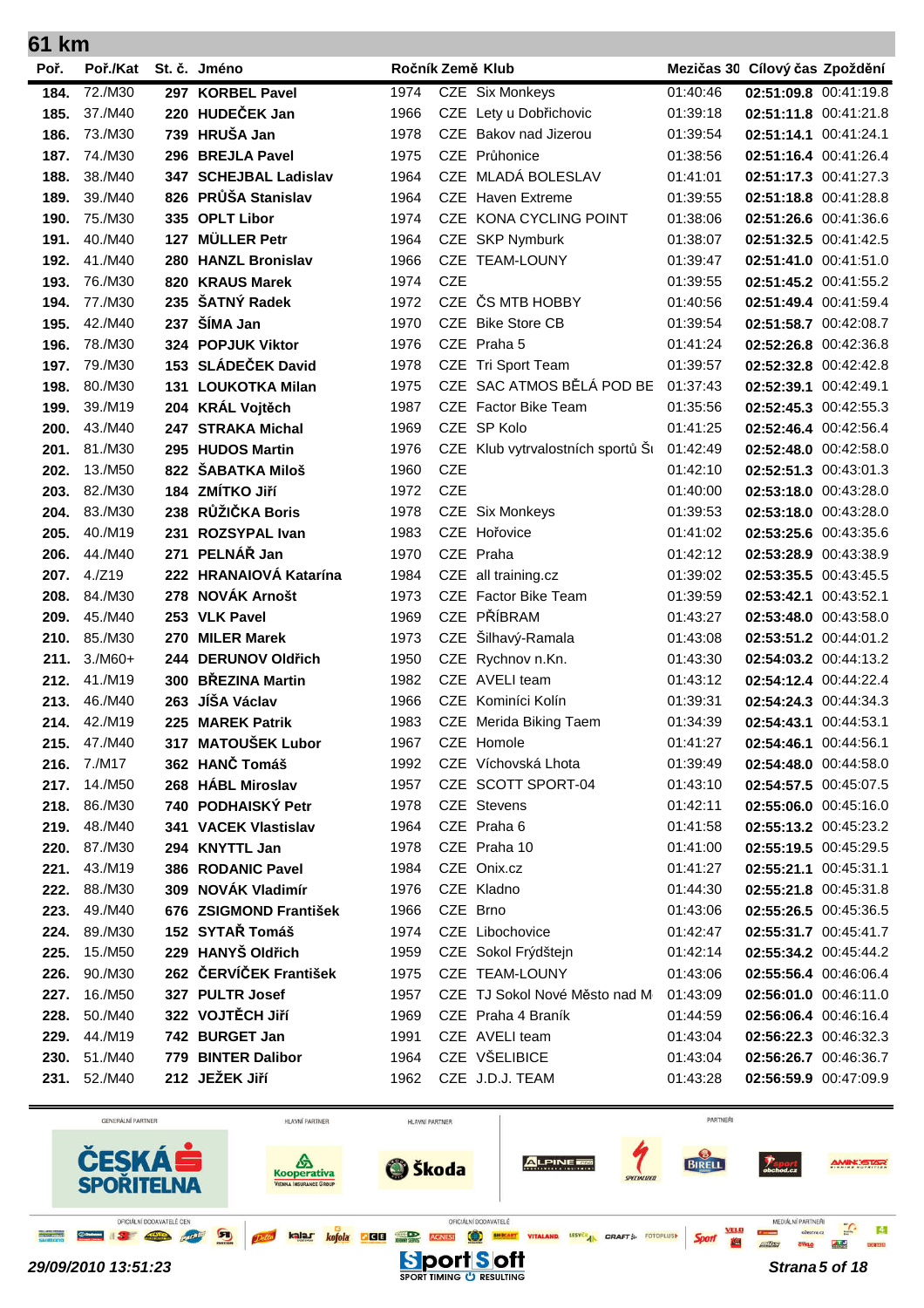| Poř. | Poř./Kat            |     | St. č. Jméno               | Ročník Země Klub |            |                                      | Mezičas 30 Cílový čas Zpoždění |                       |  |
|------|---------------------|-----|----------------------------|------------------|------------|--------------------------------------|--------------------------------|-----------------------|--|
| 232. | 53./M40             |     | 269 DĚD Martin             | 1969             |            | CZE Sedlčany                         | 01:43:26                       | 02:57:00.1 00:47:10.1 |  |
| 233. | 54./M40             |     | 283 ŠVIHÁLEK Tomáš         | 1963             |            | CZE Praha 8                          | 01:43:29                       | 02:57:09.5 00:47:19.5 |  |
| 234. | 91./M30             |     | 349 HABR Jan               | 1978             |            | CZE WeizenB                          | 01:43:43                       | 02:57:10.5 00:47:20.5 |  |
| 235. | 55./M40             |     | 658 REJMAN Leoš            | 1966             |            | CZE Sobotka                          | 01:43:07                       | 02:57:19.3 00:47:29.3 |  |
| 236. | 17./M50             | 361 | <b>SOTORNÍK Richard</b>    | 1960             | CZE Zlín   |                                      | 01:43:16                       | 02:57:20.2 00:47:30.2 |  |
| 237. | 92./M30             |     | 762 SVOBODA Petr           | 1971             |            | CZE PETAS TEAM                       | 01:45:57                       | 02:57:21.4 00:47:31.4 |  |
| 238. | 93./M30             |     | 276 KOVÁŘ Zbyněk           | 1977             |            | CZE Škola běžeckého lyžování D       | 01:41:01                       | 02:57:22.7 00:47:32.7 |  |
| 239. | 4./Z30              |     | 328 KULHÁNKOVÁ Jitka       | 1980             |            | CZE KONA CYCLING POINT               | 01:44:58                       | 02:57:29.8 00:47:39.8 |  |
| 240. | 56./M40             |     | 384 DRÁBEK František       | 1966             | <b>CZE</b> | Škoda Auto Team                      | 01:43:13                       | 02:57:44.6 00:47:54.6 |  |
| 241. | 18./M50             |     | 315 PINĎÁK Jiří            | 1960             |            | CZE OCELOVÍ LETCI                    | 01:44:40                       | 02:58:02.8 00:48:12.8 |  |
| 242. | 19./M50             |     | 243 SVOBODA Miroslav       | 1952             |            | CZE Sokol Kbely                      | 01:43:08                       | 02:58:07.0 00:48:17.0 |  |
| 243. | 57./M40             |     | 466 MINAŘÍK Petr           | 1962             |            | CZE KCR Roudnice n.L.                | 01:46:59                       | 02:58:12.7 00:48:22.7 |  |
| 244. | 94./M30             |     | 673 BALÁK Pavel            | 1976             | CZE        | Mont Blanc MTB team                  | 01:46:03                       | 02:58:23.2 00:48:33.2 |  |
| 245. | 58./M40             | 401 | <b>GRACÍK David</b>        | 1969             |            | CZE Hradec Králové                   | 01:45:56                       | 02:58:31.4 00:48:41.4 |  |
| 246. | 1./Z40              |     | 249 MATLAŠKOVÁ Jana        | 1966             |            | CZE CYKLO ŠVEC PÍSEK                 | 01:44:56                       | 02:58:35.9 00:48:45.9 |  |
| 247. | 59./M40             | 318 | PŘINDIŠ Pavel              | 1961             |            | CZE PRAHA 5                          | 01:43:05                       | 02:58:45.0 00:48:55.0 |  |
| 248. | 60./M40             |     | <b>182 MAROUL Ladislav</b> | 1968             | <b>CZE</b> | Ml. Boleslav                         | 01:41:07                       | 02:58:45.0 00:48:55.0 |  |
| 249. | 45./M19             |     | 702 HANUS Ondřej           | 1986             | <b>CZE</b> | TJ Cykloprag                         | 01:45:57                       | 02:58:48.4 00:48:58.4 |  |
| 250. | 46./M19             |     | 756 ŠTECHA Petr            | 1981             |            | CZE RIGI-BIKE                        | 01:46:58                       | 02:58:51.8 00:49:01.8 |  |
| 251. | 47./M19             |     | 424 NOVOTNÝ František      | 1981             |            | CZE Statenice 252 62                 | 01:43:10                       | 02:58:53.1 00:49:03.1 |  |
| 252. | 61./M40             |     | 344 BĚLKA Tomáš            | 1969             |            | CZE MAGICVETERANS                    | 01:44:33                       | 02:58:58.1 00:49:08.1 |  |
| 253. | 62./M40             |     | 378 DRUNECKÝ Tomáš         | 1964             |            | CZE KOLA ŠTOREK ŘEVNICE              | 01:45:58                       | 02:59:07.0 00:49:17.0 |  |
| 254. | 63./M40             |     | 314 KOHOUT Zdeněk          | 1965             | CZE        | Chomutov                             | 01:46:02                       | 02:59:14.8 00:49:24.8 |  |
| 255. | 48./M19             | 257 | <b>BASAŘ Ondřej</b>        | 1983             |            | CZE TOPESTO                          | 01:46:01                       | 02:59:34.8 00:49:44.8 |  |
| 256. | 5./Z19              |     | 654 VÍTKOVÁ Veronika       | 1988             | CZE        | Česká spořitelna - Specialize        | 01:46:01                       | 02:59:36.3 00:49:46.3 |  |
| 257. | 49./M19             |     | 380 ROŽEK Jan              | 1987             | <b>CZE</b> | <b>TOPESTO</b>                       | 01:40:54                       | 02:59:36.6 00:49:46.6 |  |
| 258. | 95./M30             |     | 368 VACULIK Jan            | 1972             | CZE        | Impromat Zachy bike team             | 01:47:43                       | 03:00:00.3 00:50:10.3 |  |
| 259. | 13./MEL             | 161 | <b>DIENSTBIER Oldrich</b>  | 1981             |            | CZE all training.cz                  | 01:42:13                       | 03:00:26.8 00:50:36.8 |  |
| 260. | 64./M40             |     | 849 PECHAR Bob             | 1966             | <b>CZE</b> | <b>KCR Roudnice</b>                  | 01:52:20                       | 03:00:43.6 00:50:53.6 |  |
| 261. | 96./M30             | 227 | NÁBĚLEK Aleš               | 1973             |            | CZE CYKLOSPORT CHROPYNĚ              | 01:50:23                       | 03:00:49.9 00:50:59.9 |  |
| 262. | 8./M17              |     | 453 HLŮŽEK Radim           | 1992             |            | CZE KRALUPY NAD VLTAVOU              | 01:46:03                       | 03:01:12.3 00:51:22.3 |  |
| 263. | 65./M40             |     | 666 PIVRNEC Petr           | 1966             |            | CZE MARATON CENTRUM JIČÍN            | 01:48:30                       | 03:01:12.3 00:51:22.3 |  |
|      | <b>264.</b> 50./M19 |     | 796 FIKAR Martin           | 1983             |            | CZE BAC BAKAKO ZV80 Nová P           | 01:49:52                       | 03:01:16.7 00:51:26.7 |  |
| 265. | 97./M30             |     | 179 HRBEK Václav           | 1974             |            | CZE SPINNING MB - ALPINE PR 01:40:59 |                                | 03:01:26.6 00:51:36.6 |  |
| 266. | 51./M19             |     | 403 DOBROVOLNÝ Pavel       | 1987             |            | CZE Praha4                           | 01:47:40                       | 03:01:37.6 00:51:47.6 |  |
| 267. | 98./M30             |     | 669 OBRÁZEK Petr           | 1975             |            | CZE Bakov nad Jizerou                | 01:49:51                       | 03:01:51.9 00:52:01.9 |  |
| 268. | 66./M40             |     | 289 ZULÁK Lubomír          | 1963             |            | CZE OCELOVÍ LETCI                    | 01:42:12                       | 03:01:53.1 00:52:03.1 |  |
| 269. | 99./M30             |     | 733 HODBOĎ Jiří            | 1978             |            | CZE Cyklo-klub Obora                 | 01:48:28                       | 03:01:53.3 00:52:03.3 |  |
| 270. | 100./M30            |     | 342 FUCHS Rudolf           | 1975             |            | CZE Allivictus                       | 01:46:00                       | 03:02:06.9 00:52:16.9 |  |
| 271. | 67./M40             |     | 251 NÁHLOVSKÝ Ladislav     | 1969             |            | CZE FRÝDŠTEJN                        | 01:46:48                       | 03:02:15.9 00:52:25.9 |  |
| 272. | 20./M50             |     | 357 VÍŠEK Zdeněk           | 1953             |            | CZE OCELOVÍ LETCI                    | 01:46:05                       | 03:02:27.0 00:52:37.0 |  |
| 273. | 68./M40             |     | 391 PTÁČNÍK Václav         | 1964             |            | CZE CS Stodůlky                      | 01:47:42                       | 03:02:32.0 00:52:42.0 |  |
| 274. | 69./M40             |     | 457 HLŮŽEK Jiří            | 1965             |            | CZE KRALUPY NAD VLTAVOU              | 01:47:53                       | 03:02:48.9 00:52:58.9 |  |
| 275. | 52./M19             |     | 311 LUDVÍK Filip           | 1981             |            | CZE Peksport                         | 01:44:57                       | 03:02:51.2 00:53:01.2 |  |
| 276. | 53./M19             |     | 216 KOPEC Ladislav         | 1990             |            | CZE Volvo Auto Hase MTB Team         | 01:52:47                       | 03:03:19.4 00:53:29.4 |  |
|      | 277. 21./M50        |     | 305 DIMMER Jan             | 1953             |            | CZE ŠILHAVÝ-Ramala                   | 01:47:44                       | 03:03:22.5 00:53:32.5 |  |
|      | 278. 54./M19        |     | 531 SKALICKÝ Josef         | 1981             |            | CZE Praha 4                          | 01:47:43                       | 03:03:47.6 00:53:57.6 |  |
|      | <b>279.</b> 22./M50 |     | 298 MOC Vladimír           | 1956             |            | CZE PSAC Semčice                     | 01:47:41                       | 03:03:55.1 00:54:05.1 |  |
|      |                     |     |                            |                  |            |                                      |                                |                       |  |

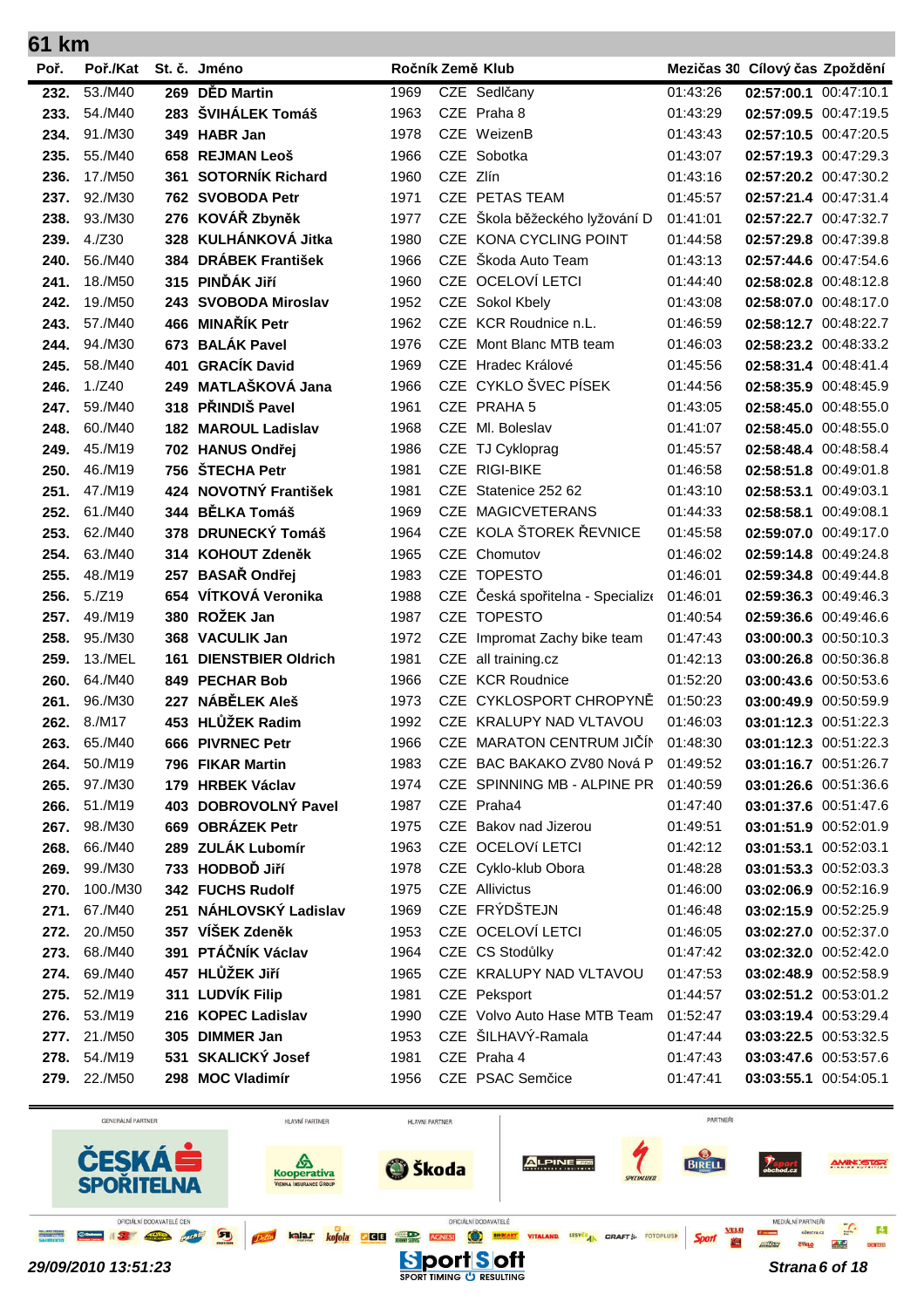| 61 km        |                    |     |                                    |              |            |                                  |                      |                                                |  |
|--------------|--------------------|-----|------------------------------------|--------------|------------|----------------------------------|----------------------|------------------------------------------------|--|
| Poř.         | Poř./Kat           |     | St. č. Jméno                       |              |            | Ročník Země Klub                 |                      | Mezičas 30 Cílový čas Zpoždění                 |  |
| 280.         | 101./M30           |     | 332 DOBIÁŠ David                   | 1977         |            | CZE Computer System Praha        | 01:49:49             | 03:03:57.1 00:54:07.1                          |  |
| 281.         | 6./Z19             |     | 292 VAŇKOVÁ Tereza                 | 1991         | CZE.       | <b>DIMP-GIANT CYCLING TEA</b>    | 01:49:55             | 03:03:57.4 00:54:07.4                          |  |
| 282.         | 102./M30           |     | 775 KUNTOŠ Roman                   | 1975         | <b>CZE</b> | Prof Svar                        | 01:51:12             | 03:04:00.7 00:54:10.7                          |  |
| 283.         | 103./M30           |     | 855 BRABEC David                   | 1980         | <b>CZE</b> | Onyx.cz                          | 01:47:59             | 03:04:05.5 00:54:15.5                          |  |
| 284.         | 104./M30           |     | 164 ARLT Lukáš                     | 1975         |            | CZE Obrnice                      | 01:46:08             | 03:04:06.5 00:54:16.5                          |  |
| 285.         | 5./Z30             |     | 158 CIBULKOVÁ Lenka                | 1980         |            | CZE LAWI Team                    | 01:47:42             | 03:05:32.9 00:55:42.9                          |  |
| 286.         | 70./M40            | 337 | ŠNEBERGR Martin                    | 1969         | <b>CZE</b> | Šilhavý RAMALA Plzeň             | 01:52:46             | 03:05:36.1 00:55:46.1                          |  |
| 287.         | 23./M50            |     | 394 HABR Antonín                   | 1957         |            | CZE CCeX                         | 01:50:15             | 03:05:40.3 00:55:50.3                          |  |
| 288.         | 55./M19            |     | 205 MONÍK Jakub                    | 1986         |            | CZE CK Palouček                  | 01:40:47             | 03:06:06.8 00:56:16.8                          |  |
| 289.         | 71./M40            |     | 333 LANDVOJTOVIČ Jan               | 1962         |            | CZE TOI TOI CYKLOKLUB SLAN       | 01:50:19             | 03:06:08.8 00:56:18.8                          |  |
| 290.         | 56./M19            |     | 353 ČERVÍČEK Jan                   | 1986         | <b>CZE</b> | <b>TEAM - LOUNY</b>              | 01:48:03             | 03:06:15.9 00:56:25.9                          |  |
| 291.         | 24./M50            |     | 354 DONGRES Miroslav               | 1956         |            | CZE Vipera Cornuta               | 01:47:14             | 03:06:26.8 00:56:36.8                          |  |
| 292.         | 105./M30           |     | 542 KOUBEK Miroslav                | 1973         |            | CZE Jirkov                       | 01:51:30             | 03:06:36.3 00:56:46.3                          |  |
| 293.         | 106./M30           |     | 256 MATOUŠ Daniel                  | 1979         |            | CZE Up and Down Bike Team Su     | 01:48:01             | 03:06:36.9 00:56:46.9                          |  |
| 294.         | 72./M40            |     | 329 MOC Jiří                       | 1970         | <b>CZE</b> | Škoda Auto Team                  | 01:48:29             | 03:06:41.1 00:56:51.1                          |  |
| 295.         | 107./M30           |     | 500 GÁL Lukáš                      | 1980         |            | CZE Praha 8                      | 01:45:00             | 03:06:41.2 00:56:51.2                          |  |
| 296.         | 57./M19            |     | 89 ŠVEC Ondřej                     | 1986         |            | CZE TJ Cykloprag                 | 01:35:11             | 03:06:54.2 00:57:04.2                          |  |
| 297.         | 58./M19            |     | 535 HOLEK Jiří                     | 1988         |            | CZE Netvořice                    | 01:49:51             | 03:07:13.4 00:57:23.4                          |  |
| 298.         | 2./Z40             |     | 319 PRSKAVCOVÁ Marcela             | 1965         |            | CZE Praha                        | 01:51:32             | 03:07:18.3 00:57:28.3                          |  |
| 299.         | 108./M30           |     | 370 CHALABALA Pavel                | 1980         |            | CZE Černí koně                   | 01:48:17             | 03:07:20.2 00:57:30.2                          |  |
| 300.         | 73./M40            |     | 364 VLACH Tomáš                    | 1970         |            | CZE Lhota                        | 01:48:19             | 03:07:58.8 00:58:08.8                          |  |
| 301.         | 74./M40            | 390 | ČERNÝ Martin                       | 1964         |            | CZE TJ Sokol Nové Město nad M    | 01:52:52             | 03:08:08.2 00:58:18.2                          |  |
| 302.         | 25./M50            | 267 | <b>HEŘMÁNEK Jaroslav</b>           | 1959         |            | CZE Tábor                        | 01:48:49             | 03:08:20.6 00:58:30.6                          |  |
| 303.         | 6./Z30             | 272 | <b>DUTÁ Lenka</b>                  | 1976         | CZE        | Alpine-Pro Author Team           | 01:50:14             | 03:08:35.0 00:58:45.0                          |  |
| 304.         | 75./M40            |     | 352 KAUŠKA Petr                    | 1966         | CZE.       | Hodkovice nad Mohelkou           | 01:51:33             | 03:09:08.5 00:59:18.5                          |  |
| 305.         | 76./M40            |     | 792 DLOUHÝ Petr                    | 1970         | <b>CZE</b> | Stevens bikes                    | 01:54:22             | 03:09:09.8 00:59:19.8                          |  |
| 306.         | 1./HS2A            | 420 | <b>DONGRES Miroslav</b>            | 1983         | <b>CZE</b> | Rubena Birell Specialized        | 01:49:48             | 03:09:13.7 00:59:23.7                          |  |
| 307.         | 59./M19            | 425 | <b>KOCHMAN Martin</b>              | 1991         |            | CZE Praha 5 - Zbraslav           | 01:49:50             | 03:09:26.1 00:59:36.1                          |  |
| 308.         | 26./M50            |     | 264 TAUCHMAN Jiří                  | 1959         |            | CZE HK JIZERA                    | 01:51:34             | 03:09:35.3 00:59:45.3                          |  |
| 309.         | 60./M19            |     | 350 STODŮLKA Václav                | 1986         |            | CZE Cyklo World                  | 01:47:50             | 03:09:43.9 00:59:53.9                          |  |
| 310.         | 27./M50            |     | 723 KÁRA Bohuslav                  | 1953         |            | CZE AC SPARTA PRAHA              | 01:54:52             | 03:09:48.9 00:59:58.9                          |  |
|              | 311. 61./M19       |     | 239 ČAPEK Jan                      | 1986         |            | CZE B.S.O                        | 01:47:45             | 03:09:53.3 01:00:03.3                          |  |
| 312.         | 109./M30           |     | 389 ŠKRLANT Vladimír               | 1973         |            | CZE Louňovice                    | 01:51:54             | 03:10:01.8 01:00:11.8                          |  |
| 313.         | 110./M30           |     | 218 ZAHÁLKA Ondřej                 | 1975         |            | CZE MERRELL TEAM                 | 01:45:59             | 03:10:38.2 01:00:48.2                          |  |
| 314.         | 111./M30           |     | 363 DRAHOŠ Milan                   | 1975         |            | CZE Pardubice                    | 01:47:51             | 03:10:48.5 01:00:58.5                          |  |
| 315.         | 112./M30           |     | 783 GINZEL Petr                    | 1972         |            | CZE Vinohradské šlapky           | 01:54:42             | 03:11:06.0 01:01:16.0                          |  |
| 316.         | 113./M30           |     | 397 MAJOR Roman                    | 1971         |            | CZE Česká spořitelna Specializeo | 01:52:48             | 03:11:30.6 01:01:40.6                          |  |
| 317.         | 114./M30           |     | 456 MAYER Radek                    | 1973         |            | CZE PRAHA                        | 01:52:22             | 03:11:35.7 01:01:45.7                          |  |
| 318.         | 77./M40            |     | 747 BOHÁČEK Vladimír               | 1968         |            | CZE PSAC Semčice                 | 01:54:43             | 03:11:35.7 01:01:45.7                          |  |
| 319.         | 78./M40            |     | 433 DUBITZKÝ Pavel                 | 1964         |            | CZE PCK LOUDA                    | 01:52:51             | 03:11:35.8 01:01:45.8                          |  |
| 320.         | 28./M50            |     | 343 SVÁTEK Lubomír                 | 1958         |            | CZE Praha 4                      | 01:56:17             | 03:11:44.1 01:01:54.1                          |  |
| 321.         | 79./M40            |     | 382 JANGL Karel<br>334 MENČL Josef | 1963         |            | CZE PRAHA                        | 01:50:16             | 03:11:47.6 01:01:57.6                          |  |
| 322.<br>323. | 29./M50<br>80./M40 |     | 819 PISKAČ Luděk                   | 1955<br>1962 |            | CZE VETAS TEAM<br>CZE Eurostar   | 01:52:50<br>01:51:24 | 03:12:10.6 01:02:20.6                          |  |
|              | 62./M19            |     | 838 KRIŠAL Lukáš                   | 1991         | <b>CZE</b> |                                  | 01:52:59             | 03:12:14.9 01:02:24.9<br>03:12:17.5 01:02:27.5 |  |
| 324.<br>325. | 30./M50            |     | 405 MAYER Josef                    | 1956         |            | CZE Slavoj BK Litoměřice         | 01:54:48             | 03:12:22.3 01:02:32.3                          |  |
| 326.         | 2./HS2A            |     | 383 DUTÝ Radek                     | 1972         |            | CZE SPINNING MB - ALPINE PR      | 01:50:16             | 03:12:28.9 01:02:38.9                          |  |
| 327.         | 115./M30           |     | 260 PFEIFER Jiří                   | 1974         |            | CZE AC Sparta Praha Cycling      | 01:48:02             | 03:12:41.7 01:02:51.7                          |  |
|              |                    |     |                                    |              |            |                                  |                      |                                                |  |

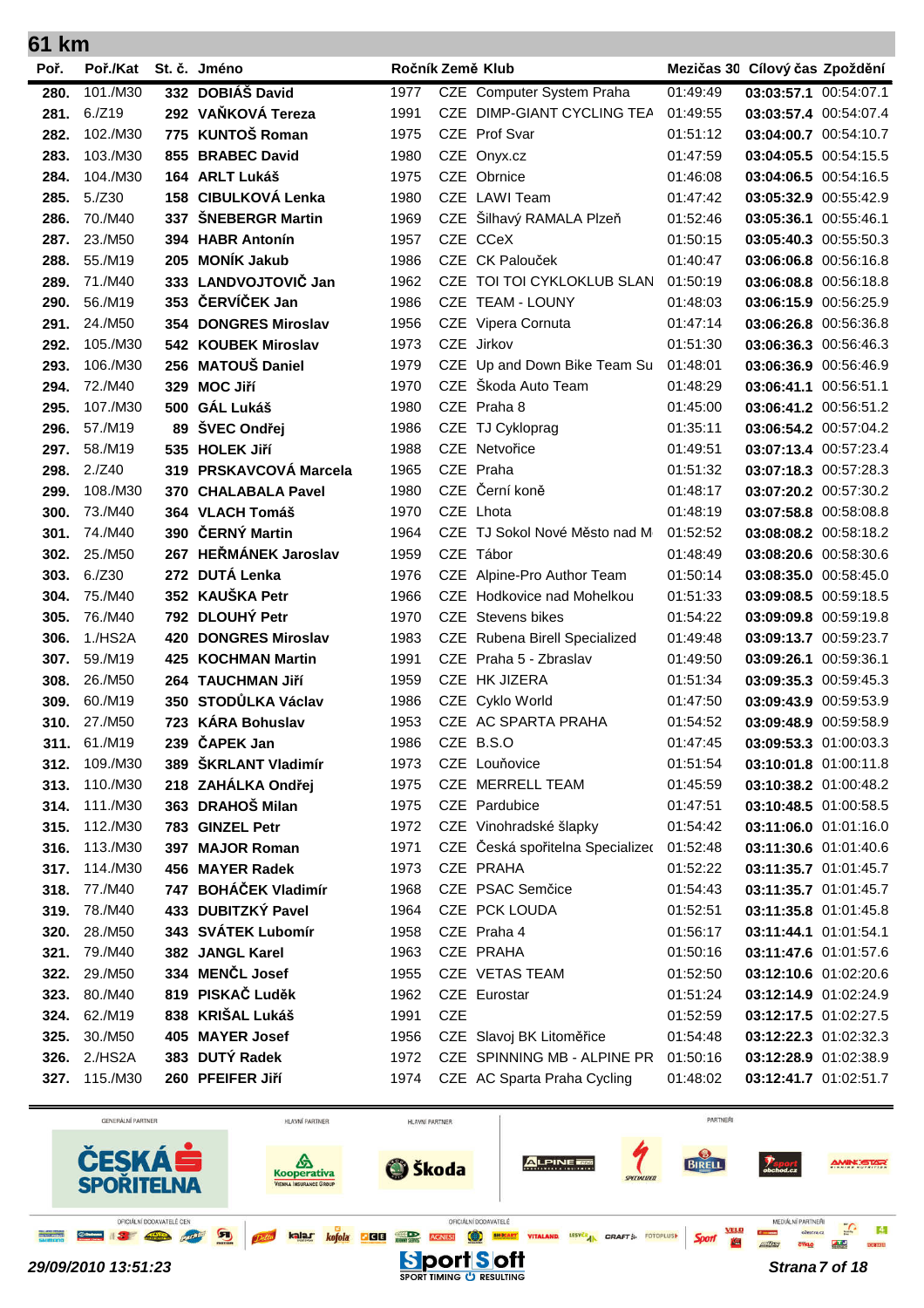| 61 km        |                     |     |                                     |              |            |                                                       |                      |                                                |  |
|--------------|---------------------|-----|-------------------------------------|--------------|------------|-------------------------------------------------------|----------------------|------------------------------------------------|--|
| Poř.         | Poř./Kat            |     | St. č. Jméno                        |              |            | Ročník Země Klub                                      |                      | Mezičas 30 Cílový čas Zpoždění                 |  |
| 328.         | 116./M30            |     | 369 VANČO Juraj                     | 1976         |            | CZE Praha 8                                           | 01:55:58             | 03:12:58.4 01:03:08.4                          |  |
| 329.         | 3./Z40              | 381 | <b>BÁRTOVÁ Růžena</b>               | 1968         |            | CZE Merrell                                           | 01:53:43             | 03:13:06.1 01:03:16.1                          |  |
| 330.         | 81./M40             |     | 375 KANCNÝŘ Aleš                    | 1966         | <b>CZE</b> | Škoda Auto Team                                       | 01:54:37             | 03:14:10.3 01:04:20.3                          |  |
| 331.         | 63./M19             | 301 | <b>BOHÁČ Martin</b>                 | 1981         |            | CZE ALPINE PRO - AUTHOR TE                            | 01:51:23             | 03:14:24.6 01:04:34.6                          |  |
| 332.         | 82./M40             |     | 772 JÍLEK Milan                     | 1961         |            | CZE SAC Bělá pod Bezdězem                             | 01:52:53             | 03:14:35.1 01:04:45.1                          |  |
| 333.         | 31./M50             | 696 | OPOLECKÝ Dalibor                    | 1952         |            | CZE Praha 2                                           | 01:53:45             | 03:14:37.1 01:04:47.1                          |  |
| 334.         | 117./M30            | 572 | <b>ŠILHAN Martin</b>                | 1975         |            | CZE Witte bike team                                   | 01:57:56             | 03:14:46.3 01:04:56.3                          |  |
| 335.         | 32./M50             | 388 | <b>POPEL Karel</b>                  | 1960         |            | CZE Chrášťany                                         | 01:49:53             | 03:14:52.0 01:05:02.0                          |  |
| 336.         | 64./M19             | 524 | <b>BUBENÍK Pavel</b>                | 1991         |            | CZE Factor Bike Team                                  | 01:56:20             | 03:15:00.3 01:05:10.3                          |  |
| 337.         | 118./M30            | 208 | <b>JIRÁSEK Marek</b>                | 1973         |            | CZE Praha 9                                           | 01:45:11             | 03:15:01.7 01:05:11.7                          |  |
| 338.         | 119./M30            |     | 438 ZIKA Štěpán                     | 1978         |            | CZE CK S.E.N.                                         | 01:55:43             | 03:15:09.4 01:05:19.4                          |  |
| 339.         | 83./M40             | 509 | <b>BLAŽEK Martin</b>                | 1969         |            | CZE Mnichovo Hradiště                                 | 01:55:09             | 03:15:11.4 01:05:21.4                          |  |
| 340.         | 120./M30            |     | 803 PEŠINA Lukáš                    | 1978         |            | CZE HAVEX-auto                                        | 01:56:00             | 03:15:11.5 01:05:21.5                          |  |
| 341.         | 65./M19             |     | 804 HAVLÍČEK Jakub                  | 1981         |            | CZE HAVEX-auto                                        | 01:54:02             | 03:15:11.5 01:05:21.5                          |  |
| 342.         | 121./M30            |     | 848 KOPČAN Michal                   | 1978         | <b>CZE</b> |                                                       | 01:54:48             | 03:15:38.3 01:05:48.3                          |  |
| 343.         | 66./M19             |     | 412 VELEK David                     | 1981         |            | CZE FBT Příbram                                       | 01:55:33             | 03:15:41.4 01:05:51.4                          |  |
| 344.         | 84./M40             | 351 | <b>ŠTOCHEL Milan</b>                | 1963         |            | CZE Roztoky                                           | 01:55:27             | 03:15:49.3 01:05:59.3                          |  |
| 345.         | 85./M40             |     | 564 ČERMÁK Jan                      | 1966         | <b>CZE</b> | <b>HC</b> Jesenice                                    | 01:57:49             | 03:15:59.4 01:06:09.4                          |  |
| 346.         | 7./Z19              |     | 282 ŘEHÁKOVÁ Jana                   | 1981         |            | CZE Alltraining                                       | 01:57:20             | 03:16:01.3 01:06:11.3                          |  |
| 347.         | 67./M19             |     | 416 SOUČEK Jan                      | 1981         |            | CZE Praha 3                                           | 01:53:35             | 03:16:14.1 01:06:24.1                          |  |
| 348.         | 122./M30            |     | 496 JURKULÁK Marian                 | 1973         | <b>CZE</b> | Šternberk                                             | 01:55:25             | 03:16:24.3 01:06:34.3                          |  |
| 349.         | 86./M40             |     | 385 VÁŇA Miloslav                   | 1963         | CZE        | <b>BOHUTÍN</b>                                        | 01:57:05             | 03:16:24.3 01:06:34.3                          |  |
| 350.         | 123./M30            | 461 | <b>KADLEC Václav</b>                | 1973         |            | CZE Kladno                                            | 01:55:31             | 03:16:28.1 01:06:38.1                          |  |
| 351.         | 87./M40             |     | 303 HRUŠKA Petr                     | 1964         |            | CZE Factor Hobby Team                                 | 01:55:26             | 03:16:30.0 01:06:40.0                          |  |
| 352.         | 124./M30            | 434 | PEKÁREK Petr                        | 1976         |            | CZE Cyklo Vetas Team                                  | 01:56:22             | 03:16:32.0 01:06:42.0                          |  |
| 353.         | 68./M19             |     | 785 LEČ Dušan                       | 1981         | <b>CZE</b> | SENIOR BIKER'S CLUB Běl                               | 01:56:13             | 03:16:34.5 01:06:44.5                          |  |
| 354.         | 69./M19             | 655 | <b>MATĚNA Jan</b>                   | 1981         | CZE        | binodoza bike team liberec                            | 01:56:33             | 03:16:49.2 01:06:59.2                          |  |
| 355.         | 70./M19             | 703 | <b>ZAVŘEL Petr</b>                  | 1981         | <b>CZE</b> | Binodöza bike team                                    | 01:56:33             | 03:16:49.3 01:06:59.3                          |  |
| 356.         | 125./M30            | 821 | SEDLÁČEK Vladimír                   | 1980         | <b>CZE</b> |                                                       | 01:50:18             | 03:16:52.3 01:07:02.3                          |  |
| 357.         | $1./Z50+$           |     | 398 KADLECOVÁ Hana                  | 1959         |            | CZE MERRELL TEAM                                      | 01:55:28             | 03:16:54.9 01:07:04.9                          |  |
| 358.         | 88./M40             |     | 674 SLAVÍK Vladimír                 | 1964         |            | CZE CK ČESANA MLADÁ BOLE:                             | 01:56:11             | 03:17:00.2 01:07:10.2                          |  |
| 359.         | 33./M50             |     | 346 HUML Jiří<br>758 KUBÍČEK Zdeněk | 1956         |            | CZE Velosport Domažlice<br>CZE ALPINE PRO - AUTHOR TE | 01:55:16             | 03:17:04.5 01:07:14.5                          |  |
| 360.         | 126./M30<br>89./M40 |     | <b>407 VIDEMAN Martin</b>           | 1972<br>1966 |            | CZE BVL Horses                                        | 02:01:47             | 03:17:21.8 01:07:31.8                          |  |
| 361.<br>362. | 34./M50             |     | 408 DRÁŠIL Pavel                    | 1954         |            | <b>CZE</b> Merrell                                    | 01:57:55<br>01:56:21 | 03:17:25.0 01:07:35.0<br>03:17:29.5 01:07:39.5 |  |
| 363.         | 71./M19             |     | 312 WESTFAL Radek                   | 1982         |            | CZE Praha                                             | 01:56:01             | 03:18:05.4 01:08:15.4                          |  |
| 364.         | 127./M30            |     | 663 RÁBEL Milan                     | 1974         |            | CZE Čistá                                             | 01:53:43             | 03:18:56.4 01:09:06.4                          |  |
| 365.         | 128./M30            |     | 429 ADAM Jiří                       | 1980         |            | CZE tralala extreme bike team                         | 01:59:27             | 03:18:59.4 01:09:09.4                          |  |
| 366.         | 129./M30            |     | 768 ČERNÝ Rostislav                 | 1977         |            | CZE Praha 10                                          | 01:55:32             | 03:19:03.3 01:09:13.3                          |  |
| 367.         | 72./M19             |     | 450 DYRCZYK Jan                     | 1989         |            | CZE beespee.cz                                        | 01:58:17             | 03:19:04.9 01:09:14.9                          |  |
| 368.         | 130./M30            |     | 811 PEŠINA Radek                    | 1974         | <b>CZE</b> |                                                       | 01:54:03             | 03:19:10.0 01:09:20.0                          |  |
| 369.         | 131./M30            |     | 778 RACEK Tomáš                     | 1978         |            | CZE Praha                                             |                      | 03:19:12.4 01:09:22.4                          |  |
| 370.         | 132./M30            |     | 831 VELECKÝ Viktor                  | 1976         | <b>CZE</b> |                                                       | 01:58:58             | 03:19:21.8 01:09:31.8                          |  |
| 371.         | 90./M40             |     | 828 HÁJEK Martin                    | 1968         |            | CZE Holštejn                                          | 01:58:30             | 03:19:22.0 01:09:32.0                          |  |
| 372.         | 133./M30            |     | 529 ZINGA Kamil                     | 1972         |            | CZE Ústí nad Labem                                    | 01:58:26             | 03:19:22.6 01:09:32.6                          |  |
| 373.         | 35./M50             |     | 291 ŠTÍPEK František                | 1954         |            | CZE Volvo Auto Hase MTB Team                          | 01:55:30             | 03:19:36.1 01:09:46.1                          |  |
| 374.         | 9./M17              |     | 527 TOPINKA Kryštof                 | 1992         |            | CZE Sportprestige                                     | 01:50:17             | 03:19:40.7 01:09:50.7                          |  |
| 375.         | 36./M50             |     | 802 JIROUŠ Milan                    | 1954         |            | CZE HAVEX-auto                                        | 01:56:12             | 03:19:49.6 01:09:59.6                          |  |
|              |                     |     |                                     |              |            |                                                       |                      |                                                |  |

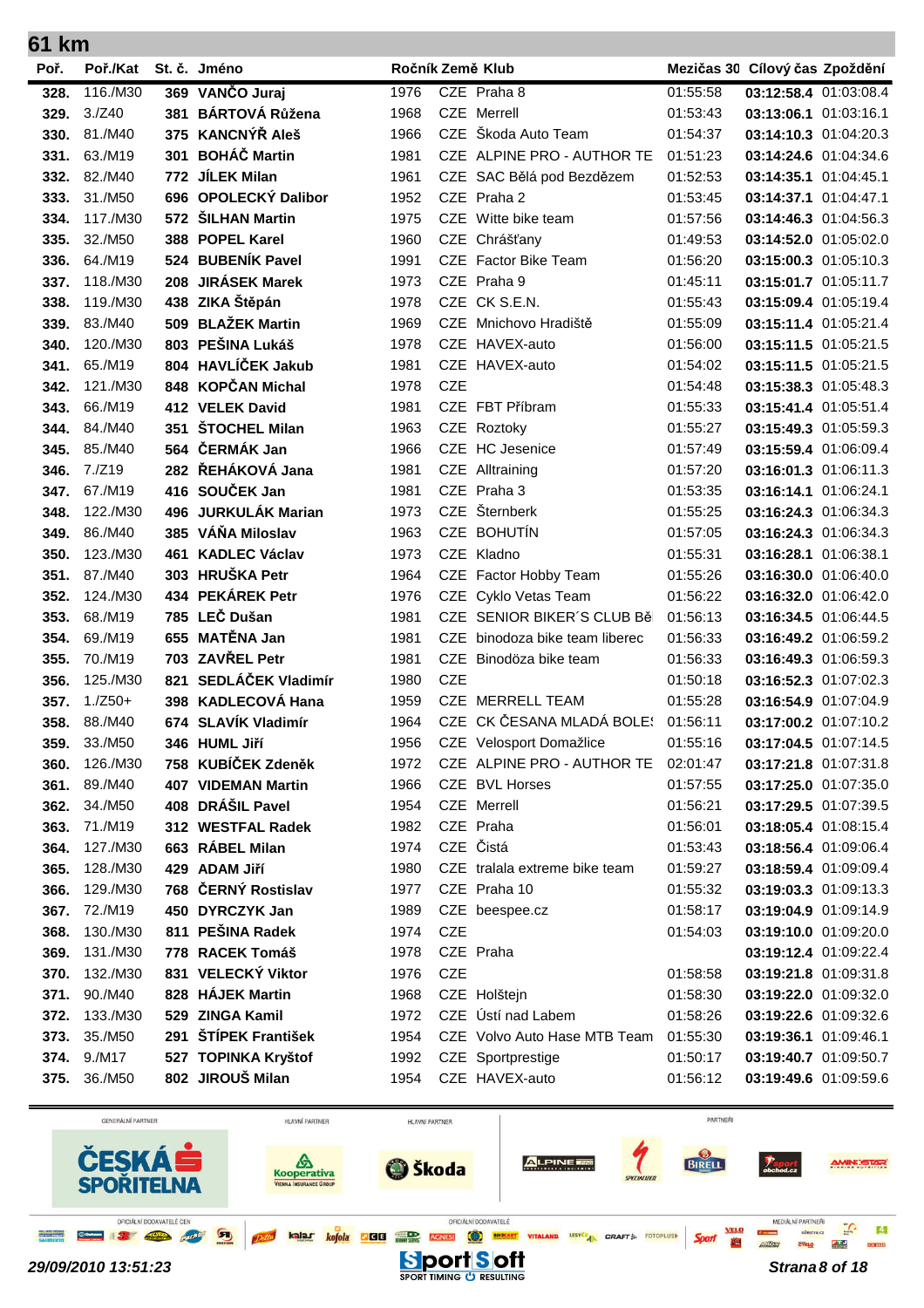| 61<br><b>km</b> |                      |       |                                      |              |            |                                    |                      |                                                |  |
|-----------------|----------------------|-------|--------------------------------------|--------------|------------|------------------------------------|----------------------|------------------------------------------------|--|
| Poř.            | Poř./Kat             |       | St. č. Jméno                         |              |            | Ročník Země Klub                   |                      | Mezičas 30 Cílový čas Zpoždění                 |  |
| 376.            | 91./M40              |       | 374 LÁZŇOVSKÝ Jiří                   | 1966         |            | CZE SKP OLYMPIA K. Hora            | 01:48:20             | 03:19:55.7 01:10:05.7                          |  |
| 377.            | 73./M19              | 293   | <b>BLAŠKO Martin</b>                 | 1981         |            | CZE bikeride                       | 01:46:06             | 03:19:56.6 01:10:06.6                          |  |
| 378.            | 134./M30             |       | 832 VESELY Petr                      | 1980         |            | CZE PRAHA                          | 01:58:59             | 03:19:57.3 01:10:07.3                          |  |
| 379.            | 92./M40              |       | 435 HRUŠKA Jiří                      | 1966         |            | CZE Malešov                        | 01:59:04             | 03:20:02.5 01:10:12.5                          |  |
| 380.            | 37./M50              |       | 533 PRCHAL Josef                     | 1957         |            | CZE Tursko                         | 01:58:25             | 03:20:05.1 01:10:15.1                          |  |
| 381.            | 135./M30             | 151   | <b>VOLF Jaroslav</b>                 | 1979         |            | CZE Brandýs Nad Labem              | 01:56:04             | 03:20:07.9 01:10:17.9                          |  |
| 382.            | 1./Z17               | 440   | <b>MALEČKOVÁ Petra</b>               | 1992         |            | CZE XCR Svorada - SiDi             | 01:59:51             | 03:20:31.7 01:10:41.7                          |  |
| 383.            | 93./M40              | 321   | <b>FRIML Martin</b>                  | 1967         |            | CZE Praha 4                        | 01:59:54             | 03:20:35.4 01:10:45.4                          |  |
| 384.            | $4./M60+$            |       | 782 DLAB Petr                        | 1945         |            | CZE Škoda Auto tam                 | 01:56:48             | 03:20:49.8 01:10:59.8                          |  |
| 385.            | 136./M30             | 219   | <b>FLÉGL Miroslav</b>                | 1972         | CZE.       | Mladá Boleslav                     | 01:57:21             | 03:21:25.2 01:11:35.2                          |  |
| 386.            | 137./M30             |       | 648 PŠENIČKA Miroslav                | 1974         |            | CZE Rumburk                        | 02:02:41             | 03:21:30.3 01:11:40.3                          |  |
| 387.            | 8./Z19               |       | 313 MIKESKOVÁ Lucie                  | 1983         |            | CZE TOPESTO                        | 01:59:50             | 03:21:35.9 01:11:45.9                          |  |
| 388.            | 38./M50              |       | 323 BENDL Jaroslav                   | 1960         |            | CZE Unitherm Jablonec              | 01:57:09             | 03:21:56.2 01:12:06.2                          |  |
| 389.            | 94./M40              | 481   | <b>DLOUHÝ JIří</b>                   | 1969         | <b>CZE</b> | Up and Down Bike Team Su           | 02:01:09             | 03:22:03.1 01:12:13.1                          |  |
| 390.            | $2./Z50+$            | 421   | VOZÁKOVÁ Vladimíra                   | 1960         |            | CZE Centrum Babylon Liberec        | 02:01:07             | 03:22:24.6 01:12:34.6                          |  |
| 391.            | 2./Z17               | 841   | ČERVINKOVÁ Klaudie                   | 1993         |            | CZE VOLVO AUTO HASE                | 02:00:01             | 03:22:44.3 01:12:54.3                          |  |
| 392.            | 138./M30             | 760 . | <b>PETRILAK Petr</b>                 | 1971         |            | CZE www.katkasiti.cz               | 01:56:19             | 03:22:44.5 01:12:54.5                          |  |
| 393.            | 139./M30             | 336   | ČERVENKA David                       | 1977         | CZE        | Jesenice                           | 01:55:29             | 03:22:54.2 01:13:04.2                          |  |
| 394.            | 140./M30             |       | 387 BERAN Maroš                      | 1977         |            | CZE Komterm                        | 01:55:28             | 03:22:55.2 01:13:05.2                          |  |
| 395.            | 141./M30             |       | 716 KOPECKÝ Radek                    | 1975         |            | CZE Praha 9                        | 01:57:19             | 03:23:04.8 01:13:14.8                          |  |
| 396.            | 4./Z40               |       | 748 VÁVROVÁ Zuzana                   | 1969         |            | CZE Škoda Auto                     | 02:00:03             | 03:23:16.8 01:13:26.8                          |  |
| 397.            | 5./Z40               | 345   | <b>KOLINGEROVÁ Zuzana</b>            | 1969         |            | CZE VOLVO AUTO HASE MTB T          | 01:59:49             | 03:23:28.6 01:13:38.6                          |  |
| 398.            | 95./M40              | 447   | <b>KOCHMAN Petr</b>                  | 1964         |            | CZE PRAHA 5                        | 01:59:30             | 03:23:29.0 01:13:39.0                          |  |
| 399.            | 142./M30             | 419.  | <b>FURCH Aleš</b>                    | 1971         | <b>CZE</b> | MTB FURCH TEAM                     | 02:00:43             | 03:23:40.3 01:13:50.3                          |  |
| 400.            | 143./M30             | 377   | <b>MASTIK Tomáš</b>                  | 1978         | <b>CZE</b> | Černí koně                         | 02:00:51             | 03:23:41.4 01:13:51.4                          |  |
| 401.            | 144./M30             | 563   | <b>INDRÁK Petr</b>                   | 1971         |            | CZE Frýdek - Místek                | 02:00:02             | 03:23:47.8 01:13:57.8                          |  |
| 402.            | 145./M30             | 417   | JANŮ Lumír                           | 1972         | CZE        | Čudáci                             | 02:01:08             | 03:24:06.8 01:14:16.8                          |  |
| 403.            | 146./M30             |       | 794 PAKOSTA Martin                   | 1974         | <b>CZE</b> | Jesus Bike Team                    | 02:00:27             | 03:24:09.0 01:14:19.0                          |  |
| 404.            | 39./M50              |       | 365 RYPL Rostislav                   | 1955         |            | CZE Rodinné domy MAGENTA           | 01:57:19             | 03:24:20.6 01:14:30.6                          |  |
| 405.            | 40./M50              |       | 532 HAMPEJS Jiří                     | 1959         | CZE        | Praha 3                            |                      | 03:24:24.5 01:14:34.5                          |  |
| 406.            | 74./M19              |       | 306 VICH Martin                      | 1985         |            | CZE Bebe klub                      | 02:00:53             | 03:24:31.9 01:14:41.9                          |  |
| 407.            | 147./M30             |       | 706 JANKO Aldo                       | 1974         |            | <b>CZE</b> Central Bike            | 01:57:45             | 03:24:39.7 01:14:49.7                          |  |
| 408.            | 96./M40              |       | 355 WEINFURTER Milan                 | 1964         |            | CZE AlpinePro - AUTHOR hobby       | 01:58:48             | 03:24:43.5 01:14:53.5                          |  |
|                 | 409. 9./Z19          |       | 681 SVOBODOVÁ Jana                   | 1982         |            | CZE KCR ROUDNICE NAD LABE 02:00:28 |                      | 03:24:58.0 01:15:08.0                          |  |
|                 | 410. 97./M40         |       | 746 BAUER Pavel                      | 1961         |            | CZE KCR ROUDNICE NAD LABE 02:00:28 |                      | 03:24:59.8 01:15:09.8                          |  |
| 411.            | 148./M30<br>149./M30 |       | 302 ČURDA Miroslav                   | 1980         |            | CZE Všetaty                        | 01:56:05             | 03:25:05.0 01:15:15.0                          |  |
| 412.            | 150./M30             |       | 501 KYJONKA Jiří<br>534 JIRAS Štěpán | 1971         |            | CZE SKI CENTRUM ODRY<br>CZE ehorka | 01:57:23             | 03:25:22.7 01:15:32.7                          |  |
| 413.<br>414.    | 151./M30             |       | 842 PÁNEK Zbyněk                     | 1980<br>1972 |            | CZE Auto Volvo Hase                | 01:58:23<br>02:06:00 | 03:26:00.3 01:16:10.3<br>03:26:05.2 01:16:15.2 |  |
| 415.            | $5./M60+$            |       | 157 PODSEDNÍČEK Rudolf               | 1943         |            | CZE BIKE RPO Mladá Boleslav        | 02:00:04             | 03:26:06.2 01:16:16.2                          |  |
| 416.            | 98./M40              |       | 406 ČERVINKA Zdeněk                  | 1964         |            | CZE Saariense team                 | 02:00:44             | 03:26:25.3 01:16:35.3                          |  |
| 417.            | 99./M40              |       | 441 POKORNÝ Zdeněk                   | 1962         |            | CZE Bike Zbraslav                  | 02:02:39             | 03:26:30.9 01:16:40.9                          |  |
| 418.            | 41./M50              |       | 743 DVOŘÁK Jiří                      | 1958         |            | CZE Jablonec nad Nisou             | 02:04:55             | 03:26:37.1 01:16:47.1                          |  |
| 419.            | $3./Z50+$            |       | 414 DOLÁKOVÁ Táňa                    | 1958         |            | CZE Volvo Auto Hase MTB Team       | 02:00:50             | 03:26:50.3 01:17:00.3                          |  |
| 420.            | 42./M50              |       | 491 VRBA Jarda                       | 1957         |            | CZE DONGRES_SPECIALIZED 2          | 02:03:10             | 03:27:06.6 01:17:16.6                          |  |
| 421.            | 152./M30             |       | 130 HORÁK Jan                        | 1975         |            | CZE SAC ATMOS BĚLÁ POD BE          | 02:15:14             | 03:28:11.9 01:18:21.9                          |  |
| 422.            | 43./M50              |       | 443 VOŘÍŠEK Václav                   | 1953         |            | CZE Praha                          | 02:04:35             | 03:28:17.3 01:18:27.3                          |  |
|                 | 423. 153./M30        |       | 497 GREGOR Luboš                     | 1973         |            | CZE Kladno                         | 02:06:18             | 03:28:42.7 01:18:52.7                          |  |
|                 |                      |       |                                      |              |            |                                    |                      |                                                |  |

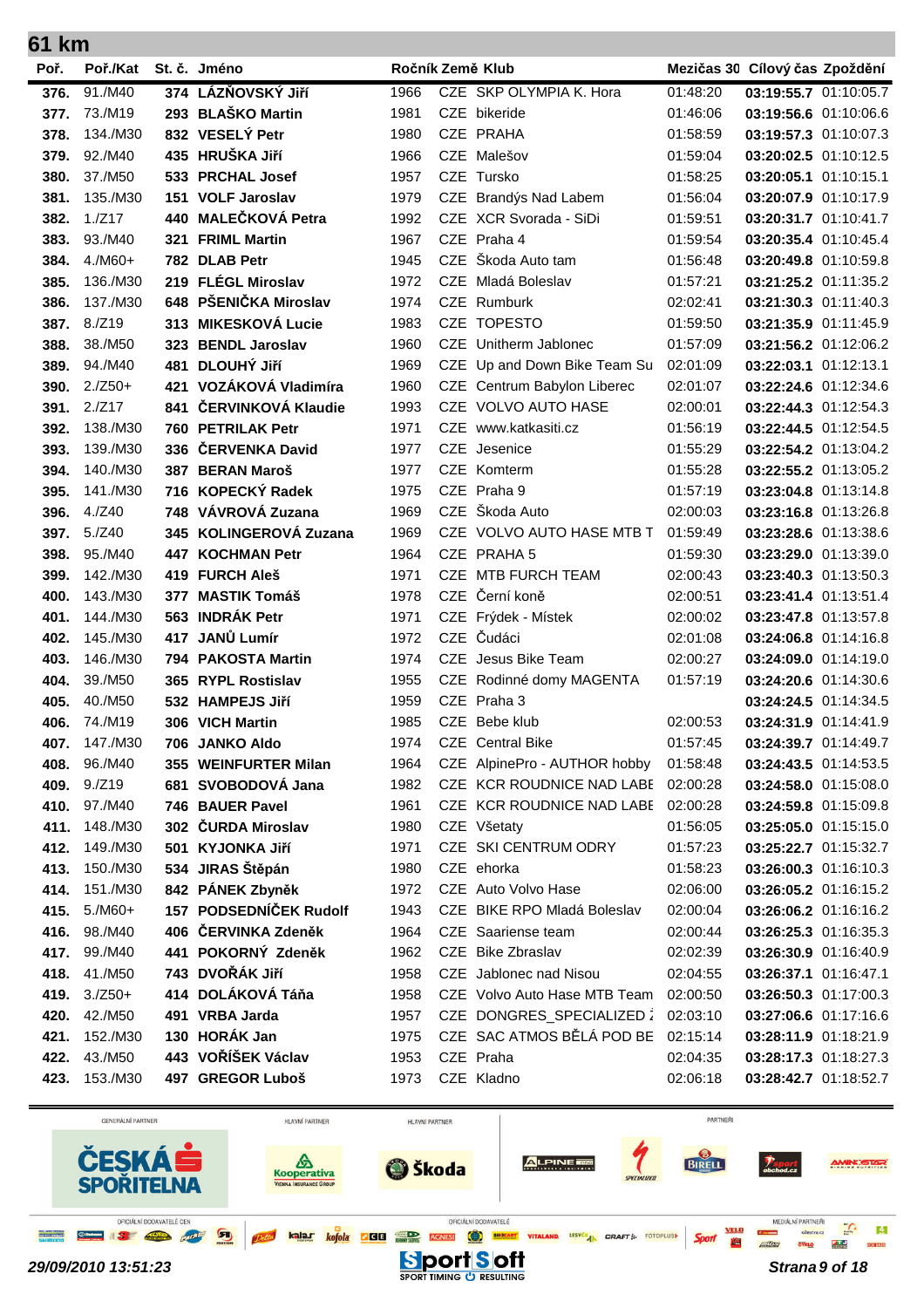| 61 km |             |     |                        |      |            |                                  |          |                                |  |
|-------|-------------|-----|------------------------|------|------------|----------------------------------|----------|--------------------------------|--|
| Poř.  | Poř./Kat    |     | St. č. Jméno           |      |            | Ročník Země Klub                 |          | Mezičas 30 Cílový čas Zpoždění |  |
| 424.  | 100./M40    |     | 549 VENGLÁŘ JIří       | 1967 |            | CZE Praha 3                      | 02:04:22 | 03:28:44.3 01:18:54.3          |  |
| 425.  | 154./M30    |     | 325 BAJER Jiří         | 1980 | <b>CZE</b> | BAC BAKAKO ZV80 - Nová           | 02:01:28 | 03:28:56.6 01:19:06.6          |  |
| 426.  | 101./M40    |     | 568 PASTUCH Aleš       | 1961 | <b>CZE</b> | Jablonec nad Nisou               | 02:00:45 | 03:29:02.1 01:19:12.1          |  |
| 427.  | 155./M30    |     | 526 ČERNÝ Jaroslav     | 1978 |            | CZE Komterm                      | 02:05:24 | 03:29:19.9 01:19:29.9          |  |
| 428.  | 75./M19     |     | 692 ŠUVADA Radek       | 1986 | <b>CZE</b> | Čelákovice                       | 02:02:12 | 03:29:54.1 01:20:04.1          |  |
| 429.  | 156./M30    |     | 348 VRBA Pavel         | 1977 | <b>CZE</b> | Bajk-bejk                        | 01:56:10 | 03:30:05.4 01:20:15.4          |  |
| 430.  | 157./M30    |     | 824 ZAVADIL Radek      | 1973 | CZE        | <b>SEMICE</b>                    | 02:00:47 | 03:30:12.9 01:20:22.9          |  |
| 431.  | 44./M50     |     | 462 VAŇOUS Jaroslav    | 1956 | <b>CZE</b> | Fuji Bike Ranch Praha            | 02:04:52 | 03:30:15.6 01:20:25.6          |  |
| 432.  | 76./M19     |     | 687 FRÝDEK Roman       | 1981 |            | CZE Jablonec nad Nisou           | 02:02:09 | 03:30:19.9 01:20:29.9          |  |
| 433.  | 77./M19     | 815 | <b>BRABENEC Martin</b> | 1981 | <b>CZE</b> |                                  | 02:06:41 | 03:30:56.7 01:21:06.7          |  |
| 434.  | 102./M40    |     | 358 HOUDEK Marek       | 1967 |            | CZE Praha 4                      | 02:04:45 | 03:31:01.9 01:21:11.9          |  |
| 435.  | 158./M30    |     | 810 PAVLŮ Dušan        | 1974 |            | CZE Suvenýři                     | 02:08:43 | 03:31:02.7 01:21:12.7          |  |
| 436.  | 103./M40    |     | 445 ŠEVČÍK Cyril       | 1961 |            | CZE PRAHA                        | 02:04:23 | 03:31:15.9 01:21:25.9          |  |
| 437.  | 3./Z17      | 801 | ČERNÁ Eliška           | 1992 |            | CZE Team Bike Perštejn           | 02:05:20 | 03:31:18.2 01:21:28.2          |  |
| 438.  | 159./M30    | 830 | <b>BLAŽEJ Martin</b>   | 1980 | <b>CZE</b> | <b>BAC BAKAKO ZV80</b>           | 02:06:21 | 03:31:27.8 01:21:37.8          |  |
| 439.  | 45./M50     |     | 422 ŠEDIVÝ František   | 1955 |            | CZE FBT Příbram                  | 02:05:58 | 03:31:34.9 01:21:44.9          |  |
| 440.  | 104./M40    | 771 | <b>ŠEVR Pavel</b>      | 1966 | <b>CZE</b> | MLADÁ BOLESLAV                   | 01:59:53 | 03:31:48.7 01:21:58.7          |  |
| 441.  | 160./M30    | 611 | <b>EHRLICH Zdeněk</b>  | 1973 |            | CZE T-MOBILE MTB TEAM            | 02:04:21 | 03:31:58.4 01:22:08.4          |  |
| 442.  | 105./M40    |     | 372 OVČÁČÍK Igor       | 1967 | <b>CZE</b> | Česká spořitelna Specialized     | 01:59:43 | 03:32:41.5 01:22:51.5          |  |
| 443.  | 161./M30    |     | 513 ZLATUŠKA Martin    | 1976 | <b>CZE</b> | www.kvetfantazie.cz              | 02:02:25 | 03:33:07.9 01:23:17.9          |  |
| 444.  | 162./M30    |     | 833 VALIŠ Tibor        | 1978 | <b>CZE</b> | Outdoor escape team              | 02:03:08 | 03:33:19.9 01:23:29.9          |  |
| 445.  | 163./M30    |     | 813 HRDLIČKA Jakub     | 1980 |            | CZE CT Kardašova Řečice          | 02:06:17 | 03:33:21.4 01:23:31.4          |  |
| 446.  | 164./M30    | 559 | <b>KRAHULEC David</b>  | 1979 | <b>CZE</b> | Jesenice - Mladíkov Praha        | 02:07:16 | 03:33:24.5 01:23:34.5          |  |
| 447.  | 106./M40    | 411 | POC Jiří               | 1966 | <b>CZE</b> | Údlice                           | 02:08:29 | 03:33:25.0 01:23:35.0          |  |
| 448.  | 46./M50     |     | 744 MAZUR Zdeněk       | 1957 |            | CZE MTB Mladá Boleslav           | 02:05:27 | 03:33:28.5 01:23:38.5          |  |
| 449.  | 7./Z30      | 571 | LUDVÍKOVÁ Katarína     | 1979 |            | CZE Kostelec nad Černými lesy    | 02:08:52 | 03:33:28.8 01:23:38.8          |  |
| 450.  | 165./M30    |     | 392 PECHAČ Tomáš       | 1974 | <b>CZE</b> | Líbeznice                        | 02:09:14 | 03:33:29.1 01:23:39.1          |  |
| 451.  | 166./M30    |     | 442 SVOBODA Jan        | 1977 |            | CZE Praha 10                     | 02:03:06 | 03:33:30.5 01:23:40.5          |  |
| 452.  | 107./M40    |     | 812 BATISTA Radek      | 1964 | <b>CZE</b> |                                  | 02:02:32 | 03:33:39.8 01:23:49.8          |  |
| 453.  | 167./M30    |     | 393 SKALICKÝ Martin    | 1975 |            | CZE RMT Team                     | 02:10:24 | 03:33:41.9 01:23:51.9          |  |
| 454.  | 78./M19     | 330 | <b>PODZIMEK Michal</b> | 1984 | <b>CZE</b> | Sport Centrum Bouřňák            | 01:57:55 | 03:33:50.9 01:24:00.9          |  |
| 455.  | 47./M50     |     | 708 HEJL Pavel         | 1956 |            | CZE Maratoncentrum Jičín         | 02:05:00 | 03:33:51.6 01:24:01.6          |  |
| 456.  | 79./M19     |     | 359 CINDR Martin       | 1983 | <b>CZE</b> | Mladá Boleslav                   | 02:11:16 | 03:33:56.7 01:24:06.7          |  |
| 457.  | 168./M30    |     | 854 STRAŠLIPKA Pavel   | 1979 | <b>CZE</b> |                                  |          | 03:34:04.4 01:24:14.4          |  |
| 458.  | 169./M30    |     | 410 PRENDKÝ Roman      | 1971 |            | CZE PRAHA 10 HOSTIVAR            | 01:53:33 | 03:34:31.6 01:24:41.6          |  |
| 459.  | 170./M30    |     | 847 VACEK Ondřej       | 1978 |            | CZE RIGI-BIKE                    | 02:08:46 | 03:34:40.8 01:24:50.8          |  |
| 460.  | 171./M30    |     | 807 PEŠTA Martin       | 1976 |            | CZE HAVEX-auto                   | 02:11:01 | 03:34:43.6 01:24:53.6          |  |
| 461.  | 172./M30    |     | 769 ŠTOLC Jiří         | 1971 |            | CZE MLADÁ BOLESLAV               | 02:06:03 | 03:34:52.7 01:25:02.7          |  |
| 462.  | 173./M30    |     | 430 BISKUP Petr        | 1976 |            | CZE Praha zapad                  | 01:58:08 | 03:35:14.0 01:25:24.0          |  |
| 463.  | 48./M50     |     | 399 HELMICH Mirek      | 1957 |            | CZE Černí koně                   | 02:06:25 | 03:35:21.9 01:25:31.9          |  |
| 464.  | 108./M40    |     | 837 KUBÁT Ondřej       | 1962 |            | CZE SK OMT Pardubice             | 02:08:40 | 03:35:23.3 01:25:33.3          |  |
| 465.  | 174./M30    |     | 751 PEKÁRNA Ondřej     | 1980 |            | CZE EKIS                         | 01:59:18 | 03:35:55.5 01:26:05.5          |  |
| 466.  | 175./M30    |     | 570 SVOBODA Václav     | 1974 |            | CZE Up and Down Bike Team Su     | 02:03:08 | 03:35:58.2 01:26:08.2          |  |
| 467.  | 80./M19     |     | 409 JANČÁREK Tomáš     | 1983 |            | CZE Specialized 69               | 02:09:32 | 03:36:00.0 01:26:10.0          |  |
| 468.  | 176./M30    |     | 780 TRUBAČ Lukáš       | 1977 |            | CZE Petas Bike Team              | 02:05:02 | 03:36:00.8 01:26:10.8          |  |
| 469.  | 177./M30    |     | 493 VALIŠ František    | 1975 |            | CZE Česká spořitelna Specializec | 02:02:19 | 03:36:11.5 01:26:21.5          |  |
| 470.  | 109./M40    |     | 477 SKOVAJSA Bronislav | 1968 |            | CZE Bike tuning team Rudná       | 02:07:45 | 03:36:34.9 01:26:44.9          |  |
|       | 471. 8./Z30 |     | 488 NÁBĚLKOVÁ Kateřina | 1974 |            | CZE CYKLOSPORT CHROPYNĚ          | 02:07:19 | 03:36:45.3 01:26:55.3          |  |

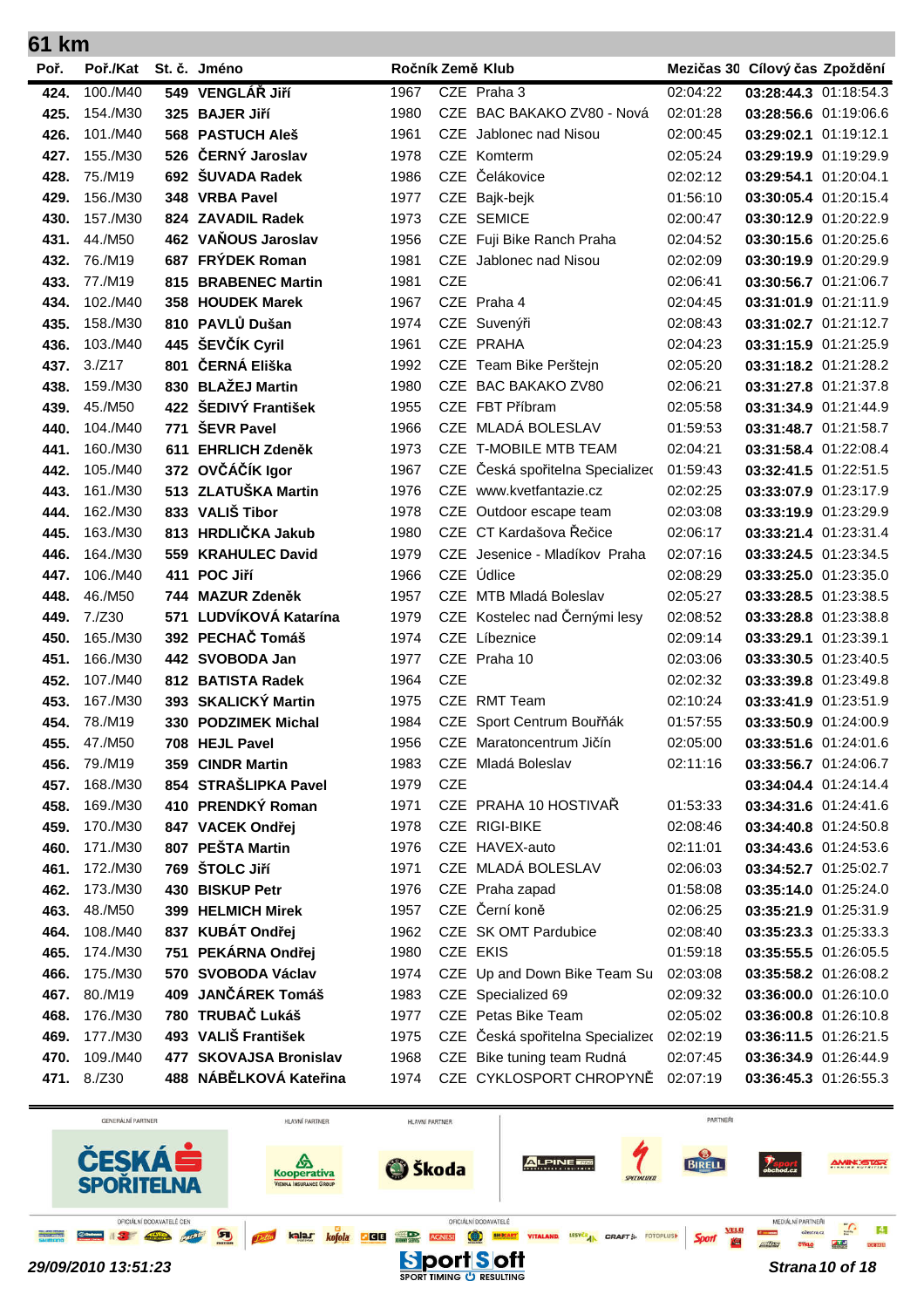| 61 km        |                      |     |                                             |              |            |                                            |                      |                                                |  |
|--------------|----------------------|-----|---------------------------------------------|--------------|------------|--------------------------------------------|----------------------|------------------------------------------------|--|
| Poř.         | Poř./Kat             |     | St. č. Jméno                                |              |            | Ročník Země Klub                           |                      | Mezičas 30 Cílový čas Zpoždění                 |  |
| 472.         | 178./M30             |     | 738 JURIGA Marek                            | 1979         |            | CZE HAKAKOLA                               | 02:08:44             | 03:36:48.8 01:26:58.8                          |  |
| 473.         | 81./M19              |     | 452 TOMEK Radovan                           | 1991         |            | CZE Liberec 6                              | 02:06:13             | 03:36:51.6 01:27:01.6                          |  |
| 474.         | 49./M50              | 731 | <b>SLAVÍK Otomar</b>                        | 1958         | <b>CZE</b> | <b>ESA Active</b>                          | 02:08:35             | 03:37:12.2 01:27:22.2                          |  |
| 475.         | 50./M50              | 471 | ČECH Pavel                                  | 1953         |            | CZE Praha 10                               | 02:11:55             | 03:37:12.3 01:27:22.3                          |  |
| 476.         | $6./M60+$            |     | 459 PETŘINA Stanislav                       | 1941         |            | CZE OTVOVICE                               | 02:11:07             | 03:37:13.2 01:27:23.2                          |  |
| 477.         | 82./M19              | 518 | ČERNÝ Petr                                  | 1984         | <b>CZE</b> | ŠkodaAuto team                             | 02:10:15             | 03:37:23.1 01:27:33.1                          |  |
| 478.         | 83./M19              | 418 | <b>ŠTUKA Martin</b>                         | 1982         |            | CZE Praha 8                                | 02:04:53             | 03:37:24.3 01:27:34.3                          |  |
| 479.         | 110./M40             |     | 492 NAVRÁTIL František                      | 1963         |            | CZE Těšetice                               | 02:12:24             | 03:37:25.3 01:27:35.3                          |  |
| 480.         | 9./Z30               | 448 | ČERNÁ Květa                                 | 1978         |            | CZE Kladno                                 | 02:08:47             | 03:37:25.5 01:27:35.5                          |  |
| 481.         | 111./M40             | 310 | NĚMEC Miroslav                              | 1968         | <b>CZE</b> | SAPELI Němcová                             | 02:08:45             | 03:37:36.9 01:27:46.9                          |  |
| 482.         | 51./M50              | 320 | NOVÁK Jindřich                              | 1960         |            | CZE Most                                   | 02:05:55             | 03:37:37.8 01:27:47.8                          |  |
| 483.         | 7./M60+              |     | 444 WOHANKA Miroslav                        | 1949         | <b>CZE</b> | Benecko                                    | 02:09:29             | 03:37:42.2 01:27:52.2                          |  |
| 484.         | 84./M19              |     | 475 UZEL Michal                             | 1981         | <b>CZE</b> | Merida Biking Team                         | 02:09:26             | 03:37:58.6 01:28:08.6                          |  |
| 485.         | 85./M19              |     | 601 VESELÝ Martin                           | 1984         | <b>CZE</b> | ŠkodaAuto team                             | 02:10:21             | 03:38:18.0 01:28:28.0                          |  |
| 486.         | 10./Z19              | 484 | <b>SOLIZ RUDON Veronika</b>                 | 1983         | <b>CZE</b> | Černí koně                                 | 02:12:09             | 03:38:47.9 01:28:57.9                          |  |
| 487.         | 179./M30             | 480 | <b>KOMÁREK Miloš</b>                        | 1974         |            | CZE Nučice                                 | 02:10:02             | 03:39:00.5 01:29:10.5                          |  |
| 488.         | 180./M30             | 619 | ŠRÁMEK Ondřej                               | 1973         |            | CZE Tursko                                 | 02:09:52             | 03:39:09.1 01:29:19.1                          |  |
| 489.         | 112./M40             | 525 | <b>UNIVERSAL Martin</b>                     | 1970         | <b>CZE</b> | <b>BM-UNIVERSAL</b>                        | 02:05:43             | 03:39:43.2 01:29:53.2                          |  |
| 490.         | 181./M30             |     | 670 PODRACKY Marek                          | 1973         |            | CZE Odolena Voda                           | 02:11:20             | 03:39:43.6 01:29:53.6                          |  |
| 491.         | 52./M50              |     | 436 BYSTRIANSKY Josef                       | 1954         |            | CZE Přelouč                                | 02:09:33             | 03:39:55.1 01:30:05.1                          |  |
| 492.         | 86./M19              |     | 834 POŠEPNÝ Tomáš                           | 1989         |            | CZE BC SPORT SEMILY                        | 01:46:02             | 03:40:11.4 01:30:21.4                          |  |
| 493.         | 87./M19              |     | 789 SYSEL Martin                            | 1988         | CZE.       | Mnichovo Hradiště                          | 01:47:02             | 03:40:15.4 01:30:25.4                          |  |
| 494.         | 113./M40             | 367 | <b>HUBÁLEK Libor</b>                        | 1970         | CZE        | Harwes MTB Team                            | 02:04:41             | 03:40:20.5 01:30:30.5                          |  |
| 495.         | 182./M30             | 678 | ŠTÍBR David                                 | 1978         |            | CZE Praha                                  | 02:11:19             | 03:40:35.8 01:30:45.8                          |  |
| 496.         | 183./M30             | 700 | ŠEDIVÝ JIří                                 | 1976         |            | CZE www.ceskestredohori.cz                 | 02:06:00             | 03:40:37.8 01:30:47.8                          |  |
| 497.         | 184./M30             | 427 | <b>JÍLEK Richard</b>                        | 1972         | <b>CZE</b> | <b>Brno</b>                                | 02:14:59             | 03:40:40.8 01:30:50.8                          |  |
| 498.         | 185./M30             |     | 718 JONÁK Radek                             | 1979         |            | CZE Králův Dvůr                            | 02:14:25             | 03:40:45.6 01:30:55.6                          |  |
| 499.         | 186./M30             |     | 650 PETER Toman                             | 1972         | <b>CZE</b> | MB-Sahara                                  | 02:13:59             | 03:40:53.3 01:31:03.3                          |  |
| 500.         | 114./M40             |     | 449 SEGL Jaroslav                           | 1963         |            | CZE MTB TEAM APOLLO SPORT                  | 02:05:57             | 03:41:20.8 01:31:30.8                          |  |
| 501.         | 115./M40             |     | 616 MACEK Petr                              | 1967         |            | CZE PRAHA                                  | 02:12:26             | 03:41:33.9 01:31:43.9                          |  |
| 502.         | 116./M40             |     | 558 VEJDOVSKÝ Karel                         | 1969         |            | CZE Kominíci Kolín                         | 02:11:50             | 03:42:38.4 01:32:48.4                          |  |
| 503.         | 88./M19              |     | 613 CHODĚRA Josef                           | 1981         |            | CZE Lázně Toušeň                           | 02:13:57             | 03:42:42.6 01:32:52.6                          |  |
| 504.         | 187./M30             |     | 639 KAFKA Michal                            | 1971         |            | <b>CZE</b> Neratovice                      | 02:13:20             | 03:43:39.0 01:33:49.0                          |  |
| 505.         | 188./M30             |     | 505 KUNTOŠ Jiří                             | 1973         |            | CZE Lovosice 2                             | 02:10:37             | 03:43:50.2 01:34:00.2                          |  |
| 506.         | 117./M40             |     | 600 HAČECKÝ Zdeněk<br>816 HAVLÍČEK Miroslav | 1963         |            | CZE BULOVKA                                | 02:22:27             | 03:43:54.9 01:34:04.9                          |  |
| 507.         | 53./M50              |     | 765 KREJČA Martin                           | 1954         |            | CZE AVELI team<br>CZE Allivictus Bike Team | 02:10:52             | 03:44:06.6 01:34:16.6                          |  |
| 508.<br>509. | 189./M30<br>118./M40 |     | 489 SYNOVEC Jindřich                        | 1971<br>1965 |            | <b>CZE KC Vratislavice</b>                 | 02:04:47<br>02:13:11 | 03:44:12.7 01:34:22.7<br>03:44:24.9 01:34:34.9 |  |
| 510.         | 190./M30             |     | 446 HORÁK Martin                            | 1977         |            | CZE Česká spořitelna Specializec           | 02:15:49             | 03:44:39.0 01:34:49.0                          |  |
| 511.         | 191./M30             |     | 528 NĚMEC Michal                            | 1975         |            | CZE Velká Losenice                         | 02:14:38             | 03:44:40.6 01:34:50.6                          |  |
| 512.         | 192./M30             |     | 728 KLAUS Tomáš                             | 1976         |            | CZE Mladá Boleslav                         | 02:10:35             | 03:44:51.4 01:35:01.4                          |  |
| 513.         | 119./M40             |     | 657 DROZNÝ Petr                             | 1962         |            | CZE Mladá Boleslav                         | 02:13:40             | 03:45:06.9 01:35:16.9                          |  |
| 514.         | 11./Z19              |     | 465 SLABÁ Jitka                             | 1985         |            | CZE Bike Team Kralupy                      | 02:12:28             | 03:45:33.9 01:35:43.9                          |  |
| 515.         | 193./M30             |     | 468 LIPAVSKÝ Marcel                         | 1978         |            | CZE ČS MTB HOBBY 3                         | 02:11:06             | 03:45:56.7 01:36:06.7                          |  |
| 516.         | 10./Z30              |     | 486 KOVÁŘOVÁ Petra                          | 1973         |            | CZE Praha 5                                | 02:13:24             | 03:46:07.1 01:36:17.1                          |  |
| 517.         | 194./M30             |     | 724 HANZLÍK David                           | 1975         |            | CZE MI. Boleslav                           | 02:15:10             | 03:46:16.3 01:36:26.3                          |  |
|              | 518. 8./M60+         |     | 608 BARTOŠ Josef                            | 1942         |            | CZE SK HESKOV                              | 02:13:46             | 03:46:21.5 01:36:31.5                          |  |
| 519.         | 54./M50              |     | 606 STAŠEK Boris                            | 1960         |            | CZE Praha 4                                | 02:14:35             | 03:46:22.4 01:36:32.4                          |  |
|              |                      |     |                                             |              |            |                                            |                      |                                                |  |

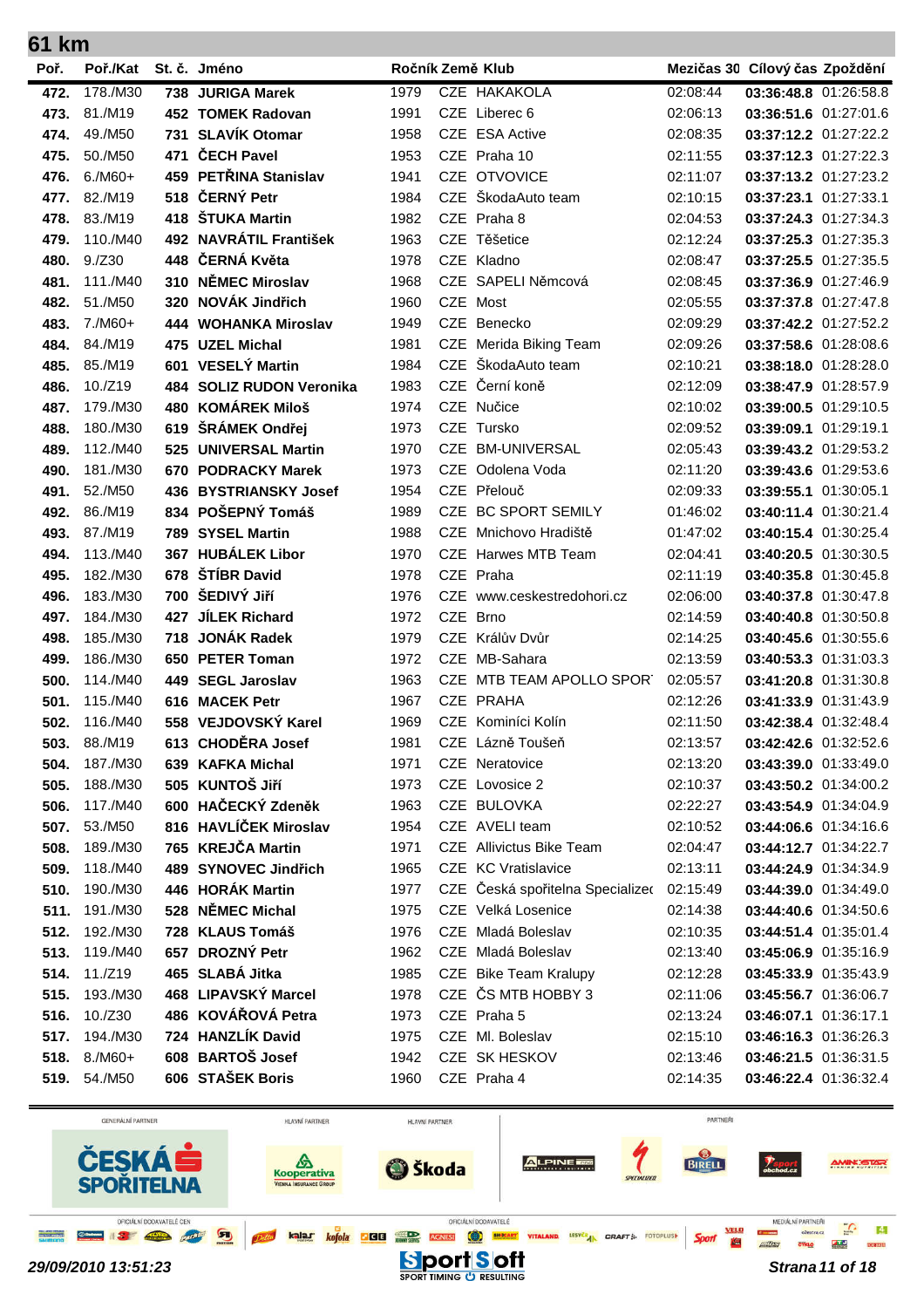| 61 km        |                     |     |                                           |              |            |                                             |                      |                                                |  |
|--------------|---------------------|-----|-------------------------------------------|--------------|------------|---------------------------------------------|----------------------|------------------------------------------------|--|
| Poř.         | Poř./Kat            |     | St. č. Jméno                              |              |            | Ročník Země Klub                            |                      | Mezičas 30 Cílový čas Zpoždění                 |  |
| 520.         | 120./M40            |     | 470 ŠNAJDR Pavel                          | 1964         |            | CZE Velká Dobrá                             | 02:15:52             | 03:46:32.7 01:36:42.7                          |  |
| 521.         | 195./M30            |     | 400 GAHLER František                      | 1972         |            | CZE SCK-SLAUF Příbram                       | 02:15:45             | 03:46:48.9 01:36:58.9                          |  |
| 522.         | 196./M30            |     | 814 BEZVODA Jan                           | 1974         | <b>CZE</b> |                                             | 02:19:01             | 03:46:57.1 01:37:07.1                          |  |
| 523.         | 121./M40            |     | 439 VARVAŘOVSKÝ Miroslav                  | 1968         |            | CZE varVana                                 | 02:14:48             | 03:47:06.9 01:37:16.9                          |  |
| 524.         | 197./M30            |     | 560 VODA Jan                              | 1972         |            | CZE Spartak Praha 4                         | 02:10:50             | 03:47:18.4 01:37:28.4                          |  |
| 525.         | 122./M40            |     | 679 JIRI Kala                             | 1962         |            | CZE Praha 6                                 | 02:07:38             | 03:47:28.7 01:37:38.7                          |  |
| 526.         | 123./M40            |     | 555 ŠLOSER Stanislav                      | 1961         |            | CZE VETAS TEAM                              | 02:13:05             | 03:48:32.8 01:38:42.8                          |  |
| 527.         | 198./M30            |     | 715 VÁVRA Petr                            | 1974         |            | CZE Bakov nad Jizerou                       | 02:10:59             | 03:48:52.6 01:39:02.6                          |  |
| 528.         | $9./M60+$           |     | 667 SMOLÍK Josef                          | 1950         |            | CZE Central Bike                            | 02:15:16             | 03:49:17.0 01:39:27.0                          |  |
| 529.         | 55./M50             |     | 598 LENC SEN Radan                        | 1958         | <b>CZE</b> | Škoda Auto Team                             | 02:13:57             | 03:49:21.8 01:39:31.8                          |  |
| 530.         | 56./M50             |     | 437 SEVERA Martin                         | 1956         | <b>CZE</b> | Scott team                                  | 02:15:15             | 03:49:23.0 01:39:33.0                          |  |
| 531.         | 124./M40            |     | 517 VLASÁK Roman                          | 1963         |            | CZE PLASTMETALCHEM SOKO                     | 02:17:06             | 03:49:27.4 01:39:37.4                          |  |
| 532.         | 125./M40            |     | 538 ŠTĚPAŘ Petr                           | 1969         |            | CZE 1.Dveřní automatická K.Vary             | 02:17:11             | 03:49:39.1 01:39:49.1                          |  |
| 533.         | 199./M30            |     | 726 BÍLÝ Pavel                            | 1977         | CZE        | Staré Hradiště                              | 02:12:23             | 03:49:43.9 01:39:53.9                          |  |
| 534.         | 126./M40            | 547 | <b>BITTNER Boris</b>                      | 1964         | CZE        | Český Brod                                  | 02:16:44             | 03:49:45.4 01:39:55.4                          |  |
| 535.         | 200./M30            |     | 455 SCHWAMBERGER Dan                      | 1977         |            | CZE Teplice                                 | 02:13:30             | 03:49:58.0 01:40:08.0                          |  |
| 536.         | 89./M19             |     | 776 KRÁL Ondřej                           | 1981         | CZE        | Mladá Boleslav                              | 02:10:46             | 03:49:59.8 01:40:09.8                          |  |
| 537.         | 57./M50             |     | 719 KUDRNÁČ Miloš                         | 1960         | <b>CZE</b> | Maratoncentrum Jičín                        | 02:15:18             | 03:50:00.2 01:40:10.2                          |  |
| 538.         | 58./M50             |     | 553 SOUKUP Jindřich                       | 1957         |            | CZE K. Vary                                 | 02:17:32             | 03:50:11.0 01:40:21.0                          |  |
| 539.         | 127./M40            |     | 597 FRÜHBAUER Luboš                       | 1961         |            | CZE Liberec                                 | 02:16:15             | 03:50:17.8 01:40:27.8                          |  |
| 540.         | 90./M19             |     | 261 LENC Radan                            | 1991         | CZE        | Škoda Auto Team                             | 02:10:31             | 03:50:47.8 01:40:57.8                          |  |
| 541.         | 128./M40            |     | 373 HORÁK Michal                          | 1968         |            | CZE MERRELL TEAM                            | 02:09:22             | 03:51:08.7 01:41:18.7                          |  |
| 542.         | $10./M60+$          | 823 | <b>KRČMAŘIK Karel</b>                     | 1948         | <b>CZE</b> |                                             | 02:14:43             | 03:51:14.0 01:41:24.0                          |  |
| 543.         | 10./M17             |     | 579 STAŠEK Jakub                          | 1992         |            | CZE Praha                                   | 02:14:34             | 03:51:16.2 01:41:26.2                          |  |
| 544.         | 201./M30            |     | 404 VONDRA Martin                         | 1978         | <b>CZE</b> | Železný Brod                                | 02:15:12             | 03:51:17.5 01:41:27.5                          |  |
| 545.         | 11./Z30             |     | 584 ČERVENKOVÁ ŠŤASTNÁ Lu 1974            |              |            | CZE Praha 6                                 | 02:13:06             | 03:51:18.7 01:41:28.7                          |  |
| 546.         | 12./Z30             |     | 592 KUŘÍKOVÁ Lucie                        | 1979         | <b>CZE</b> | SPINNING MB - ALPINE PR                     | 02:15:48             | 03:51:44.6 01:41:54.6                          |  |
| 547.         | 59./M50             |     | 490 MARKVART Václav                       | 1955         |            | CZE Komterm                                 | 02:22:06             | 03:52:24.7 01:42:34.7                          |  |
| 548.         | 60./M50             |     | 502 NOVÁK Miroslav                        | 1956         |            | CZE Sedlčany                                | 02:23:20             | 03:52:26.7 01:42:36.7                          |  |
| 549.         | 91./M19             |     | 610 ŠRÁMEK Jan                            | 1984         | <b>CZE</b> | Česká spořitelna Specializeo                | 02:17:17             | 03:52:34.3 01:42:44.3                          |  |
| 550.         | 129./M40            |     | 757 SCHMÖGNER Róbert                      | 1970         |            | CZE Kosmonosy                               | 02:14:16             | 03:53:06.4 01:43:16.4                          |  |
| 551.         | 130./M40            |     | 786 FOUS Miloslav                         | 1965         |            | CZE PSK UNION PRAHA                         | 02:21:53             | 03:53:11.2 01:43:21.2                          |  |
| 552.         | 92./M19             |     | 712 PODZIMEK Slávek                       | 1987         |            | CZE Sport Centrum Bouřňák<br>CZE KUTNÁ HORA | 02:24:34             | 03:53:12.0 01:43:22.0                          |  |
| 553.<br>554. | 61./M50<br>202./M30 |     | 482 SVOBODA Ladislav<br>767 ŠKOPEK Martin | 1952<br>1975 |            | CZE Praha 4                                 | 02:18:47<br>02:14:42 | 03:53:14.9 01:43:24.9<br>03:53:33.6 01:43:43.6 |  |
| 555.         | 62./M50             |     | 825 SOLIL Stanislav                       | 1958         |            | CZE Hradec Králové                          | 02:20:21             | 03:53:36.3 01:43:46.3                          |  |
| 556.         | 203./M30            |     | 479 HRUDNÍK Martin                        | 1976         |            | CZE Praha 4                                 | 02:17:04             | 03:53:47.9 01:43:57.9                          |  |
| 557.         | 204./M30            |     | 593 KUŠTA Zdeněk                          | 1973         |            | CZE BKN BIKE TEAM PRAHA                     | 02:18:34             | 03:53:52.0 01:44:02.0                          |  |
| 558.         | 131./M40            |     | 308 DOLEŽAL Pavel                         | 1969         |            | CZE CYKLO DOLEŽAL                           | 02:07:54             | 03:53:57.6 01:44:07.6                          |  |
| 559.         | 93./M19             |     | 818 BENEŠ Daniel                          | 1981         |            | CZE Černí koně                              | 02:07:24             | 03:54:00.8 01:44:10.8                          |  |
| 560.         | 205./M30            |     | 485 ZATLOUKAL Tomáš                       | 1972         |            | CZE Praha 6                                 | 02:25:48             | 03:54:04.8 01:44:14.8                          |  |
| 561.         | 13./Z30             |     | 537 PAULOVÁ Zlata                         | 1972         |            | CZE OCELOVÍ LETCI                           | 02:17:24             | 03:54:10.1 01:44:20.1                          |  |
| 562.         | 206./M30            |     | 588 VANĚK Tomáš                           | 1974         |            | CZE RMT Team                                | 02:25:53             | 03:54:36.9 01:44:46.9                          |  |
| 563.         | 94./M19             |     | 777 KROPÁČEK Stanislav                    | 1982         |            | CZE České Budějovice                        | 02:14:54             | 03:55:40.5 01:45:50.5                          |  |
| 564.         | 132./M40            |     | 745 ČECH Jiří                             | 1966         |            | CZE Česká Lípa                              | 02:12:38             | 03:55:41.5 01:45:51.5                          |  |
| 565.         | 11./M60+            |     | 735 DOLEŽAL Oldřich                       | 1950         |            | CZE kc kooperativa                          | 02:10:34             | 03:55:45.2 01:45:55.2                          |  |
| 566.         | 133./M40            |     | 415 SADÍLEK Pavel                         | 1969         |            | CZE 7ART.CZ                                 | 02:18:15             | 03:55:53.3 01:46:03.3                          |  |
| 567.         | 6./Z40              |     | 659 WOLFOVÁ Sylva                         | 1970         |            | CZE Sokol Frýdštejn                         | 02:23:48             | 03:56:22.0 01:46:32.0                          |  |
|              |                     |     |                                           |              |            |                                             |                      |                                                |  |

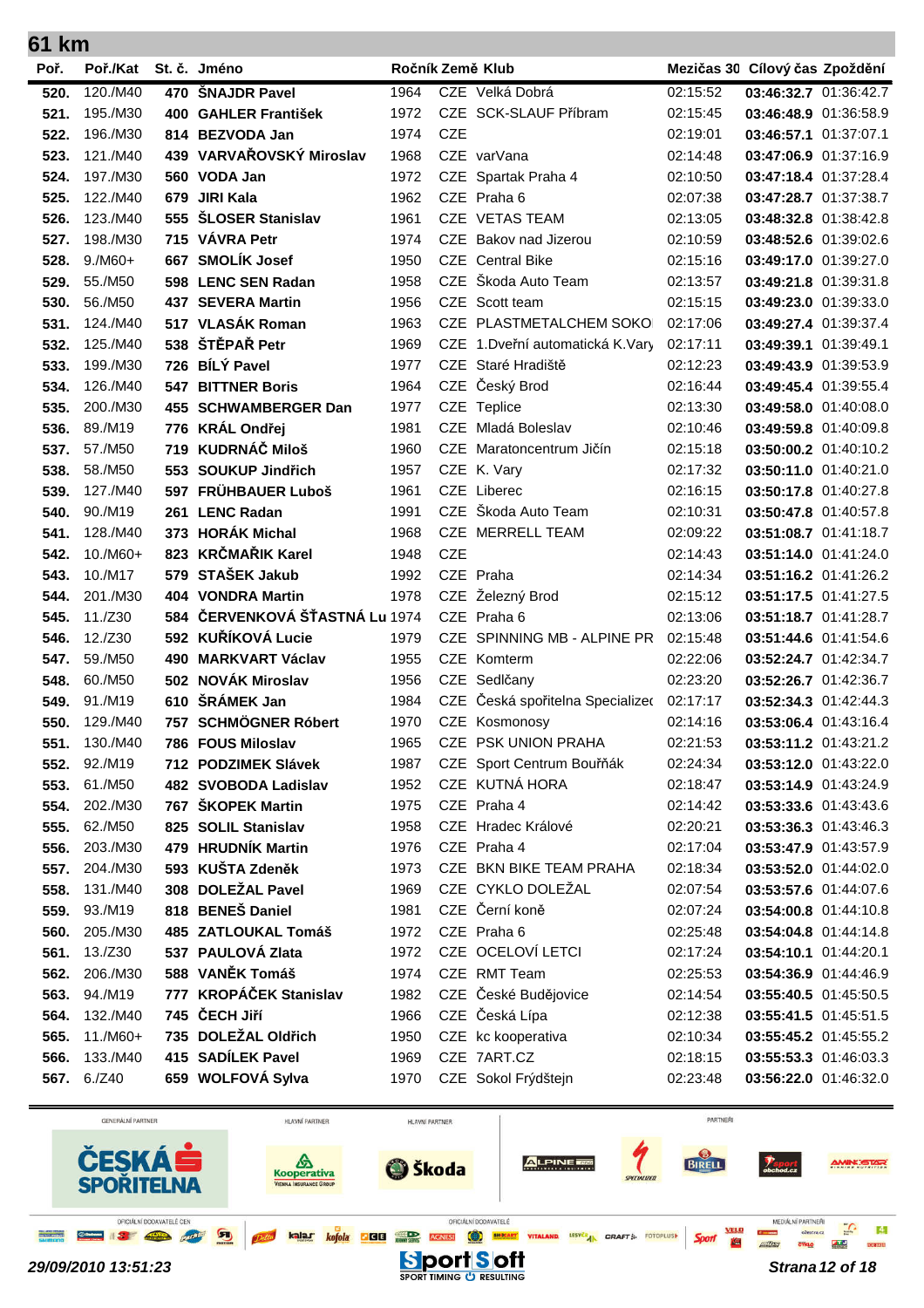| 61 km |                    |     |                          |      |            |                                  |          |                                |  |  |
|-------|--------------------|-----|--------------------------|------|------------|----------------------------------|----------|--------------------------------|--|--|
| Poř.  | Poř./Kat           |     | St. č. Jméno             |      |            | Ročník Země Klub                 |          | Mezičas 30 Cílový čas Zpoždění |  |  |
| 568.  | 134./M40           |     | 483 ČERVENÝ Miloš        | 1966 |            | CZE Praha 4                      | 02:17:09 | 03:56:45.0 01:46:55.0          |  |  |
| 569.  | 207./M30           |     | 589 SKALICKÝ Radek       | 1973 |            | CZE RMT Team                     | 02:25:54 | 03:56:50.3 01:47:00.3          |  |  |
| 570.  | 135./M40           |     | 617 BRAJER Miroslav      | 1969 |            | CZE Dobříš                       | 02:23:39 | 03:57:22.1 01:47:32.1          |  |  |
| 571.  | 14./Z30            |     | 699 ČERMÁKOVÁ Petra      | 1973 |            | CZE HC Jesenice                  | 02:20:54 | 03:57:52.8 01:48:02.8          |  |  |
| 572.  | 95./M19            |     | 685 HRBOLKA Ladislav     | 1982 |            | CZE Most                         | 02:23:08 | 03:58:22.1 01:48:32.1          |  |  |
| 573.  | 63./M50            |     | 546 PIETSCHMANN Oldřich  | 1959 |            | <b>CZE RUMBURK</b>               | 02:21:55 | 03:59:01.1 01:49:11.1          |  |  |
| 574.  | 4./Z17             |     | 651 DOLEŽALOVÁ Dana      | 1993 |            | CZE CYKLO DOLEŽAL                | 02:11:59 | 03:59:02.8 01:49:12.8          |  |  |
| 575.  | 96./M19            |     | 562 TRS Michal           | 1983 |            | CZE Praha 4                      | 02:11:00 | 03:59:08.2 01:49:18.2          |  |  |
| 576.  | 136./M40           |     | 607 BAJER Petr           | 1968 |            | CZE Lázně Bělohrad               | 02:26:33 | 03:59:31.4 01:49:41.4          |  |  |
| 577.  | 11./M17            |     | 612 HAČECKÝ Šimon        | 1993 |            | CZE Praha 7                      | 02:22:30 | 03:59:32.1 01:49:42.1          |  |  |
| 578.  | 208./M30           |     | 543 BACÍLEK Petr         | 1973 |            | CZE Černí koně                   | 02:17:22 | 03:59:34.5 01:49:44.5          |  |  |
| 579.  | 15./Z30            |     | 599 OTÁHALOVÁ Lucie      | 1980 |            | CZE Davle                        | 02:26:35 | 03:59:34.9 01:49:44.9          |  |  |
| 580.  | 97./M19            |     | 615 KOŘÁN Jakub          | 1987 |            | CZE hasiči Sedlec                | 02:17:10 | 03:59:58.6 01:50:08.6          |  |  |
| 581.  | 137./M40           |     | 523 BARTÍK Tomáš         | 1969 |            | CZE Nové Město na Moravě         | 02:18:58 | 04:00:34.4 01:50:44.4          |  |  |
| 582.  | 98./M19            |     | 591 STUDENÝ Jan          | 1982 |            | CZE Praha                        | 02:22:28 | 04:00:51.0 01:51:01.0          |  |  |
| 583.  | 99./M19            |     | 632 PETRLA Jan           | 1983 |            | CZE Praha                        | 02:22:18 | 04:01:24.6 01:51:34.6          |  |  |
| 584.  | 138./M40           |     | 693 BAREŠ Vilém          | 1962 |            | CZE Brandýs nad Labem            | 02:18:19 | 04:01:46.4 01:51:56.4          |  |  |
| 585.  | 209./M30           |     | 633 ŠTĚPANOVSKÝ Petr     | 1979 |            | CZE Praha 2 Vinohrady            | 02:25:52 | 04:01:49.1 01:51:59.1          |  |  |
| 586.  | 7./Z40             |     | 720 RINDTOVÁ Eva         | 1965 |            | CZE skimb                        | 02:18:59 | 04:01:51.3 01:52:01.3          |  |  |
| 587.  | 64./M50            |     | 795 KOUBEK Ladislav      | 1953 |            | CZE ŠkodaAuto team               | 02:20:24 | 04:01:52.2 01:52:02.2          |  |  |
| 588.  | 65./M50            |     | 686 ROUDNICKY Libor      | 1955 |            | CZE Bradlec                      | 02:16:25 | 04:02:00.0 01:52:10.0          |  |  |
| 589.  | 139./M40           |     | 683 FRUMAR Petr          | 1963 |            | CZE Milovice nad Labem           | 02:28:52 | 04:02:02.7 01:52:12.7          |  |  |
| 590.  | 140./M40           |     | 677 VINKLÁREK Zdeněk     | 1965 |            | CZE Liberec 6                    | 02:26:06 | 04:02:24.0 01:52:34.0          |  |  |
| 591.  | 210./M30           |     | 846 PODSEDNÍK Jaroslav   | 1978 | <b>CZE</b> |                                  | 02:26:05 | 04:02:24.1 01:52:34.1          |  |  |
| 592.  | 211./M30           |     | 753 MATOUS Vladimir      | 1976 |            | CZE neratovice                   | 02:24:42 | 04:02:30.6 01:52:40.6          |  |  |
| 593.  | 66./M50            |     | 594 KOLÁŘ Jan            | 1958 | <b>CZE</b> | Praha 10                         | 02:24:33 | 04:02:39.8 01:52:49.8          |  |  |
| 594.  | 100./M19           |     | 636 JON Ondřej           | 1983 | <b>CZE</b> | ŠkodaAuto team                   | 02:22:21 | 04:02:58.2 01:53:08.2          |  |  |
| 595.  | 67./M50            | 637 | ŠIMÍK Štěpán             | 1956 |            | CZE Praha 5                      | 02:16:53 | 04:03:16.5 01:53:26.5          |  |  |
| 596.  | 212./M30           |     | 510 SCHWARZ Marek        | 1973 |            | CZE Pivníci                      | 02:30:49 | 04:03:34.9 01:53:44.9          |  |  |
| 597.  | 68./M50            |     | 595 CHROUST Miroslav     | 1955 |            | CZE MERKURIA LOBKOVICE           | 02:21:05 | 04:03:51.6 01:54:01.6          |  |  |
| 598.  | $12./M60+$         |     | 627 TOPINKA Jiří         | 1946 |            | CZE Praha 4                      | 02:28:11 | 04:04:26.5 01:54:36.5          |  |  |
|       | <b>599.</b> 8./Z40 |     | 625 JÍŠOVÁ Marie         | 1969 |            | CZE Kominíci Kolín               | 02:24:51 | 04:04:30.2 01:54:40.2          |  |  |
| 600.  | 213./M30           |     | 661 MAŠEK Jiří           | 1979 |            | CZE Allivictus Bike Team         | 02:24:52 | 04:04:32.7 01:54:42.7          |  |  |
| 601.  | 141./M40           |     | 641 ŠKARDA Michal        | 1963 |            | CZE Libušín                      | 02:25:15 | 04:04:43.5 01:54:53.5          |  |  |
| 602.  | 12./M17            |     | 725 VÍCH Ondřej          | 1993 |            | CZE Bebe klub                    | 02:10:32 | 04:04:56.2 01:55:06.2          |  |  |
| 603.  | 214./M30           |     | 583 ŠPIČKA Jiří          | 1972 |            | CZE Česká spořitelna Specializec | 02:22:17 | 04:05:03.8 01:55:13.8          |  |  |
| 604.  | 101./M19           |     | 552 VOTRUBEC Tomáš       | 1984 |            | CZE Železný Brod                 | 02:28:55 | 04:05:52.1 01:56:02.1          |  |  |
| 605.  | 142./M40           |     | 413 KIMLA Jan            | 1968 |            | CZE STS Chvojkovice - Brod       | 02:25:00 | 04:05:52.9 01:56:02.9          |  |  |
| 606.  | 69./M50            |     | 467 STUDÉNKA René        | 1954 | CZE Seč    |                                  | 02:22:42 | 04:05:54.4 01:56:04.4          |  |  |
| 607.  | 215./M30           |     | 671 TOMEŠ Jiří           | 1980 |            | CZE Votice                       | 02:33:41 | 04:06:12.1 01:56:22.1          |  |  |
| 608.  | 143./M40           |     | 495 NOVOTNÝ Karel        | 1969 |            | CZE Ano čerti CK Kunčina         | 02:22:57 | 04:06:17.8 01:56:27.8          |  |  |
|       | 609. 216./M30      |     | 835 DLOUHÝ Luděk         | 1980 |            | CZE Tatran Sedlčany              | 02:22:38 | 04:06:23.4 01:56:33.4          |  |  |
| 610.  | 102./M19           |     | 575 ŠUBRT Oldřich        | 1983 |            | CZE ŠkodaAuto team               | 02:31:06 | 04:06:33.5 01:56:43.5          |  |  |
| 611.  | 103./M19           |     | 741 BĚLOVSKÝ Lukáš       | 1982 |            | CZE ŘETŮVKA                      | 02:25:58 | 04:06:46.5 01:56:56.5          |  |  |
| 612.  | 217./M30           |     | 544 HAVEL Jiří           | 1974 |            | CZE Pivníci                      | 02:31:37 | 04:06:47.5 01:56:57.5          |  |  |
| 613.  | 104./M19           |     | 662 FRUHBAUER Vaclav     | 1988 |            | CZE Liberec                      | 02:14:39 | 04:07:12.3 01:57:22.3          |  |  |
|       | 614. 12./Z19       |     | 540 STROUHALOVÁ Veronika | 1985 |            | CZE KONA CYCLING POINT           | 02:23:13 | 04:07:28.2 01:57:38.2          |  |  |

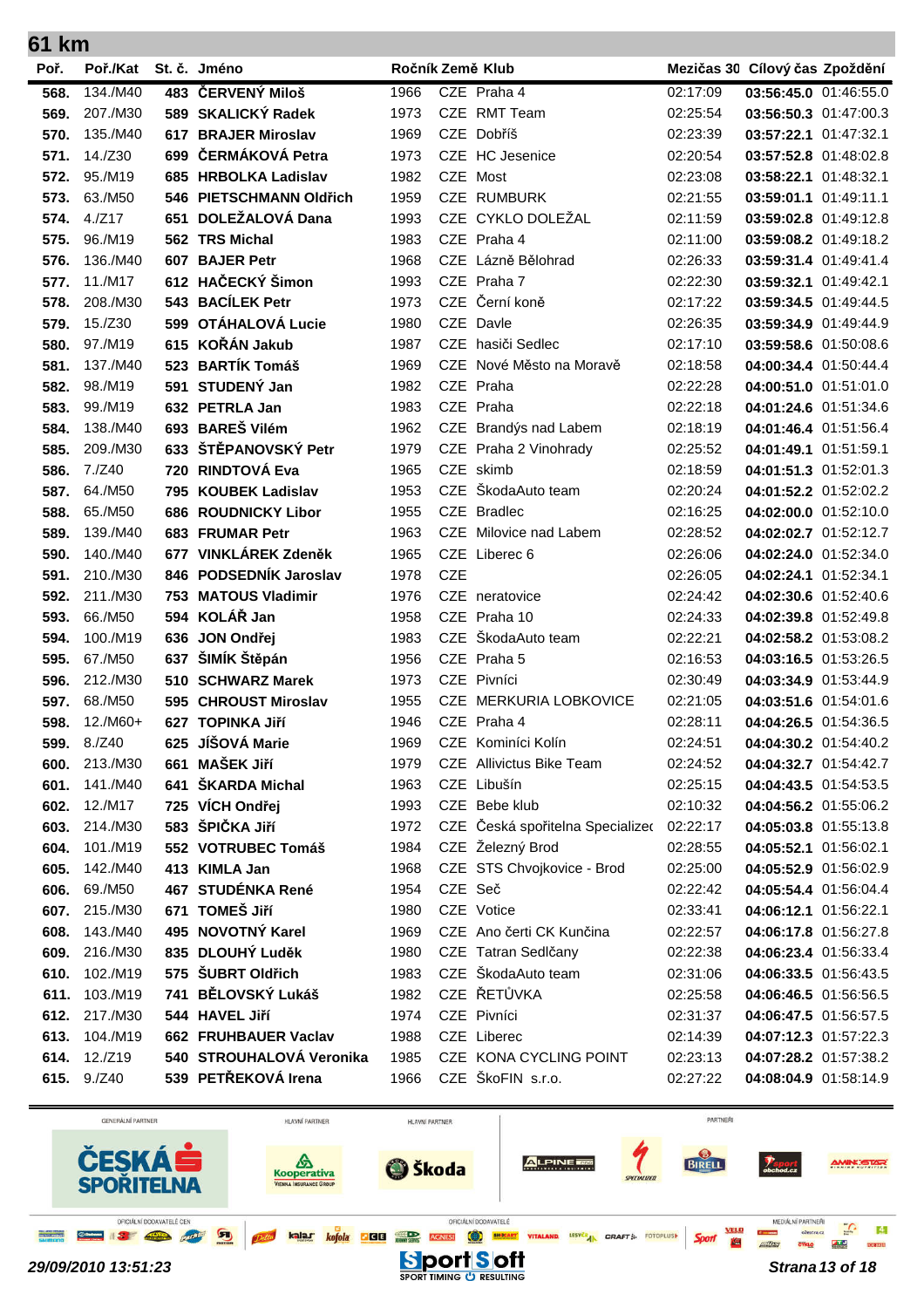|      | 61 km      |     |                        |      |            |                               |          |                                |  |  |  |
|------|------------|-----|------------------------|------|------------|-------------------------------|----------|--------------------------------|--|--|--|
| Poř. | Poř./Kat   |     | St. č. Jméno           |      |            | Ročník Země Klub              |          | Mezičas 30 Cílový čas Zpoždění |  |  |  |
| 616. | 144./M40   |     | 643 BRÁTEL Zdeněk      | 1967 |            | CZE Brodek u Prostějova       | 02:14:47 | 04:09:20.2 01:59:30.2          |  |  |  |
| 617. | 145./M40   | 573 | <b>MOUCHA Milan</b>    | 1962 |            | CZE Sokolov                   | 02:23:58 | 04:09:27.8 01:59:37.8          |  |  |  |
| 618. | 16./Z30    | 631 | DOBIÁŠOVÁ Šárka        | 1979 |            | CZE Computer System Praha     | 02:32:07 | 04:10:03.5 02:00:13.5          |  |  |  |
| 619. | 218./M30   |     | 644 DRÁBIK Milan       | 1971 |            | CZE Praha 4                   | 02:31:28 | 04:10:42.7 02:00:52.7          |  |  |  |
| 620. | 17./Z30    | 428 | <b>BACÍLKOVÁ Lenka</b> | 1973 |            | CZE Černí koně                | 02:27:25 | 04:11:10.5 02:01:20.5          |  |  |  |
| 621. | 70./M50    |     | 504 LEBEDA Adolf       | 1954 | <b>CZE</b> | Černí koně                    | 02:30:20 | 04:11:10.6 02:01:20.6          |  |  |  |
| 622. | 71./M50    |     | 469 BUDĚJSKÝ Miroslav  | 1953 |            | CZE Spinning MB Alpine Pro    | 02:27:41 | 04:12:15.6 02:02:25.6          |  |  |  |
| 623. | 219./M30   |     | 604 HYBŠ Petr          | 1978 |            | CZE Praha 4                   | 02:33:09 | 04:13:16.1 02:03:26.1          |  |  |  |
| 624. | 10./Z40    |     | 548 KAŠPAROVÁ Pavla    | 1966 |            | CZE Kralupy nad Vltavou       | 02:30:58 | 04:13:21.2 02:03:31.2          |  |  |  |
| 625. | 146./M40   |     | 624 MYSLIVEC Jan       | 1962 | <b>CZE</b> | Most                          | 02:29:11 | 04:15:14.3 02:05:24.3          |  |  |  |
| 626. | $4./Z50+$  |     | 511 VNUKOVÁ Jaroslava  | 1951 |            | CZE TOPESTO                   | 02:32:19 | 04:15:28.8 02:05:38.8          |  |  |  |
| 627. | 220./M30   |     | 749 LANGER Andrej      | 1976 |            | CZE kosmonosy                 | 02:26:21 | 04:15:33.3 02:05:43.3          |  |  |  |
| 628. | 221./M30   | 827 | ROUČA David            | 1979 | <b>CZE</b> |                               | 02:33:44 | 04:17:06.3 02:07:16.3          |  |  |  |
| 629. | 72./M50    | 766 | <b>MACOUN David</b>    | 1958 |            | CZE Mladá Boleslav            | 02:32:06 | 04:17:28.5 02:07:38.5          |  |  |  |
| 630. | 73./M50    | 791 | <b>STRMISKA Václav</b> | 1952 | <b>CZE</b> | Mladá Boleslav                | 02:28:19 | 04:17:36.6 02:07:46.6          |  |  |  |
| 631. | 74./M50    | 585 | ZŮČEK Jaroslav         | 1956 |            | CZE Velké Březno              | 02:31:18 | 04:17:41.3 02:07:51.3          |  |  |  |
| 632. | 147./M40   | 638 | <b>MIKA Milan</b>      | 1970 |            | CZE Otrokovice                | 02:35:09 | 04:19:19.6 02:09:29.6          |  |  |  |
| 633. | $13./M60+$ | 817 | <b>NÁBĚLEK Alois</b>   | 1946 | <b>CZE</b> | Černí koně                    | 02:34:07 | 04:20:18.5 02:10:28.5          |  |  |  |
| 634. | 148./M40   |     | 845 FUKAL Ondřej       | 1968 |            | CZE KBELŠTÍ SOKOLI            | 02:33:34 | 04:21:42.9 02:11:52.9          |  |  |  |
| 635. | $14./M60+$ |     | 474 TYXA Vaclav        | 1945 |            | CZE Biketeam-Kročehlavy       | 02:37:30 | 04:21:43.0 02:11:53.0          |  |  |  |
| 636. | 75./M50    |     | 690 HABÁSKO Milan      | 1958 |            | CZE Lysan                     | 02:32:35 | 04:22:51.5 02:13:01.5          |  |  |  |
| 637. | 222./M30   |     | 506 DVOŘÁK Pavel       | 1978 | <b>CZE</b> | Is it worth it?               | 02:36:53 | 04:24:07.0 02:14:17.0          |  |  |  |
| 638. | 18./Z30    | 550 | NOSKOVÁ Radka          | 1971 | <b>CZE</b> | Litoměřice                    | 02:35:36 | 04:24:08.5 02:14:18.5          |  |  |  |
| 639. | 19./Z30    | 476 | <b>VOLFOVÁ Hana</b>    | 1979 | <b>CZE</b> | CK S.E.N.                     | 02:41:44 | 04:24:08.8 02:14:18.8          |  |  |  |
| 640. | 149./M40   |     | 554 VILIKUS Jan        | 1970 |            | CZE Děčín                     | 02:35:31 | 04:24:09.1 02:14:19.1          |  |  |  |
| 641. | 150./M40   | 609 | NOVÁČEK Karel          | 1968 |            | CZE SKI&BIKE Bakajda Bakov na | 02:24:54 | 04:24:38.9 02:14:48.9          |  |  |  |
| 642. | 223./M30   |     | 784 MICHÁLEK Miroslav  | 1980 |            | CZE Praha 9                   | 02:33:45 | 04:24:45.3 02:14:55.3          |  |  |  |
| 643. | 224./M30   | 580 | JEŘÁBEK Jaroslav       | 1973 |            | CZE KEBEK Chomutov            | 02:37:48 | 04:26:02.0 02:16:12.0          |  |  |  |
| 644. | 76./M50    |     | 668 HAJZLER Karel      | 1958 |            | CZE LAWI Team                 | 02:29:18 | 04:27:29.8 02:17:39.8          |  |  |  |
| 645. | 151./M40   | 516 | <b>KOFROŇ Vladimír</b> | 1964 | <b>CZE</b> | <b>CCeX</b>                   | 02:39:55 | 04:29:02.4 02:19:12.4          |  |  |  |
| 646. | 152./M40   |     | 498 TRČKA Jan          | 1968 |            | CZE Praha 4                   | 02:31:39 | 04:30:23.1 02:20:33.1          |  |  |  |
| 647. | 225./M30   |     | 596 NOVOTNÝ Josef      | 1977 |            | CZE Rumburk                   | 02:36:58 | 04:30:31.9 02:20:41.9          |  |  |  |
| 648. | 20./Z30    |     | 628 BÍLKOVÁ Andrea     | 1980 |            | CZE STOPRO bike team          | 02:36:30 | 04:31:07.8 02:21:17.8          |  |  |  |
| 649. | 226./M30   |     | 773 EDER Daniel        | 1976 |            | CZE Allivictus Bike Team      | 02:35:34 | 04:31:15.4 02:21:25.4          |  |  |  |
| 650. | 105./M19   |     | 761 PAVLINA Michal     | 1982 |            | CZE Unhošť                    | 02:59:19 | 04:32:13.4 02:22:23.4          |  |  |  |
| 651. | 106./M19   |     | 694 LINKA Ladislav     | 1983 |            | CZE mnichovo hradiště         | 02:35:11 | 04:33:27.4 02:23:37.4          |  |  |  |
| 652. | 227./M30   |     | 578 STRAKA Petr        | 1980 |            | CZE ALPINE PRO - AUTHOR TE    | 02:38:59 | 04:33:34.9 02:23:44.9          |  |  |  |
| 653. | 228./M30   |     | 680 COUFAL David       | 1973 |            | CZE Praha 4                   | 02:33:39 | 04:35:46.0 02:25:56.0          |  |  |  |
| 654. | 107./M19   |     | 576 MORAVEC Hymbajs    | 1985 |            | CZE Cyklo World               | 02:40:38 | 04:35:49.1 02:25:59.1          |  |  |  |
| 655. | 153./M40   |     | 704 NOSEK Petr         | 1970 |            | CZE Dolní Bousov              | 02:42:06 | 04:35:49.2 02:25:59.2          |  |  |  |
| 656. | 77./M50    |     | 522 TILL Milan         | 1956 |            | CZE PRAHA 8                   | 02:41:22 | 04:35:51.7 02:26:01.7          |  |  |  |
| 657. | 229./M30   |     | 499 CHOCHOLATÝ Dušan   | 1972 |            | CZE Praha 9                   | 02:41:16 | 04:36:14.6 02:26:24.6          |  |  |  |
| 658. | 108./M19   |     | 431 DOLEŽAL Pavel      | 1990 |            | CZE CYKLO DOLEŽAL             | 02:17:00 | 04:37:03.3 02:27:13.3          |  |  |  |
| 659. | 78./M50    |     | 646 LÉDL Zdeněk        | 1953 |            | CZE Ústí nad Labem            | 02:45:49 | 04:38:57.7 02:29:07.7          |  |  |  |
| 660. | 154./M40   |     | 752 ŠMÍD Jaromír       | 1967 |            | CZE Milovice - Mladá          | 02:45:44 | 04:40:00.4 02:30:10.4          |  |  |  |
| 661. | 230./M30   |     | 630 ZAVADIL Jonas      | 1979 |            | CZE Bustehrad                 | 02:42:13 | 04:40:03.5 02:30:13.5          |  |  |  |
| 662. | 231./M30   |     | 634 KUTEK Robert       | 1975 |            | CZE Teplice                   | 02:38:33 | 04:40:45.4 02:30:55.4          |  |  |  |
| 663. | 232./M30   |     | 714 DRAŠNAR Karel      | 1974 |            | CZE Praha 5                   | 02:32:21 | 04:40:55.8 02:31:05.8          |  |  |  |

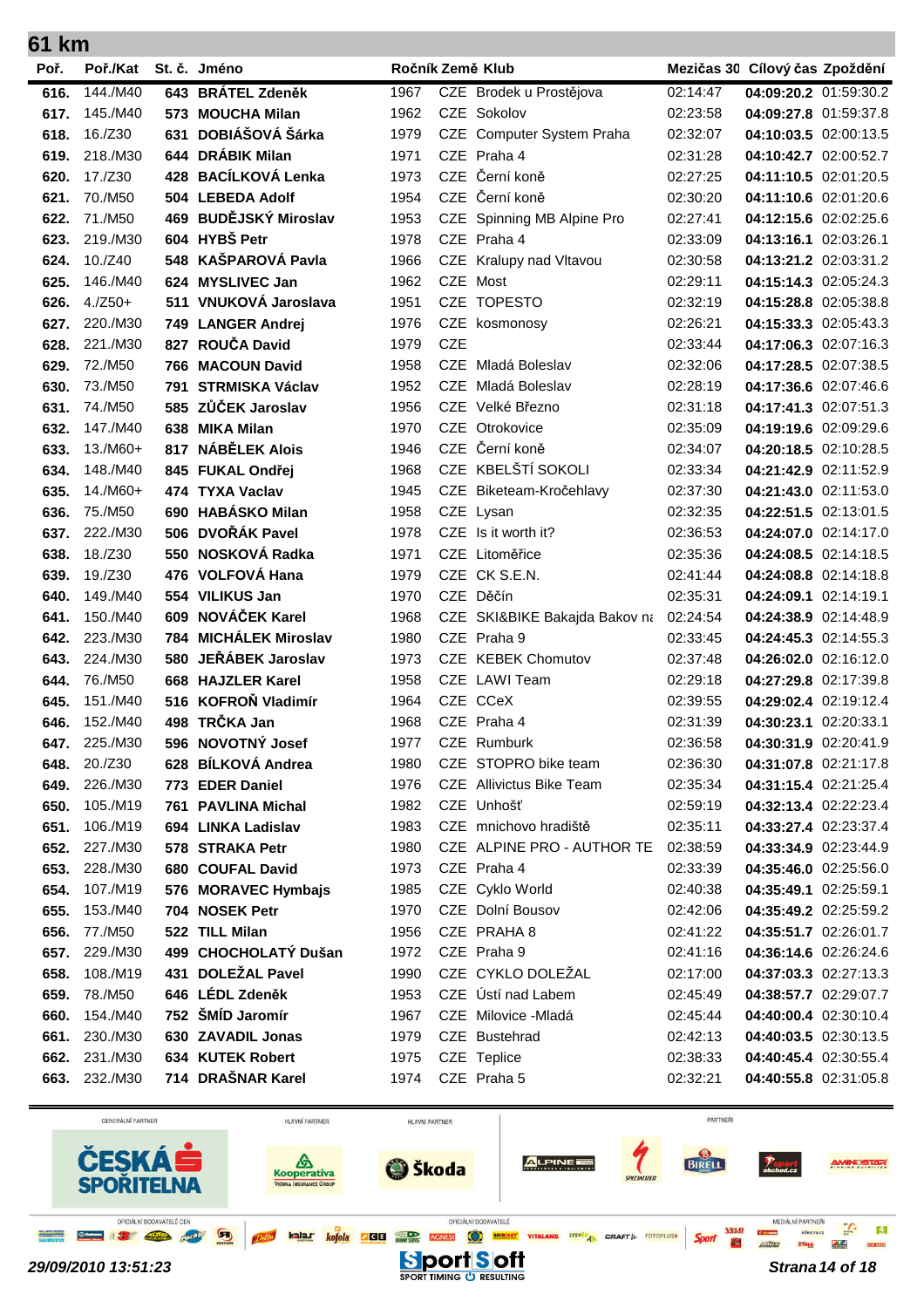| UI NIII |                 |    |                       |                  |            |                                 |          |                                |  |
|---------|-----------------|----|-----------------------|------------------|------------|---------------------------------|----------|--------------------------------|--|
| Poř.    | Poř./Kat        |    | St. č. Jméno          | Ročník Země Klub |            |                                 |          | Mezičas 30 Cílový čas Zpoždění |  |
| 664.    | $13./Z19$       |    | 707 TÁBORSKÁ Barbora  | 1983             |            | CZE Tábor                       | 02:51:48 | 04:41:03.0 02:31:13.0          |  |
| 665.    | 233./M30        |    | 755 KUČERA Zdeněk     | 1979             |            | CZE Sokol Kbely                 | 02:51:49 | 04:41:03.1 02:31:13.1          |  |
| 666.    | 234./M30        |    | 622 MANĎÁK Jindra     | 1976             |            | CZE PRAHA 6                     | 02:44:11 | 04:41:34.9 02:31:44.9          |  |
| 667.    | 235./M30        |    | 688 PEŠKA Jaroslav    | 1972             |            | CZE Lysá nad Labem - Litol      | 02:36:45 | 04:42:26.0 02:32:36.0          |  |
| 668.    | 236./M30        |    | 857 POSPÍŠIL Filip    | 1978             | <b>CZE</b> |                                 | 02:47:09 | 04:43:44.9 02:33:54.9          |  |
| 669.    | 237./M30        |    | 561 ŠOLC Radek        | 1974             |            | CZE Kladno 2                    | 02:51:55 | 04:44:19.3 02:34:29.3          |  |
| 670.    | 238./M30        |    | 836 CUEVAS Carlos     | 1978             | <b>CZE</b> |                                 |          | 04:45:34.4 02:35:44.4          |  |
| 671.    | 239./M30        |    | 551 UJEC Alexandr     | 1980             |            | CZE Brandýs n/L-St. Boleslav    | 02:48:48 | 04:51:24.3 02:41:34.3          |  |
| 672.    | 155./M40        |    | 156 HÁJEK Pavel       | 1963             |            | CZE Praha 1                     | 02:41:59 | 04:52:56.0 02:43:06.0          |  |
| 673.    | 156./M40        |    | 541 ŠEVČÍK Svatopluk  | 1968             |            | CZE Přerov                      | 02:48:14 | 04:52:58.5 02:43:08.5          |  |
| 674.    | 79./M50         |    | 626 MATOUŠ Vlastimil  | 1958             |            | CZE Lázně Bělohrad              | 02:53:42 | 05:03:18.8 02:53:28.8          |  |
| 675.    | 109./M19        |    | 736 HORÁK Josef       | 1981             |            | CZE Praha                       | 02:57:47 | 05:05:42.5 02:55:52.5          |  |
| 676.    | 240./M30        |    | 647 ZAVŘEL Miroslav   | 1975             |            | CZE Dolní Jirčany               | 02:58:18 | 05:06:15.4 02:56:25.4          |  |
| 677.    | 80./M50         |    | 557 ŠESTÁK Jindřich   | 1956             |            | CZE KKK PRAHA                   | 02:58:29 | 05:06:17.8 02:56:27.8          |  |
| 678.    | 241./M30        |    | 705 VYBÍRAL Radek     | 1972             |            | CZE Praha 9 - Letňany           |          | 05:18:22.2 03:08:32.2          |  |
| 679.    | 242./M30        |    | 763 HEISSLER Pavel    | 1980             |            | CZE Praha 4 Libuš               | 02:46:03 | 05:23:02.0 03:13:12.0          |  |
| 680.    | 110./M19        |    | 621 ROUBALÍK Martin   | 1990             |            | CZE Přerov                      | 03:24:33 | 05:46:23.5 03:36:33.5          |  |
| 681.    | 14./Z19         |    | 512 POUCHOVÁ Lucie    | 1981             |            | CZE ČERNÍ KONĚ                  | 03:33:19 | 05:46:25.6 03:36:35.6          |  |
|         | M50             |    | 515 HORÁČEK Miroslav  | 1959             |            | CZE Škoda Auto Team             |          |                                |  |
|         | <b>MEL</b>      |    | 3 ZITTA Pavel         | 1985             |            | CZE Silný-Pells team            |          |                                |  |
|         | <b>MEL</b>      |    | <b>4 HAMAN Martin</b> | 1984             |            | <b>CZE SUPERIOR RIDERS</b>      |          |                                |  |
|         | <b>MEL</b>      |    | 12 BEČKA Radek        | 1979             |            | CZE Factor Bike Team            |          |                                |  |
|         | <b>MEL</b>      |    | 14 BROŽ Matěj         | 1989             |            | <b>CZE SUPERIOR RIDERS</b>      |          |                                |  |
|         | <b>MEL</b>      |    | 19 VLČEK Michal       | 1986             |            | CZE KC Kooperativa SG Jablone   |          |                                |  |
|         | M19             |    | 26 KUBATA Tomáš       | 1991             |            | CZE VOLVO AUTO HASE MTB T       |          |                                |  |
|         | <b>MEL</b>      |    | 29 VOJTA Aleš         | 1990             |            | CZE KC KOOPERATIVA SG           |          |                                |  |
|         | M40             | 41 | NÁHLÍK Marek          | 1964             |            | <b>CZE SUPERIOR RIDERS</b>      |          |                                |  |
|         | <b>MEL</b>      |    | 42 DOLEŽAL Jan        | 1990             |            | CZE KC Kooperativa SG Jablone   |          |                                |  |
|         | M30             | 51 | <b>TUČEK Martin</b>   | 1975             |            | CZE PRAHA 7                     |          |                                |  |
|         | M <sub>19</sub> |    | 72 STRNAD Jiří        | 1984             |            | CZE MTB TEAM PŘÍCHOVICE         |          |                                |  |
|         | M30             |    | 74 TOMÁŠEK Martin     | 1973             |            | CZE AUTHOR MASTERS              |          |                                |  |
|         | M19             |    | 91 ZIMA Ota           | 1984             |            | CZE Ski a Bike Centrum Radotín  |          |                                |  |
|         | M19             |    | 96 FRÝBA Lukáš        | 1982             |            | CZE Volvo Auto Hase MTB Team    |          |                                |  |
|         | M30             |    | 98 HEJHAL Petr        | 1977             |            | CZE Praha                       |          |                                |  |
|         | M19             |    | 103 POULÍK Zdeněk     | 1990             |            | CZE PELL'S Team                 |          |                                |  |
|         | M40             |    | 114 VOJTA Radek       | 1970             |            | CZE Koloveč                     |          |                                |  |
|         | M19             |    | 124 LEXA Lukáš        | 1987             |            | CZE Alltraining.cz              |          |                                |  |
|         | M30             |    | 126 DAĎA Patrik       | 1972             |            | CZE CCeX                        |          |                                |  |
|         | M30             |    | 136 MATOUŠEK Michal   | 1971             |            | CZE Factor Hobby Team Teplice   |          |                                |  |
|         | M40             |    | 138 JISKRA Jaroslav   | 1964             |            | CZE Volvo Auto Hase MTB Team    |          |                                |  |
|         | M30             |    | 142 VRZAL Tomáš       | 1975             |            | CZE Hannah Riders               |          |                                |  |
|         | Z40             |    | 143 POLÍVKOVÁ Kája    | 1964             |            | CZE TREK-SALOMON                |          |                                |  |
|         | <b>MEL</b>      |    | 162 SODOMKA Tomáš     | 1984             |            | CZE Merida Maxxis Bike          |          |                                |  |
|         | M30             |    | 165 KROUPA Tomáš      | 1972             |            | CZE Survival Specialized MTB Te |          |                                |  |
|         | M19             |    | 210 ROUBAL Martin     | 1984             |            | CZE AUTHOR MASTERS              |          |                                |  |
|         | Z30             |    | 213 MARTINKOVÁ Jana   | 1980             |            | CZE CYKLOTRENINK.com            |          |                                |  |
|         | M19             |    | 226 NOVOTNÝ Petr      | 1981             |            | CZE KONA CYCLING POINT          |          |                                |  |
|         | M30             |    | 228 ŠŮCHA Václav      | 1977             |            | CZE Author Team Stupno          |          |                                |  |
|         |                 |    |                       |                  |            |                                 |          |                                |  |

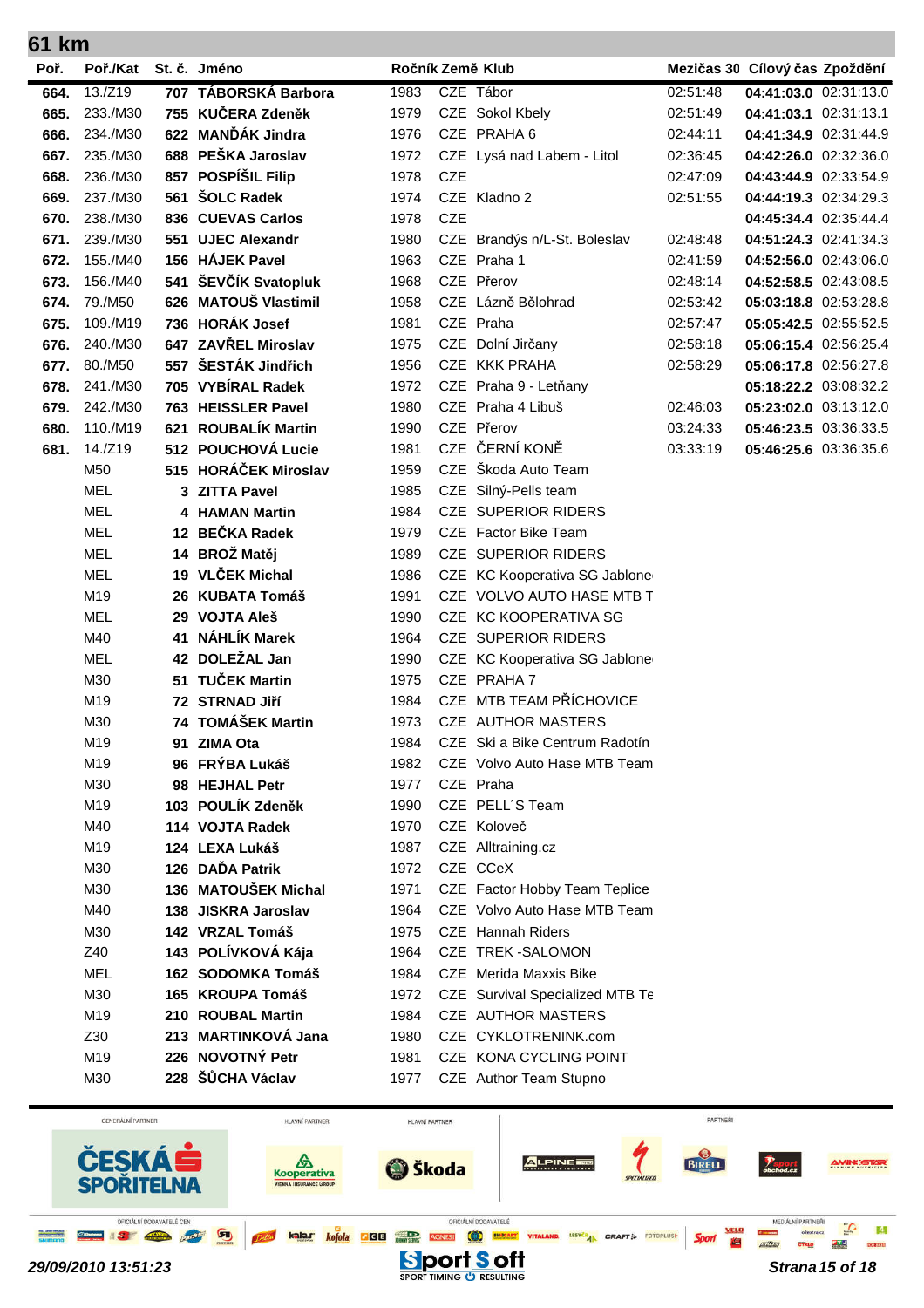| 61 km |                 |                            |      |                                 |                                |
|-------|-----------------|----------------------------|------|---------------------------------|--------------------------------|
| Poř.  | Poř./Kat        | St. č. Jméno               |      | Ročník Země Klub                | Mezičas 30 Cílový čas Zpoždění |
|       | M30             | 230 JODAS Antonín          | 1977 | CZE BOZKOV                      |                                |
|       | M <sub>50</sub> | 233 VINOHRADSKÝ Pavel      | 1954 | CZE HOCO KARLOVY VARY           |                                |
|       | M40             | 236 SASKA Josef            | 1970 | CZE ITchallenge                 |                                |
|       | M30             | 241 HÁCHA Jan              | 1973 | CZE ŠkodaAuto team              |                                |
|       | M30             | 246 PELA Zbyněk            | 1973 | CZE SKI PAX Horní Maxov         |                                |
|       | M30             | 254 VÁŇA Marek             | 1971 | CZE ŠLAPKY - JIHLAVA            |                                |
|       | M40             | 259 KOMÁREK Miloslav       | 1968 | CZE Litomyšl                    |                                |
|       | M30             | 266 SPÁČIL Radek           | 1971 | CZE Dama sport                  |                                |
|       | M30             | 277 KOLPAK Viktor          | 1972 | CZE SPINNING MB - ALPINE PR     |                                |
|       | M30             | 279 STRNAD Michal          | 1979 | CZE Survival Specialized MTB Te |                                |
|       | M30             | 285 MAŠEK Michal           | 1974 | CZE FBT Příbram                 |                                |
|       | M30             | 287 CUPÁN Patrik           | 1975 | CZE BikeMont.eu                 |                                |
|       | M <sub>50</sub> | 288 NOVÁK Jiří             | 1960 | CZE Uničov                      |                                |
|       | M30             | 290 ČERNÝ Josef            | 1977 | CZE MTB Nežichov                |                                |
|       | M30             | 307 NOVÁK Karel            | 1975 | CZE FBT Příbram                 |                                |
|       | M30             | 326 ŠILHAVÝ Josef          | 1978 | CZE Praha 4                     |                                |
|       | M40             | 331 VYLETA Karel           | 1970 | CZE B- team řevnice             |                                |
|       | Z30             | 338 VESELÁ Blanka          | 1973 | CZE B Team Řevnice              |                                |
|       | M19             | 339 ČERVINKA Zdeněk        | 1986 | CZE Síťovka Saariense team      |                                |
|       | M30             | 340 PIKART František       | 1976 | CZE STOPRO bike team            |                                |
|       | M <sub>19</sub> | 356 TOMÁŠEK Jan            | 1983 | CZE Kutná Hora                  |                                |
|       | M40             | 360 VLASÁK Richard         | 1968 | CZE OCELOVÍ LETCI               |                                |
|       | Z <sub>19</sub> | 366 TREFNÁ Tereza          | 1984 | CZE Alltraining.cz              |                                |
|       | M40             | 371 PETRÁŇ Jan             | 1963 | CZE PRAHA                       |                                |
|       | M <sub>19</sub> | 379 POC Patrik             | 1987 | CZE Údlice                      |                                |
|       | M30             | 395 ČERMÁK Vít             | 1977 | CZE PRAHA 5 Zličín              |                                |
|       | M40             | 396 HILLE Jan              | 1965 | CZE Lučany nad Nisou            |                                |
|       | M30             | 423 KUNČÍK Tomáš           | 1972 | CZE www.skisport-horka.cz       |                                |
|       | M30             | 426 PŘITASIL Tomáš         | 1972 | CZE Praha 4                     |                                |
|       | M <sub>19</sub> | 432 SPOLC Martin           | 1991 | CZE Praha 6                     |                                |
|       | M40             | 451 NOVÁK Robert           | 1965 | CZE Praha 10-Kolovraty          |                                |
|       | M40             | 458 HAVLÍK Pavel           | 1967 | CZE KT Tryskomyš                |                                |
|       | M30             | <b>460 MEZERA Martin</b>   | 1971 | CZE HiBike                      |                                |
|       | M50             | <b>463 VOLECH Miroslav</b> | 1960 | CZE Písek                       |                                |
|       | M30             | 464 RICHTR Josef           | 1976 | CZE Kostomlatky                 |                                |
|       | M40             | 473 ZIKMUND Miroslav       | 1967 | CZE Havlíčkův Brod              |                                |
|       | M40             | 478 ČERMÁK Zdeněk          | 1966 | CZE OKOLOHORO                   |                                |
|       | M30             | 487 OPLATEK Jiří           | 1976 | CZE Praha 6                     |                                |
|       | M40             | 494 SVATOŠ Jan             | 1966 | CZE Novis                       |                                |
|       | M30             | 503 URBAN Tomáš            | 1977 | CZE www.realitni-znalecka.cz    |                                |
|       | M30             | 507 OUDA Marek             | 1977 | CZE Lu Lu Boys                  |                                |
|       | M <sub>50</sub> | 508 DUSPIVA Miloslav       | 1956 | CZE Hradec Králové              |                                |
|       | M50             | 514 VAŇOUS Josef           | 1958 | CZE Cerekvice nad Loučnou       |                                |
|       | M40             | 519 HORÁK Jiří             | 1964 | CZE ČSS MTB                     |                                |
|       | M19             | 530 SLEZÁK Jan             | 1986 | CZE Čáslav                      |                                |
|       | $M60+$          | 536 DAĎA Bohumil           | 1949 | CZE Czech Cycling eXperts       |                                |
|       |                 | 545 ČERNÁ Barbora          | 1975 | CZE Praha 10                    |                                |
|       | Z30<br>M40      |                            |      |                                 |                                |
|       |                 | 556 CEPEK Karel            | 1967 | CZE ROKYCANY                    |                                |

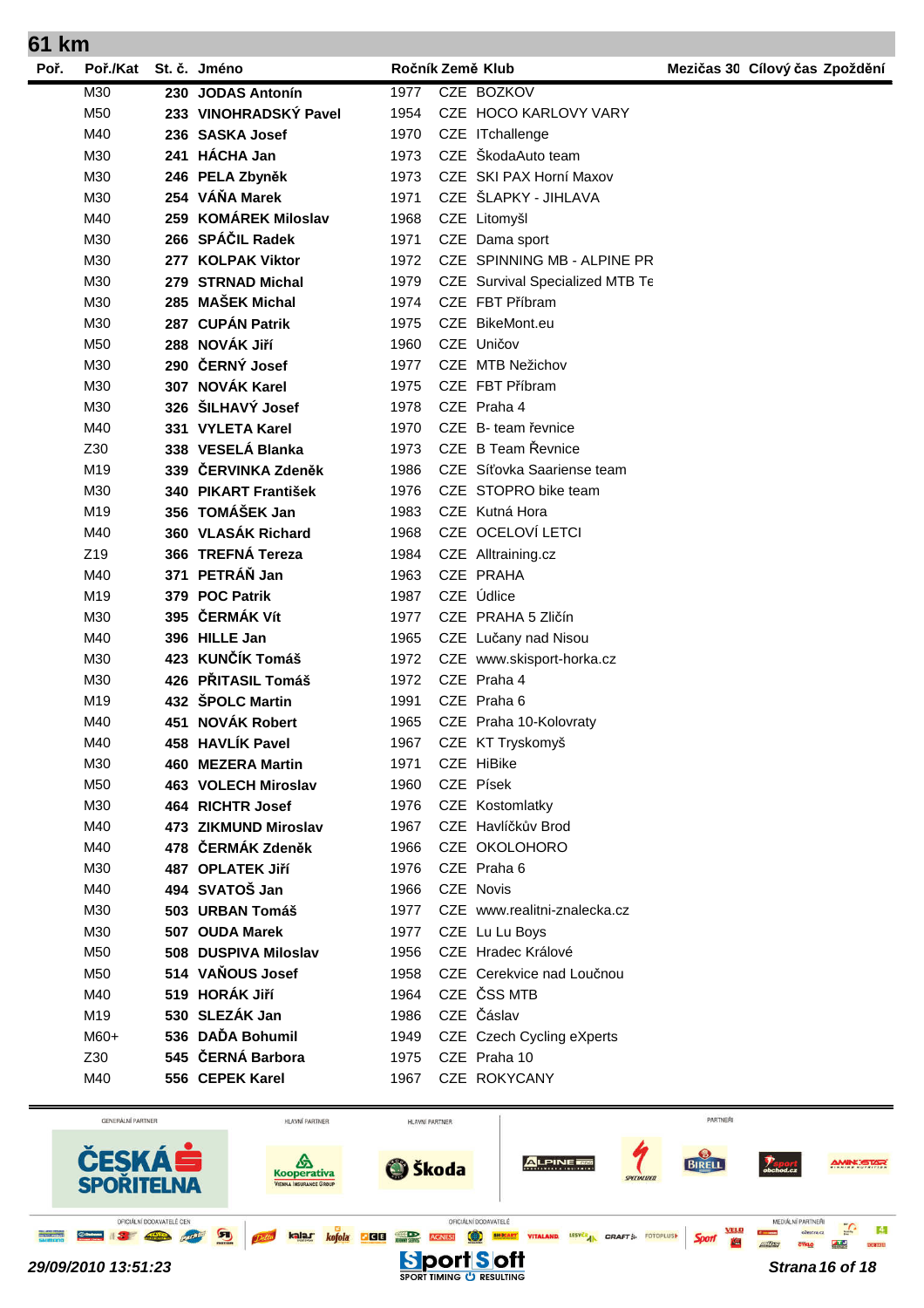| Poř. | Poř./Kat | St. č. Jméno             | Ročník Země Klub |         |                                 | Mezičas 30 Cílový čas Zpoždění |
|------|----------|--------------------------|------------------|---------|---------------------------------|--------------------------------|
|      | M30      | 565 MÁLEK Libor          | 1976             |         | CZE Ždírec nad Doubravou        |                                |
|      | M30      | 566 HRABÁK Jakub         | 1973             |         | CZE Kladno                      |                                |
|      | M30      | 567 NIPAUER Radek        | 1976             |         | CZE Tři sestry tour             |                                |
|      | M40      | 569 PUDIL Václav         | 1964             |         | CZE Praha 6                     |                                |
|      | M40      | 574 ZELENKA Vladimír     | 1969             |         | CZE Písek                       |                                |
|      | M30      | 577 MÜLLER Michal        | 1974             |         | CZE Praha 10                    |                                |
|      | M50      | 581 TRNKA Jaroslav       | 1952             |         | CZE Doksy u Kladna              |                                |
|      | Z30      | 586 BAŇKOVÁ Markéta      | 1974             |         | CZE Slaný                       |                                |
|      | M40      | 587 BAŇKA Jiří           | 1968             |         | CZE SKZ team                    |                                |
|      | Z30      | 602 ZELENKOVÁ Lucie      | 1971             |         | CZE ČS Písek                    |                                |
|      | $M60+$   | 603 OUDA Jiří            | 1949             |         | CZE Litomyšl                    |                                |
|      | M30      | 605 DOUBEK Jiří          | 1976             |         | CZE Praha 9                     |                                |
|      | M19      | 614 HLÁSEK Ondřej        | 1981             |         | CZE Praha 8                     |                                |
|      | M30      | 620 PÍSECKÝ Aleš         | 1975             |         | CZE Hradec Králové              |                                |
|      | M30      | 623 ŠKEŘÍK Petr          | 1974             |         | CZE Pivníci                     |                                |
|      | M19      | 629 MYŠKA Jan            | 1981             |         | CZE Praha                       |                                |
|      | M40      | 640 MORAVEC Radek        | 1967             |         | CZE MTB Dolní Břežany           |                                |
|      | M40      | 642 ŠTĚPÁNEK Richard     | 1967             |         | CZE Supriders                   |                                |
|      | M40      | 649 HAVLIK Martin        | 1968             |         | CZE DOLNI BREZANY               |                                |
|      | M30      | 652 ŠEBELKA Zdeněk       | 1976             |         | CZE Jesenice                    |                                |
|      | M40      | 653 BLÁHA Marek          | 1969             |         | CZE Decin                       |                                |
|      | M50      | 656 PAŘÍK Miroslav       | 1956             |         | CZE ACC Mladá Boleslav          |                                |
|      | M30      | 660 VESELÝ Kamil         | 1974             |         | CZE Oslici z Pirinu             |                                |
|      | M40      | 672 PACEK Vlastimil      | 1970             |         | CZE MTB - Moravské Knínice      |                                |
|      | M30      | 675 ŠKOPEK Martin        | 1980             |         | CZE Lysá nad Labem              |                                |
|      | M40      | 682 HÁJEK Jaroslav       | 1968             | CZE ekg |                                 |                                |
|      | M30      | 695 GUGLETA Branko       | 1980             |         | CZE Praha                       |                                |
|      | M50      | 698 SKULA Petr           | 1959             |         | CZE Dolní Bousov                |                                |
|      | M40      | 701 BURIAN Radek         | 1968             |         | CZE Plzeň                       |                                |
|      | M40      | 709 JANECEK Martin       | 1970             |         | CZE TJ Vesec                    |                                |
|      | M40      | 710 OKTÁBEC Karel        | 1966             |         | CZE Kosmonosy                   |                                |
|      | M40      | <b>713 PACHMAN Pavel</b> | 1968             |         | CZE Nová Ves                    |                                |
|      | M30      | 717 MÁLEK Tomáš          | 1971             |         | CZE Josefův Důl u Mladé Bolesla |                                |
|      | Z19      | 722 PICHLOVA Katka       | 1981             |         | CZE Specialized                 |                                |
|      | M40      | 727 OKLUSKÝ Miroslav     | 1963             |         | CZE KOSTELEC NAD LABEM          |                                |
|      | M30      | 729 ŠPÍŠEK Radek         | 1975             |         | CZE Liščí pacička               |                                |
|      | M30      | 730 KOZEL Jiří           | 1975             |         | CZE Bystrovany                  |                                |
|      | M50      | <b>732 LINHART Oto</b>   | 1958             |         | CZE Praha 5                     |                                |
|      | M30      | 734 OSTRÝ Jan            | 1980             |         | CZE Orel mtb team Bořitov       |                                |
|      | Z30      | 737 POKUTOVÁ Lenka       | 1975             |         | CZE ŠkodaAuto tam               |                                |
|      | Z30      | 750 KOMÁRKOVÁ Zuzana     | 1979             |         | CZE Litomyšl                    |                                |
|      | Z19      | 754 TLAMSOVÁ Tereza      | 1983             |         | CZE Praha 10                    |                                |
|      | M40      | 759 KOŠTEJN Josef        | 1970             |         | CZE Dobrovice                   |                                |
|      | M40      | 770 RÉZ Ludvík           | 1969             |         | CZE Chomutov                    |                                |
|      | M19      | 781 ZÍCHA Ondřej         | 1982             |         | CZE Sokol Královské Vinohrady   |                                |
|      | M30      | 788 MIKULEC Marian       | 1976             |         | CZE Canyon                      |                                |
|      | M60+     | 805 HANOUŠEK Bedřich     | 1948             |         | CZE HAVEX-auto                  |                                |
|      | M50      | 806 HAVLÍČEK František   | 1954             |         | CZE HAVEX-auto                  |                                |
|      |          |                          |                  |         |                                 |                                |